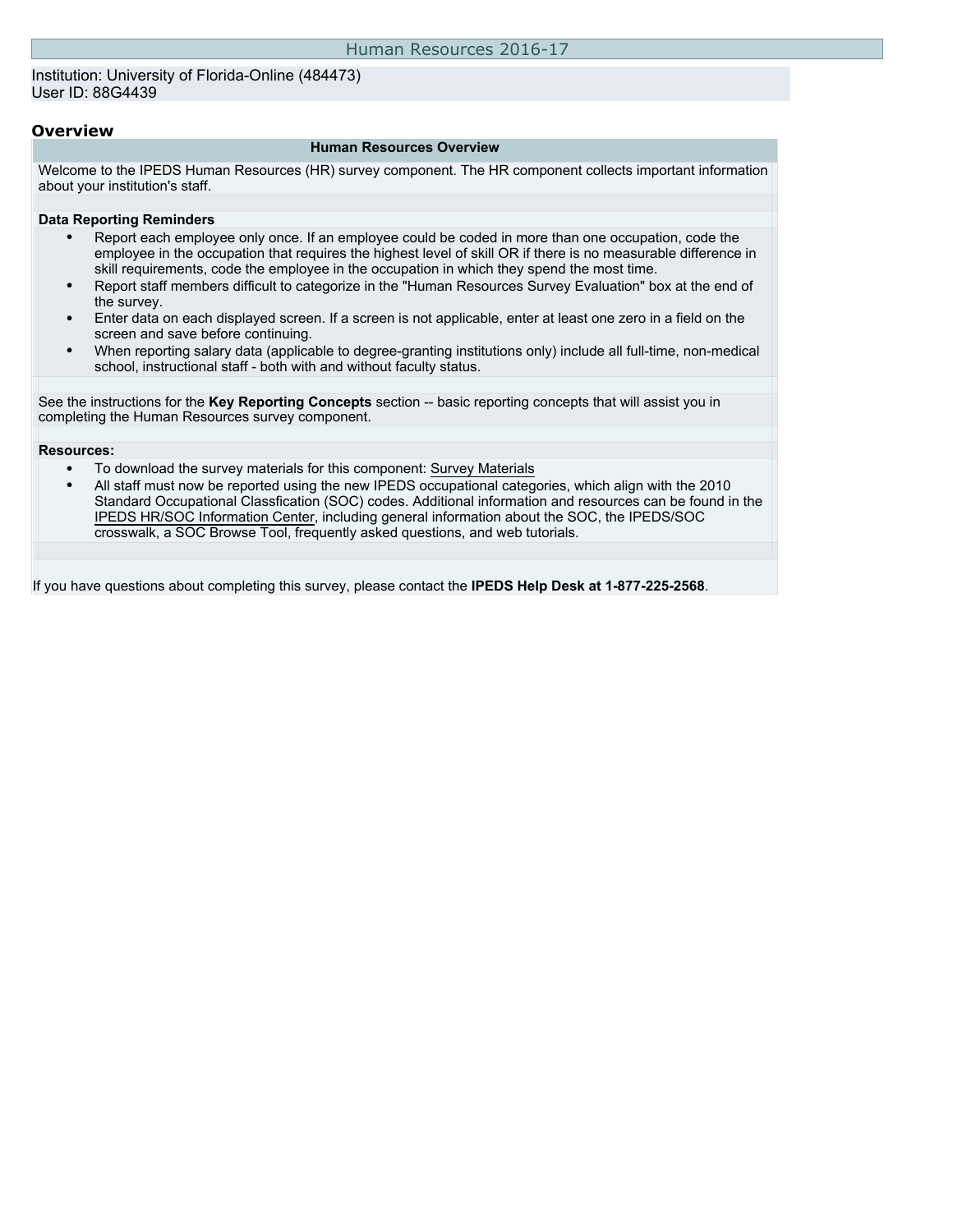### **Human Resources Screening Questions Does your institution have any part-time staff?**

| O <sub>No</sub>       |             | If you answer Yes to this question, you will be provided the screens to report part-time staff.     |                                                                                                                                                                                                                                                                                                                                                                                           |
|-----------------------|-------------|-----------------------------------------------------------------------------------------------------|-------------------------------------------------------------------------------------------------------------------------------------------------------------------------------------------------------------------------------------------------------------------------------------------------------------------------------------------------------------------------------------------|
|                       | $\odot$ Yes |                                                                                                     |                                                                                                                                                                                                                                                                                                                                                                                           |
|                       |             | Does your institution have graduate assistants?                                                     |                                                                                                                                                                                                                                                                                                                                                                                           |
|                       |             | If you answer Yes to this question, you will be provided the screens to report graduate assistants. |                                                                                                                                                                                                                                                                                                                                                                                           |
|                       |             | O <sub>No</sub>                                                                                     |                                                                                                                                                                                                                                                                                                                                                                                           |
|                       |             | $\odot$ Yes                                                                                         |                                                                                                                                                                                                                                                                                                                                                                                           |
|                       |             | Does your institution have 15 or more full-time staff?                                              |                                                                                                                                                                                                                                                                                                                                                                                           |
| O <sub>No</sub>       |             |                                                                                                     |                                                                                                                                                                                                                                                                                                                                                                                           |
|                       | $\odot$ Yes |                                                                                                     |                                                                                                                                                                                                                                                                                                                                                                                           |
|                       |             | Does your institution have a tenure system?                                                         |                                                                                                                                                                                                                                                                                                                                                                                           |
|                       |             | O <sub>No</sub>                                                                                     | If you answer Yes to this question, you will be provided the screens to report some data by tenure status.                                                                                                                                                                                                                                                                                |
|                       |             | $\odot$ Yes                                                                                         |                                                                                                                                                                                                                                                                                                                                                                                           |
|                       |             |                                                                                                     | Did your institution hire any full-time permanent staff who were included on the payroll of the institution between November<br>1, 2015 and October 31, 2016 either for the first time (new to the institution) or after a break in service ? (Exclude persons<br>who have returned from sabbatical leave and full-time instructional staff who are working less-than-9-month contracts.) |
|                       |             | O <sup>No</sup>                                                                                     | If you answer Yes to this question, you will be provided the screens to report full-time permanent new hires in Part H.                                                                                                                                                                                                                                                                   |
|                       |             | $\boldsymbol{\Theta}^{\text{Yes}}$                                                                  |                                                                                                                                                                                                                                                                                                                                                                                           |
|                       |             | Do ALL of the instructional staff at your institution fall into any of the following categories?    |                                                                                                                                                                                                                                                                                                                                                                                           |
|                       |             | However, Part G will still be required for reporting data for full-time non-instructional staff.    | If you answer Yes to any of the questions below, you will NOT be required to report Part G - Salaries for instructional staff.                                                                                                                                                                                                                                                            |
| $\odot$ <sup>No</sup> |             | O <sup>Yes</sup>                                                                                    | Are ALL of the instructional staff military personnel?                                                                                                                                                                                                                                                                                                                                    |
| $\odot$ <sup>No</sup> |             | $\Omega$ <sup>Yes</sup>                                                                             | Do ALL of the instructional staff contribute their<br>services (e.g., members of a religious order)?                                                                                                                                                                                                                                                                                      |
|                       |             | You may use the space below to provide context for the data you've reported above.                  |                                                                                                                                                                                                                                                                                                                                                                                           |
|                       |             |                                                                                                     |                                                                                                                                                                                                                                                                                                                                                                                           |
|                       |             |                                                                                                     |                                                                                                                                                                                                                                                                                                                                                                                           |
|                       |             |                                                                                                     |                                                                                                                                                                                                                                                                                                                                                                                           |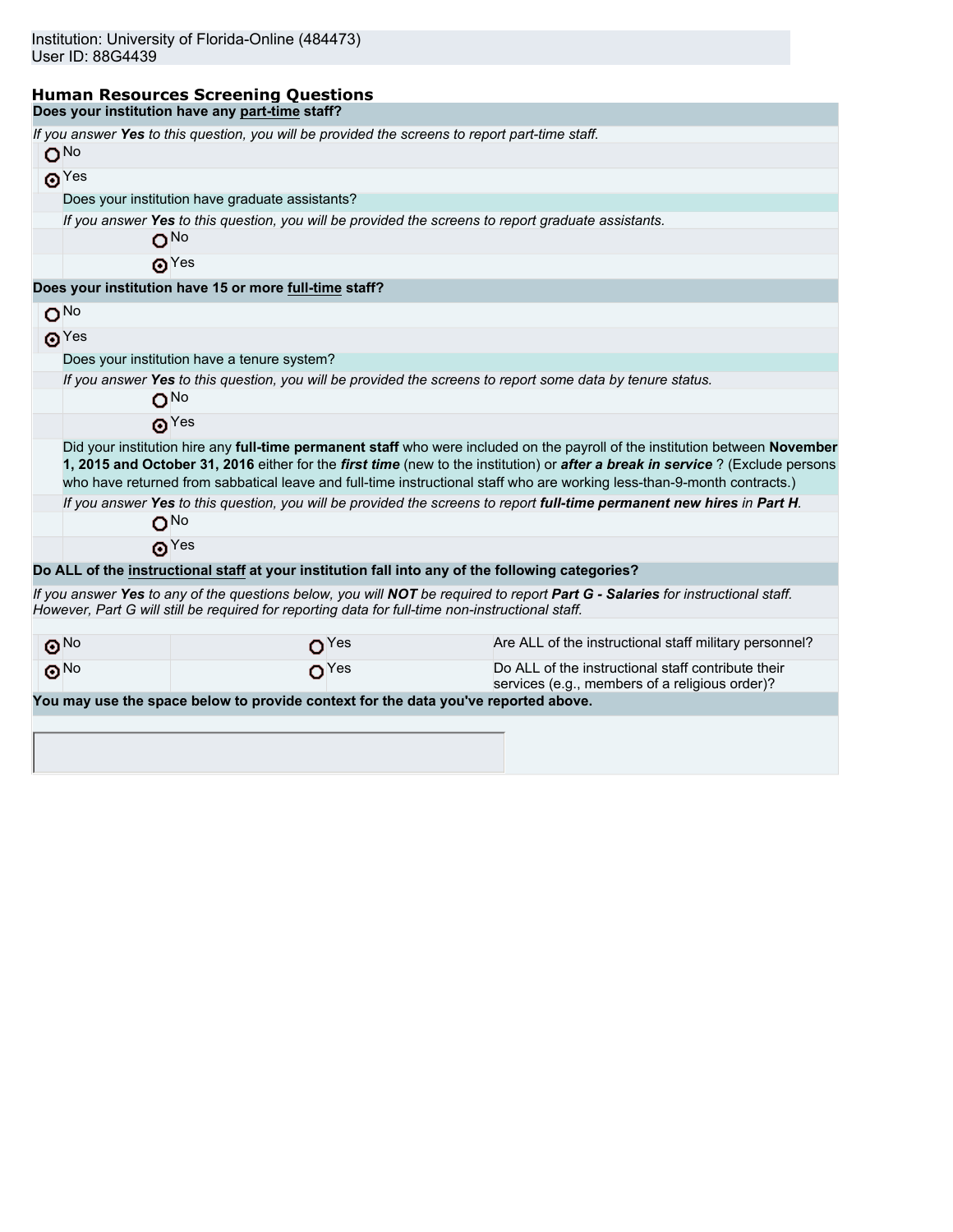### **Part A1 - Full-time Instructional Staff by Academic Rank and Tenure Status - Tenured Number of Full-time Instructional Staff**

## **With Faculty Status**

**Tenured**

**As of November 1, 2016**

•**Report Hispanic/Latino individuals of any race as Hispanic/Latino**

•**Report race for non-Hispanic/Latino individuals only**

| <b>Men</b>                                |                                                        |                     |  |      |              |
|-------------------------------------------|--------------------------------------------------------|---------------------|--|------|--------------|
| Race/ethnicity                            |                                                        | No academic         |  |      |              |
|                                           |                                                        | Associate Assistant |  | rank | Total        |
|                                           | Professors professors professors Instructors Lecturers |                     |  |      |              |
| Nonresident alien                         |                                                        |                     |  | 0    | O            |
| Hispanic/Latino                           |                                                        |                     |  |      |              |
| American Indian or Alaska Native          |                                                        |                     |  |      | 0            |
| Asian                                     |                                                        |                     |  |      | 0            |
| <b>Black or African American</b>          |                                                        |                     |  |      | 0            |
| Native Hawaiian or Other Pacific Islander |                                                        |                     |  |      | 0            |
| White                                     |                                                        |                     |  |      | 0            |
| Two or more races                         |                                                        |                     |  |      | 0            |
| Race and ethnicity unknown                |                                                        |                     |  |      | $\mathbf{O}$ |
| <b>Total men</b>                          |                                                        |                     |  |      | 0            |

| WUIKII                                    |   |                                                        |                     |             |              |              |                |
|-------------------------------------------|---|--------------------------------------------------------|---------------------|-------------|--------------|--------------|----------------|
| Race/ethnicity                            |   |                                                        | Academic Rank       |             |              | No academic  |                |
|                                           |   |                                                        | Associate Assistant |             |              | rank         | Total          |
|                                           |   | Professors professors professors Instructors Lecturers |                     |             |              |              |                |
| Nonresident alien                         |   |                                                        |                     |             |              |              | 0              |
| Hispanic/Latino                           |   |                                                        |                     |             |              |              | $\mathbf 0$    |
| American Indian or Alaska Native          |   |                                                        |                     |             |              |              | $\mathbf 0$    |
| Asian                                     |   |                                                        |                     |             |              |              | $\overline{0}$ |
| <b>Black or African American</b>          |   |                                                        |                     |             |              |              | $\overline{0}$ |
| Native Hawaiian or Other Pacific Islander |   |                                                        |                     |             |              |              | $\overline{0}$ |
| White                                     |   |                                                        |                     |             |              |              | $\mathbf 0$    |
| Two or more races                         |   |                                                        |                     |             |              |              | $\overline{0}$ |
| Race and ethnicity unknown                |   |                                                        |                     |             |              |              | $\mathbf 0$    |
| <b>Total women</b>                        | 0 | 0                                                      | $\Omega$            | 0           |              | O            | 0              |
|                                           |   |                                                        |                     |             |              |              |                |
| Total (men+women)                         | 0 | 0                                                      | $\mathbf 0$         | $\mathbf 0$ | $\mathbf{0}$ | $\mathbf{0}$ | $\mathcal{D}$  |
| Total from prior year                     |   |                                                        |                     |             |              |              |                |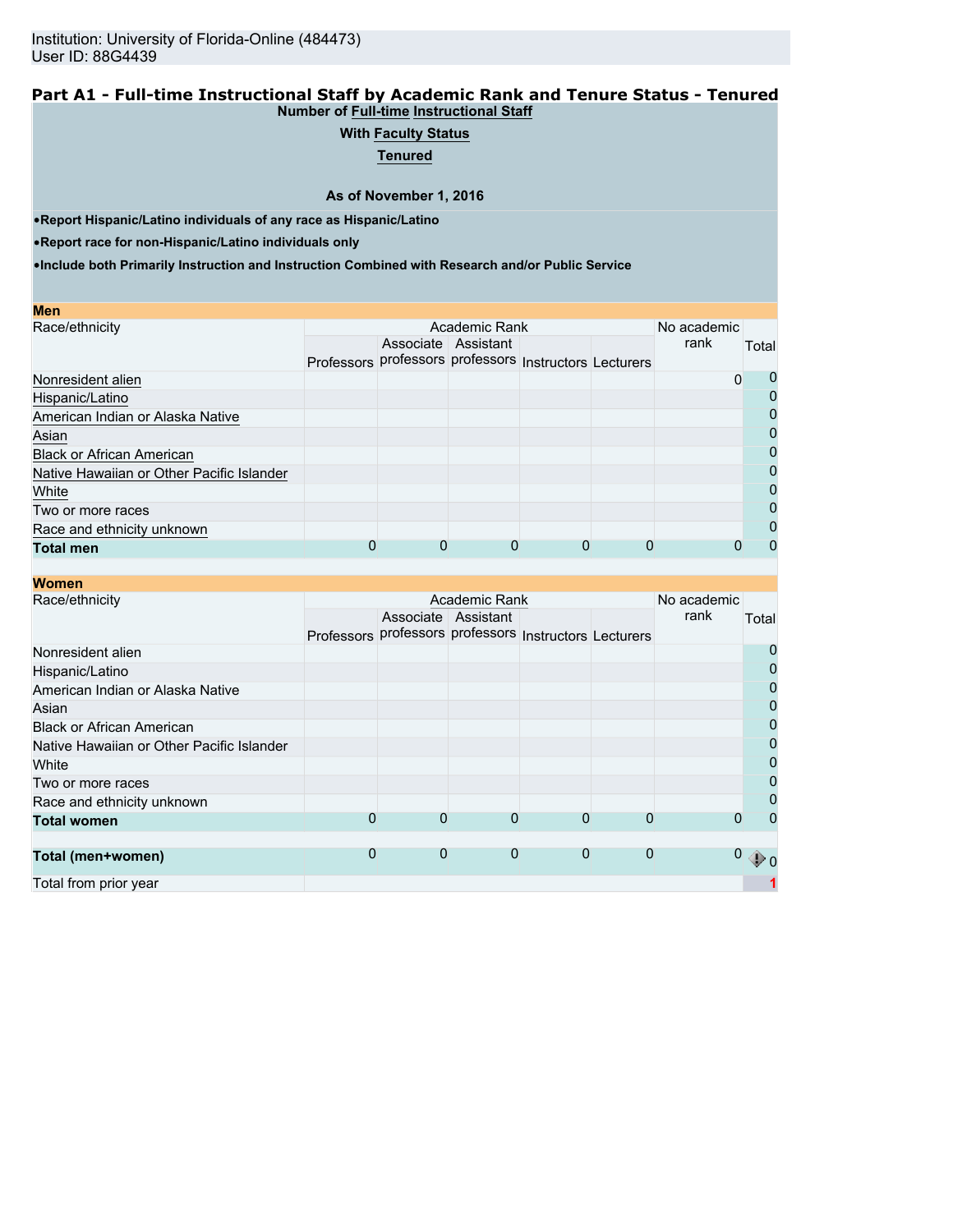## **Part A1 - Full-time Instructional Staff by Academic Rank and Tenure Status - On Tenure Track**

## **Number of Full-time Instructional Staff**

## **With Faculty Status**

**On Tenure Track**

### **As of November 1, 2016**

•**Report Hispanic/Latino individuals of any race as Hispanic/Latino**

•**Report race for non-Hispanic/Latino individuals only**

|  | No academic |                     |               |      |                                                             |
|--|-------------|---------------------|---------------|------|-------------------------------------------------------------|
|  |             |                     |               | rank | Total                                                       |
|  |             |                     |               |      |                                                             |
|  |             |                     |               |      | 0                                                           |
|  |             |                     |               |      | 0                                                           |
|  |             |                     |               |      | 0                                                           |
|  |             |                     |               |      | $\Omega$                                                    |
|  |             |                     |               |      | $\Omega$                                                    |
|  |             |                     |               |      | $\Omega$                                                    |
|  |             |                     |               |      | 0                                                           |
|  |             |                     |               |      | $\Omega$                                                    |
|  |             |                     |               |      | 0                                                           |
|  |             |                     |               |      | 0                                                           |
|  |             | Associate Assistant | Academic Rank | 0    | Professors professors professors Instructors Lecturers<br>0 |

| <b>Women</b>                              |   |                                                        |                     |             |              |      |                |
|-------------------------------------------|---|--------------------------------------------------------|---------------------|-------------|--------------|------|----------------|
| Race/ethnicity                            |   | No academic                                            |                     |             |              |      |                |
|                                           |   |                                                        | Associate Assistant |             |              | rank | Total          |
|                                           |   | Professors professors professors Instructors Lecturers |                     |             |              |      |                |
| Nonresident alien                         |   |                                                        |                     |             |              |      | 0              |
| Hispanic/Latino                           |   |                                                        |                     |             |              |      | $\mathbf 0$    |
| American Indian or Alaska Native          |   |                                                        |                     |             |              |      | $\mathbf 0$    |
| Asian                                     |   |                                                        |                     |             |              |      | $\overline{0}$ |
| <b>Black or African American</b>          |   |                                                        |                     |             |              |      | $\overline{0}$ |
| Native Hawaiian or Other Pacific Islander |   |                                                        |                     |             |              |      | $\overline{0}$ |
| White                                     |   |                                                        |                     |             |              |      | $\mathbf 0$    |
| Two or more races                         |   |                                                        |                     |             |              |      | $\overline{0}$ |
| Race and ethnicity unknown                |   |                                                        |                     |             |              |      | $\Omega$       |
| <b>Total women</b>                        | 0 | 0                                                      | 0                   | 0           | O            | O    | $\Omega$       |
|                                           |   |                                                        |                     |             |              |      |                |
| Total (men+women)                         | 0 | $\mathbf 0$                                            | $\mathbf 0$         | $\mathbf 0$ | $\mathbf{0}$ | 0    | 0              |
| Total from prior year                     |   |                                                        |                     |             |              |      |                |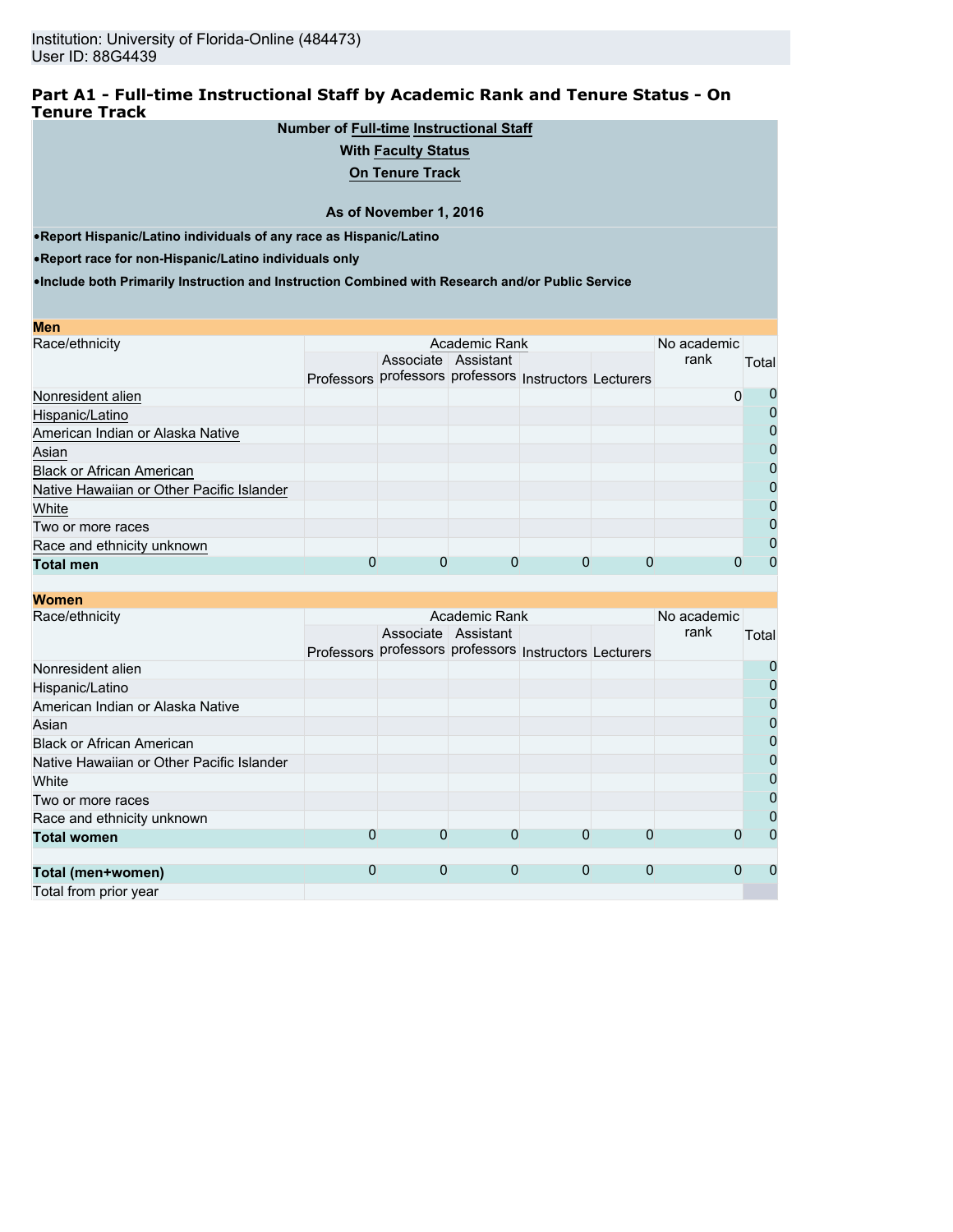## **Part A1 - Full-time Instructional Staff by Academic Rank and Tenure Status - Multi-Year Contract**

**Number of Full-time Instructional Staff**

**With Faculty Status**

**Not on Tenure Track - Multi-Year Contract**

### **As of November 1, 2016**

•**Report Hispanic/Latino individuals of any race as Hispanic/Latino**

•**Report race for non-Hispanic/Latino individuals only**

| <b>Men</b>                                |                                                        |             |                     |   |  |      |              |
|-------------------------------------------|--------------------------------------------------------|-------------|---------------------|---|--|------|--------------|
| Gender and race/ethnicity                 |                                                        | No academic |                     |   |  |      |              |
|                                           |                                                        |             | Associate Assistant |   |  | rank | Total        |
|                                           | Professors professors professors Instructors Lecturers |             |                     |   |  |      |              |
| Nonresident alien                         |                                                        |             |                     |   |  | 0    |              |
| Hispanic/Latino                           |                                                        |             |                     |   |  |      |              |
| American Indian or Alaska Native          |                                                        |             |                     |   |  |      |              |
| Asian                                     |                                                        |             |                     |   |  |      | O            |
| <b>Black or African American</b>          |                                                        |             |                     |   |  |      |              |
| Native Hawaiian or Other Pacific Islander |                                                        |             |                     |   |  |      | $\mathbf{I}$ |
| White                                     |                                                        |             |                     |   |  |      | O            |
| Two or more races                         |                                                        |             |                     |   |  |      |              |
| Race and ethnicity unknown                |                                                        |             |                     |   |  |      |              |
| <b>Total men</b>                          |                                                        | O           |                     | 0 |  |      |              |

| <u>WUITEN</u>                             |                                                        |                     |               |   |             |       |
|-------------------------------------------|--------------------------------------------------------|---------------------|---------------|---|-------------|-------|
| Gender and race/ethnicity                 |                                                        |                     | Academic Rank |   | No academic |       |
|                                           |                                                        | Associate Assistant |               |   | rank        | Total |
|                                           | Professors professors professors Instructors Lecturers |                     |               |   |             |       |
| Nonresident alien                         | O)                                                     |                     |               | 0 | 0           |       |
| Hispanic/Latino                           |                                                        |                     |               |   |             |       |
| American Indian or Alaska Native          |                                                        |                     |               |   |             |       |
| Asian                                     |                                                        |                     |               |   |             |       |
| <b>Black or African American</b>          |                                                        |                     |               |   |             |       |
| Native Hawaiian or Other Pacific Islander |                                                        |                     |               |   |             |       |
| White                                     |                                                        |                     |               |   |             |       |
| Two or more races                         |                                                        |                     |               |   |             |       |
| Race and ethnicity unknown                |                                                        |                     |               |   |             |       |
| <b>Total women</b>                        | $\mathbf{O}$                                           | 0                   | 0             | 0 |             |       |
|                                           |                                                        |                     |               |   |             |       |
| Total (men+women)                         | 0                                                      | 0                   | 0             | 0 |             |       |
|                                           |                                                        |                     |               |   |             |       |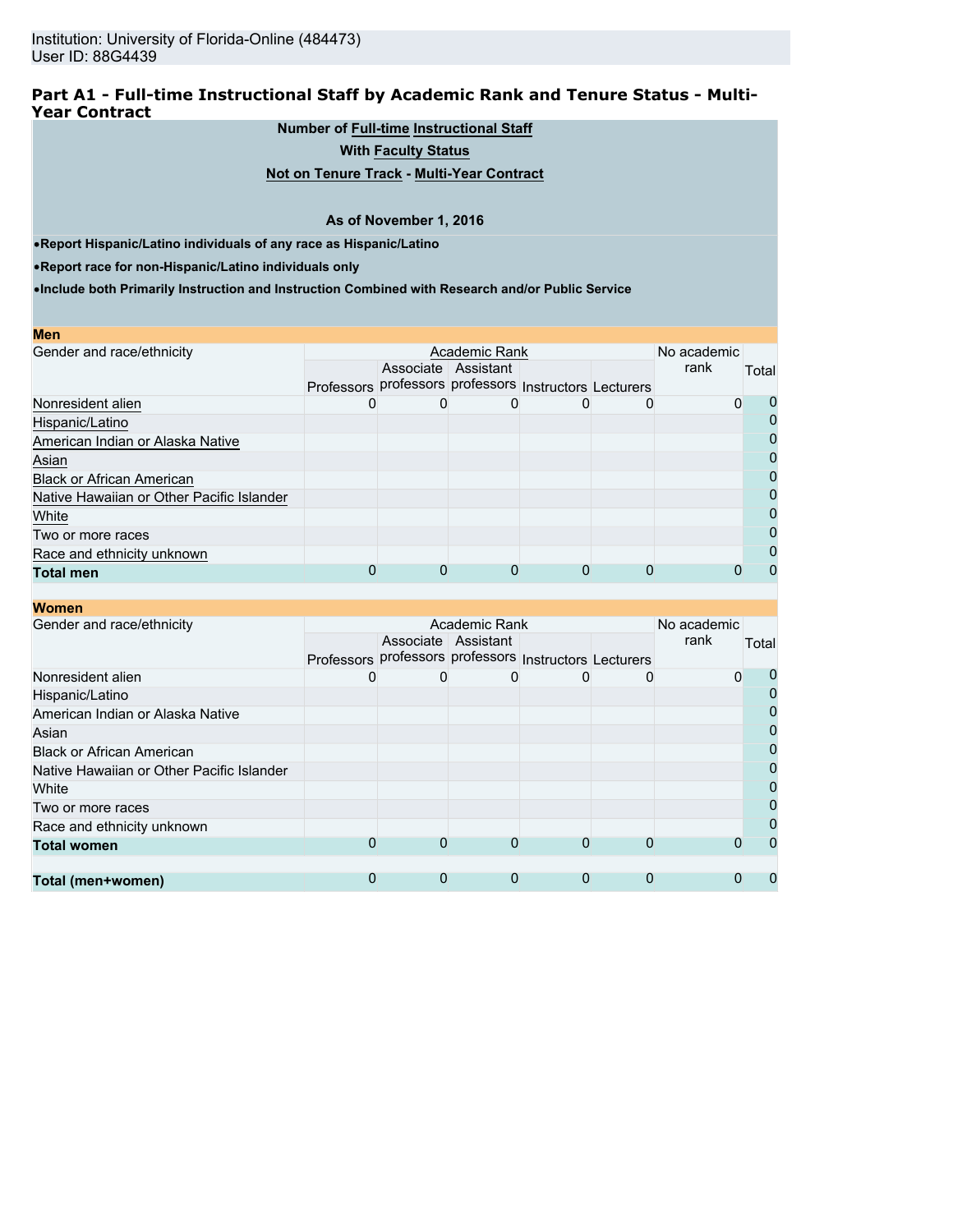### **Part A1 - Full-time Instructional Staff by Academic Rank and Tenure Status - Annual Contract**

## **Number of Full-time Instructional Staff**

**With Faculty Status**

## **Not on Tenure Track - Annual Contract**

### **As of November 1, 2016**

•**Report Hispanic/Latino individuals of any race as Hispanic/Latino**

•**Report race for non-Hispanic/Latino individuals only**

| Men                                       |            |                                             |  |      |       |
|-------------------------------------------|------------|---------------------------------------------|--|------|-------|
| Race/ethnicity                            |            | No academic                                 |  |      |       |
|                                           |            | Associate Assistant                         |  | rank | Total |
|                                           | Professors | professors professors Instructors Lecturers |  |      |       |
| Nonresident alien                         |            |                                             |  |      |       |
| Hispanic/Latino                           |            |                                             |  |      |       |
| American Indian or Alaska Native          |            |                                             |  |      | 0     |
| Asian                                     |            |                                             |  |      | 0     |
| <b>Black or African American</b>          |            |                                             |  |      | 0     |
| Native Hawaiian or Other Pacific Islander |            |                                             |  |      |       |
| White                                     |            |                                             |  |      | O     |
| Two or more races                         |            |                                             |  |      | 0     |
| Race and ethnicity unknown                |            |                                             |  |      | 0     |
| <b>Total men</b>                          |            |                                             |  |      |       |

| <b>Women</b>                              |   |              |                                                        |             |              |      |       |
|-------------------------------------------|---|--------------|--------------------------------------------------------|-------------|--------------|------|-------|
| Race/ethnicity                            |   | No academic  |                                                        |             |              |      |       |
|                                           |   |              | Associate Assistant                                    |             |              | rank | Total |
|                                           |   |              | Professors professors professors Instructors Lecturers |             |              |      |       |
| Nonresident alien                         |   |              |                                                        |             |              |      |       |
| Hispanic/Latino                           |   |              |                                                        |             |              |      | 0     |
| American Indian or Alaska Native          |   |              |                                                        |             |              |      |       |
| Asian                                     |   |              |                                                        |             |              |      | 0     |
| <b>Black or African American</b>          |   |              |                                                        |             |              |      | 0     |
| Native Hawaiian or Other Pacific Islander |   |              |                                                        |             |              |      |       |
| White                                     |   |              |                                                        |             |              |      |       |
| Two or more races                         |   |              |                                                        |             |              |      |       |
| Race and ethnicity unknown                |   |              |                                                        |             |              |      | 0     |
| <b>Total women</b>                        | 0 | 0            | $\Omega$                                               | 0           | $\Omega$     |      |       |
|                                           |   |              |                                                        |             |              |      |       |
| Total (men+women)                         | 0 | $\mathbf{0}$ | 0                                                      | $\mathbf 0$ | $\mathbf{0}$ |      |       |
| Total from prior year                     |   |              |                                                        |             |              |      |       |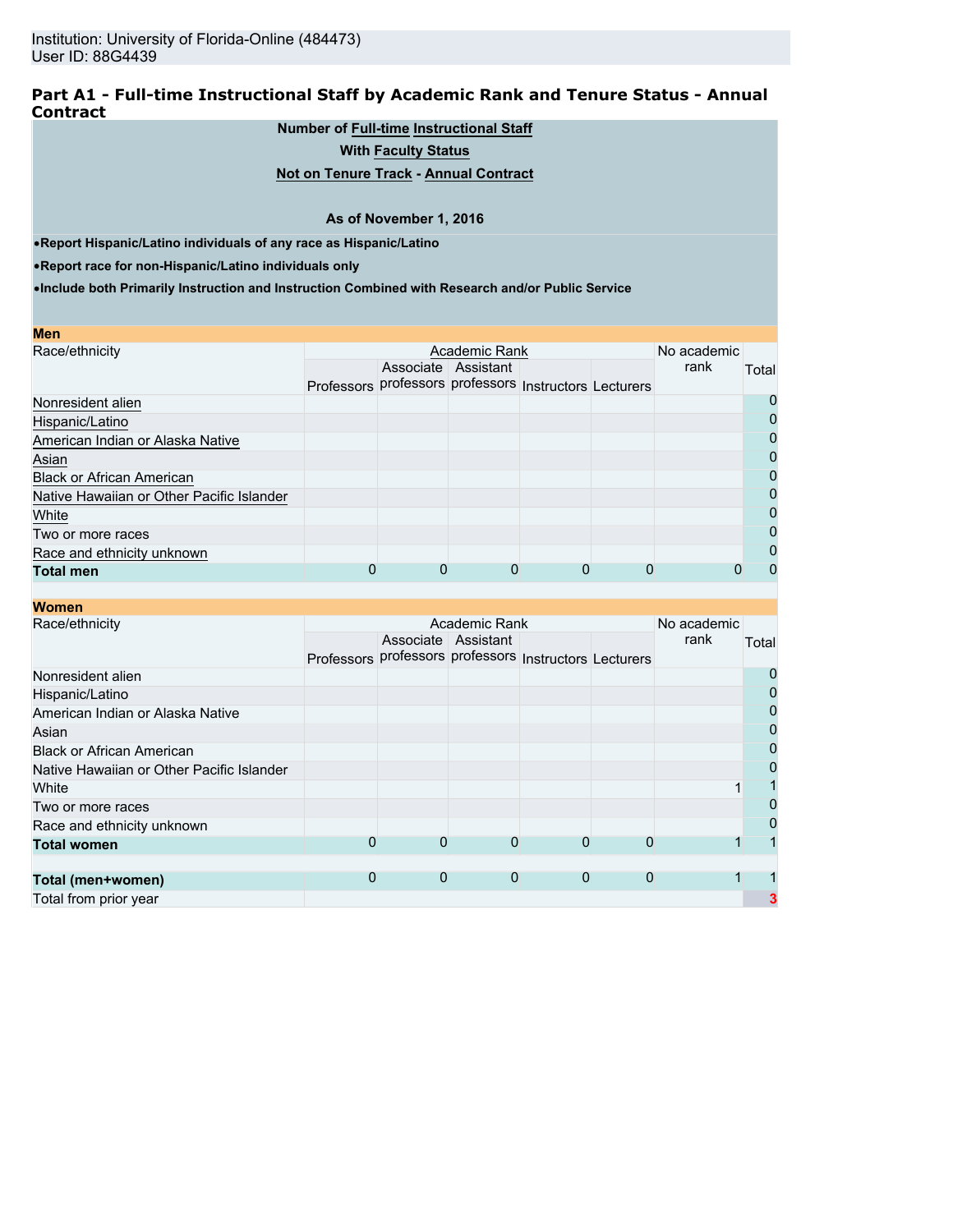## **Part A1 - Full-time Instructional Staff by Academic Rank and Tenure Status - Less-Than-Annual Contract**

**Number of Full-time Instructional Staff**

**With Faculty Status**

**Not on Tenure Track - Less-than-annual Contract**

#### **As of November 1, 2016**

•**Report Hispanic/Latino individuals of any race as Hispanic/Latino**

•**Report race for non-Hispanic/Latino individuals only**

| <b>Men</b>                                |                                                        |                     |              |  |          |          |
|-------------------------------------------|--------------------------------------------------------|---------------------|--------------|--|----------|----------|
| Race/ethnicity                            |                                                        | No academic         |              |  |          |          |
|                                           |                                                        | Associate Assistant |              |  | rank     | Total    |
|                                           | Professors professors professors Instructors Lecturers |                     |              |  |          |          |
| Nonresident alien                         | O                                                      |                     | $\mathbf{0}$ |  | $\Omega$ | 0        |
| Hispanic/Latino                           |                                                        |                     |              |  |          | $\Omega$ |
| American Indian or Alaska Native          |                                                        |                     |              |  |          | 0        |
| Asian                                     |                                                        |                     |              |  |          | $\Omega$ |
| <b>Black or African American</b>          |                                                        |                     |              |  |          | 0        |
| Native Hawaiian or Other Pacific Islander |                                                        |                     |              |  |          | $\Omega$ |
| White                                     |                                                        |                     |              |  |          | 0        |
| Two or more races                         |                                                        |                     |              |  |          | 0        |
| Race and ethnicity unknown                |                                                        |                     |              |  |          | 0        |
| <b>Total men</b>                          |                                                        | 0                   | 0            |  |          | 0        |

| <b>Women</b>                              |   |             |                                                        |             |   |      |          |
|-------------------------------------------|---|-------------|--------------------------------------------------------|-------------|---|------|----------|
| Race/ethnicity                            |   | No academic |                                                        |             |   |      |          |
|                                           |   |             | Associate Assistant                                    |             |   | rank | Total    |
|                                           |   |             | Professors professors professors Instructors Lecturers |             |   |      |          |
| Nonresident alien                         | 0 |             |                                                        |             |   | 0    | 0        |
| Hispanic/Latino                           |   |             |                                                        |             |   |      | $\Omega$ |
| American Indian or Alaska Native          |   |             |                                                        |             |   |      | 0        |
| Asian                                     |   |             |                                                        |             |   |      | 0        |
| <b>Black or African American</b>          |   |             |                                                        |             |   |      | 0        |
| Native Hawaiian or Other Pacific Islander |   |             |                                                        |             |   |      | 0        |
| White                                     |   |             |                                                        |             |   |      | 0        |
| Two or more races                         |   |             |                                                        |             |   |      | 0        |
| Race and ethnicity unknown                |   |             |                                                        |             |   |      | 0        |
| <b>Total women</b>                        | 0 | 0           | 0                                                      | 0           |   |      | Ω        |
|                                           |   |             |                                                        |             |   |      |          |
| Total (men+women)                         | 0 | 0           | $\mathbf 0$                                            | $\mathbf 0$ | 0 | 0    |          |
| Total from prior year                     |   |             |                                                        |             |   |      |          |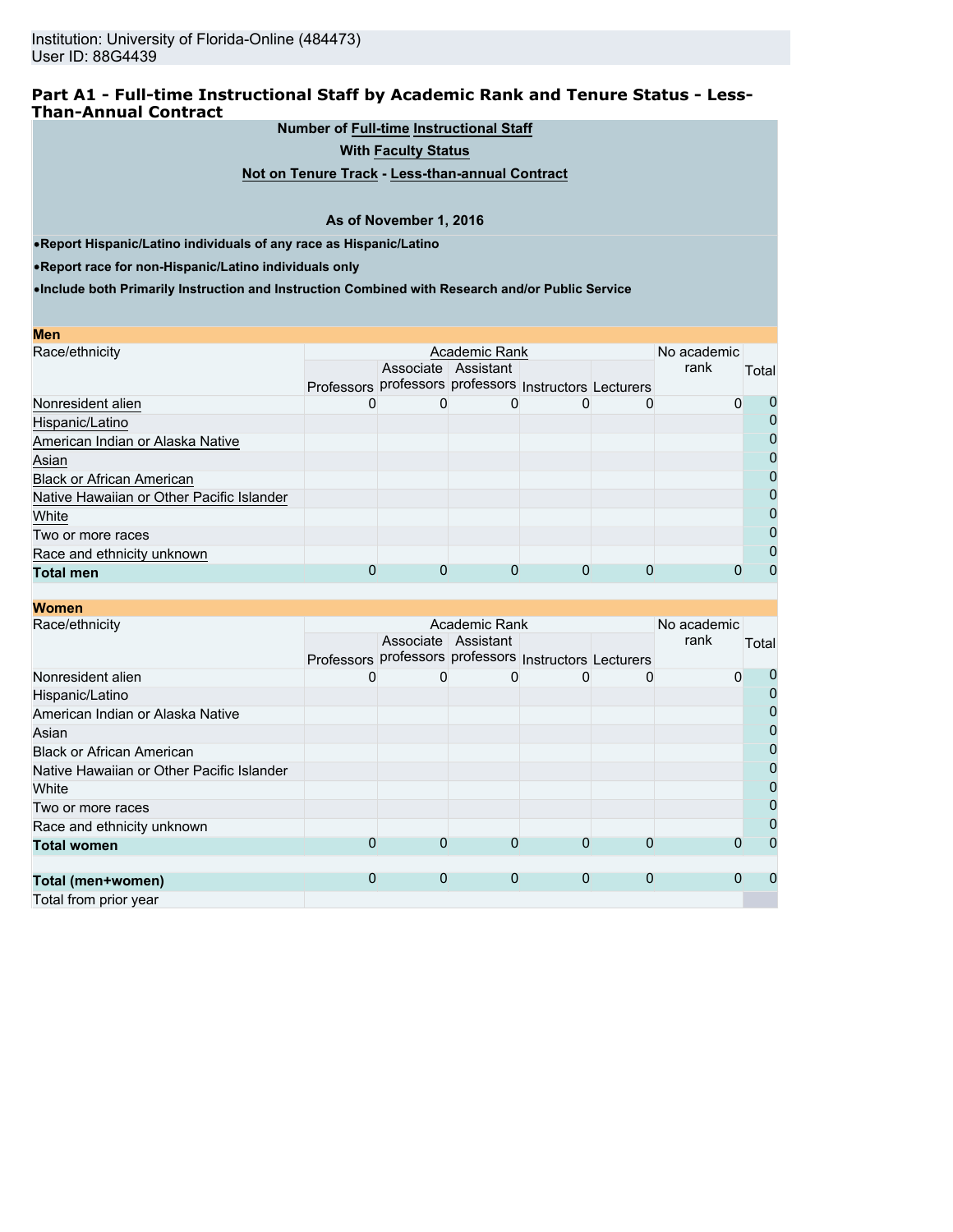## **Part A1 - Full-time Instructional Staff by Academic Rank and Tenure Status - Indefinite duration Contract**

**Number of Full-time Instructional Staff**

**With Faculty Status**

**Not on Tenure Track - Indefinite duration contract**

### **As of November 1, 2016**

•**Report Hispanic/Latino individuals of any race as Hispanic/Latino**

•**Report race for non-Hispanic/Latino individuals only**

**Women**

|  | No academic |                     |               |      |                                                             |
|--|-------------|---------------------|---------------|------|-------------------------------------------------------------|
|  |             |                     |               | rank | Total                                                       |
|  |             |                     |               |      |                                                             |
|  |             |                     |               |      | U                                                           |
|  |             |                     |               |      | $\Omega$                                                    |
|  |             |                     |               |      | $\Omega$                                                    |
|  |             |                     |               |      | 0                                                           |
|  |             |                     |               |      | 0                                                           |
|  |             |                     |               |      | 0                                                           |
|  |             |                     |               |      | 0                                                           |
|  |             |                     |               |      | $\Omega$                                                    |
|  |             |                     |               |      | 0                                                           |
|  | 0           |                     |               |      | $\Omega$                                                    |
|  |             | Associate Assistant | Academic Rank | 0    | Professors professors professors Instructors Lecturers<br>0 |

| шчинг                                     |                                                        |                     |   |   |   |      |                |
|-------------------------------------------|--------------------------------------------------------|---------------------|---|---|---|------|----------------|
| Gender and race/ethnicity                 |                                                        | No academic         |   |   |   |      |                |
|                                           |                                                        | Associate Assistant |   |   |   | rank | Total          |
|                                           | Professors professors professors Instructors Lecturers |                     |   |   |   |      |                |
| Nonresident alien                         | O)                                                     |                     |   | 0 |   | 0    | 0              |
| Hispanic/Latino                           |                                                        |                     |   |   |   |      | 0              |
| American Indian or Alaska Native          |                                                        |                     |   |   |   |      | $\mathbf 0$    |
| Asian                                     |                                                        |                     |   |   |   |      | $\mathbf 0$    |
| <b>Black or African American</b>          |                                                        |                     |   |   |   |      | $\overline{0}$ |
| Native Hawaiian or Other Pacific Islander |                                                        |                     |   |   |   |      | $\mathbf 0$    |
| White                                     |                                                        |                     |   |   |   |      | $\overline{0}$ |
| Two or more races                         |                                                        |                     |   |   |   |      | $\overline{0}$ |
| Race and ethnicity unknown                |                                                        |                     |   |   |   |      | 0              |
| <b>Total women</b>                        | 0                                                      | 0                   | 0 | 0 |   |      | $\Omega$       |
|                                           |                                                        |                     |   |   |   |      |                |
| Total (men+women)                         | 0                                                      | 0                   | 0 | 0 | 0 |      |                |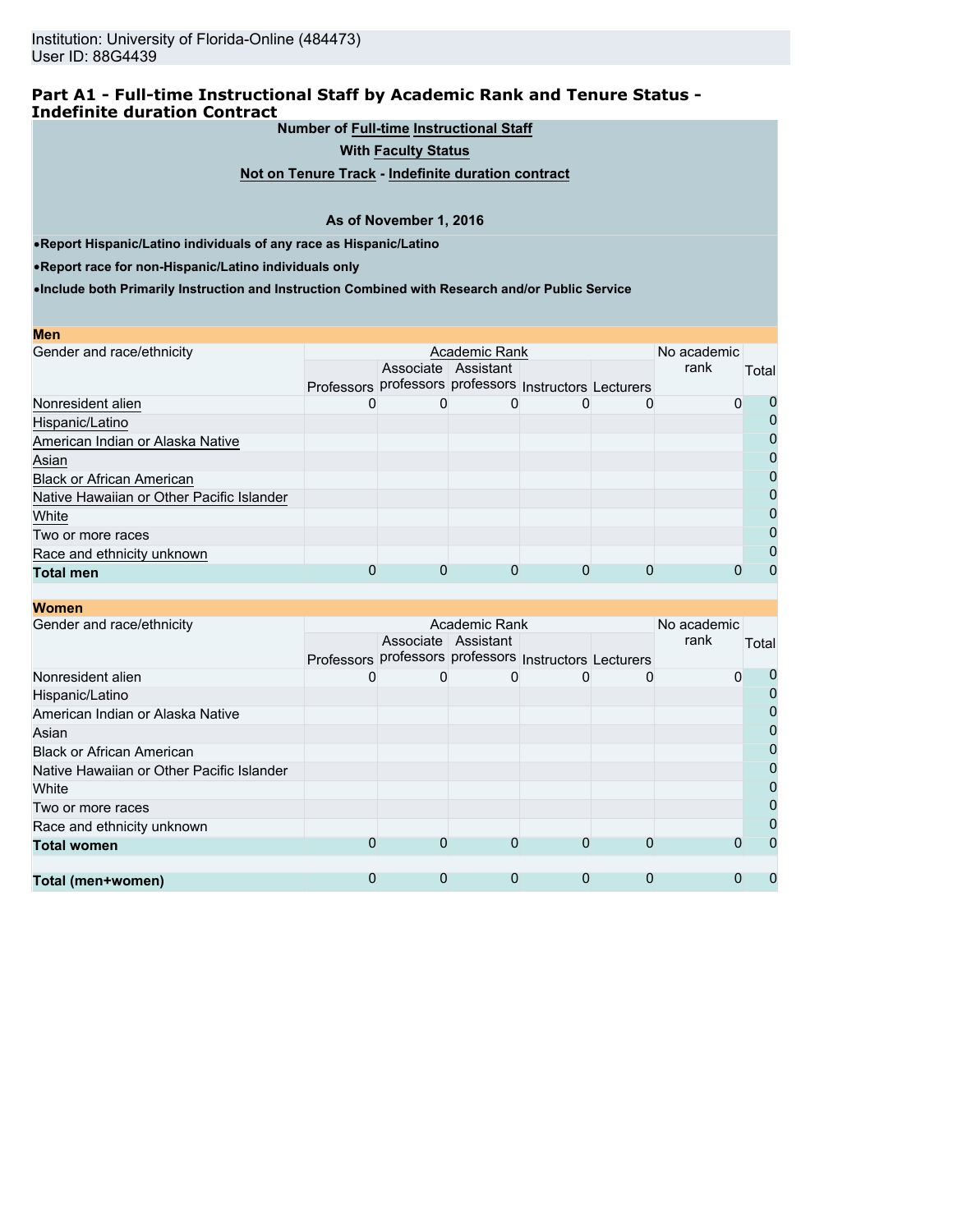#### **Part A1 - Full-time Instructional Staff - Without Faculty Status Number of Full-time Instructional Staff**

# **Without Faculty Status**

## **As of November 1, 2016**

•**Report Hispanic/Latino individuals of any race as Hispanic/Latino**

•**Report race for non-Hispanic/Latino individuals only**

•**Include both Primarily Instruction and Instruction Combined with Research and/or Public Service**

#### **Men**

| Race/ethnicity                            | <b>Without Faculty Status</b> |
|-------------------------------------------|-------------------------------|
| Nonresident alien                         | 0                             |
| Hispanic/Latino                           | 0                             |
| American Indian or Alaska Native          |                               |
| Asian                                     |                               |
| <b>Black or African American</b>          |                               |
| Native Hawaiian or Other Pacific Islander |                               |
| White                                     |                               |
| Two or more races                         |                               |
| Race and ethnicity unknown                |                               |
| <b>Total men</b>                          | 0                             |

| <b>Women</b>                              |                               |
|-------------------------------------------|-------------------------------|
| Race/ethnicity                            | <b>Without Faculty Status</b> |
| Nonresident alien                         | 0                             |
| Hispanic/Latino                           |                               |
| American Indian or Alaska Native          |                               |
| Asian                                     |                               |
| <b>Black or African American</b>          |                               |
| Native Hawaiian or Other Pacific Islander |                               |
| White                                     |                               |
| Two or more races                         |                               |
| Race and ethnicity unknown                |                               |
| <b>Total women</b>                        | 0                             |
|                                           |                               |
| Total (men+women)                         | $\mathbf 0$                   |
|                                           |                               |

Total from prior year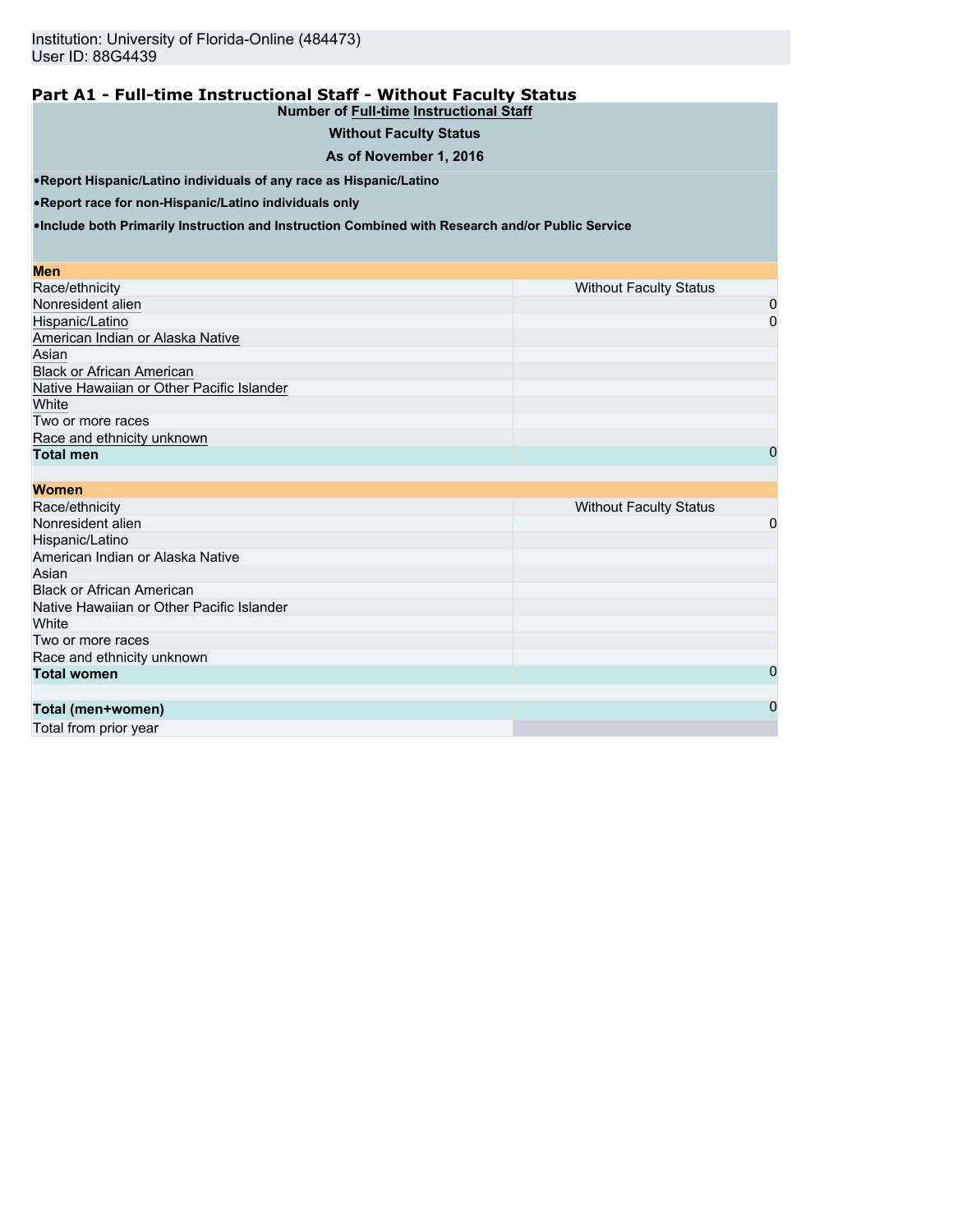# **Part A2 - Full-time Instructional Staff by Function**

## **Number of Full-time Instructional Staff**

#### **As of November 1, 2016**

## •**Report Primarily Instruction and Instruction Combined with Research and/or Public Service separately, as indicated below**

| <b>With Faculty Status</b>                     |         |          |                   |          |                     | Without Total                  |               |   |
|------------------------------------------------|---------|----------|-------------------|----------|---------------------|--------------------------------|---------------|---|
|                                                | Tenured | On       |                   |          | Not on Tenure Track |                                | Faculty       |   |
|                                                |         | Tenure   | Multi-year Annual |          | Less-than-annual    | Indefinite                     | <b>Status</b> |   |
|                                                |         | Track    |                   | contract | contract            | duration                       |               |   |
|                                                |         |          |                   |          |                     | (continuing or at<br>$-will$ ) |               |   |
| Instructional staff                            |         | $\Omega$ | 0                 |          |                     | 0                              | O             |   |
| Total carried forward from<br>previous screens |         | 0        | $\Omega$          |          |                     |                                | 0             |   |
| <b>Primarily Instruction</b>                   |         | 0        | 0                 |          |                     |                                | 0             |   |
| Exclusively credit                             |         |          |                   |          |                     |                                |               |   |
| <b>B</b> Exclusively not-for-credit            |         |          |                   |          |                     |                                |               |   |
| Combined credit/not-for-<br>credit             |         |          |                   |          |                     |                                |               |   |
| Instruction/research/public<br>service staff   |         |          |                   |          |                     |                                |               | 0 |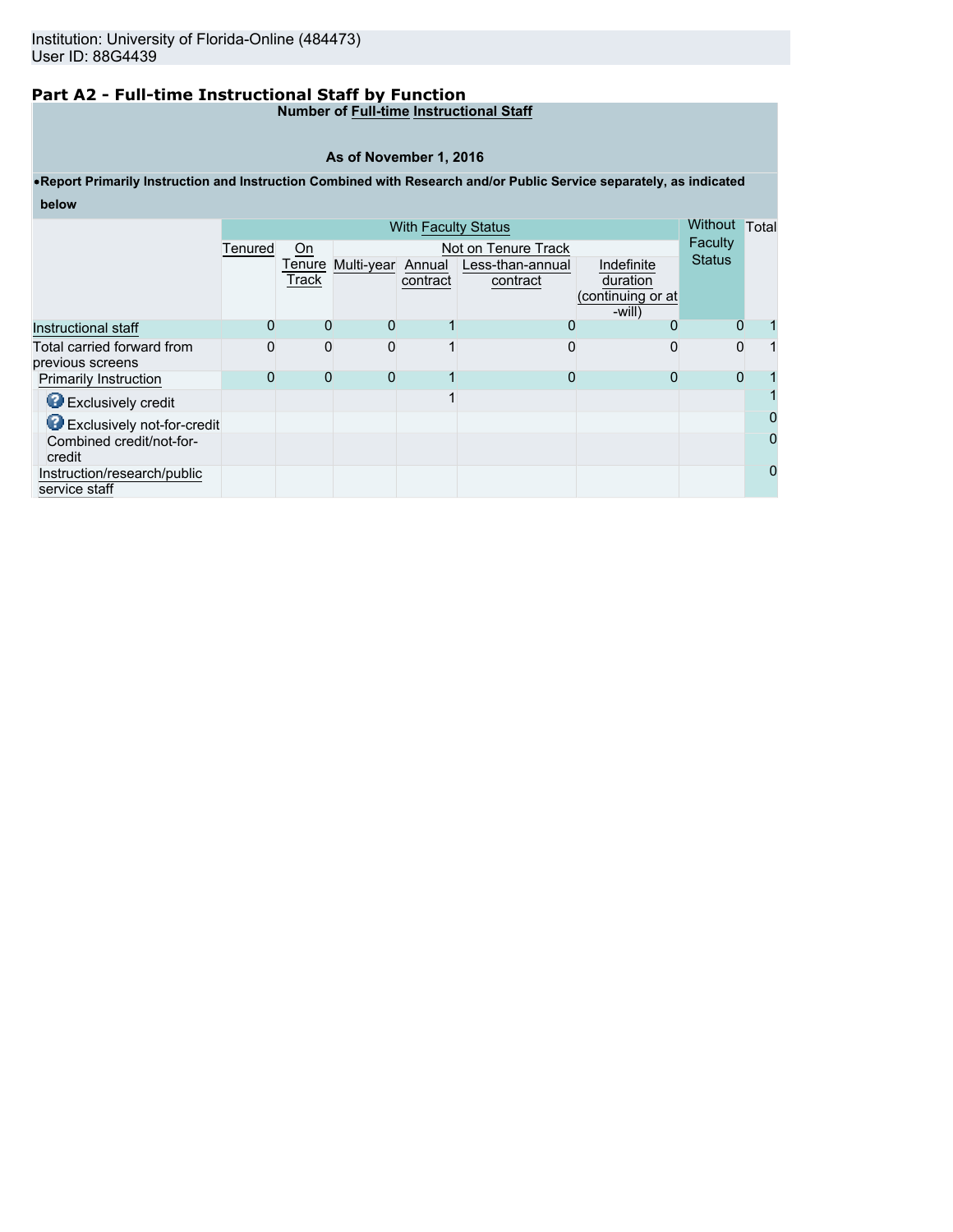## **Part A3 - Full-time Instructional Staff - Totals**

**Total number of Full-time Instructional Staff**

|                                           | As of November 1, 2016 |             |                   |  |
|-------------------------------------------|------------------------|-------------|-------------------|--|
| Race/ethnicity                            | Total men              | Total women | Total (men+women) |  |
| Nonresident alien                         |                        |             |                   |  |
| Hispanic/Latino                           |                        |             |                   |  |
| American Indian or Alaska Native          |                        |             |                   |  |
| Asian                                     |                        |             |                   |  |
| <b>Black or African American</b>          |                        |             |                   |  |
| Native Hawaiian or Other Pacific Islander |                        |             |                   |  |
| White                                     |                        |             |                   |  |
| Two or more races                         |                        |             |                   |  |
| Race and ethnicity unknown                |                        |             |                   |  |
| <b>Total</b>                              |                        |             |                   |  |
| Total from prior year                     |                        |             |                   |  |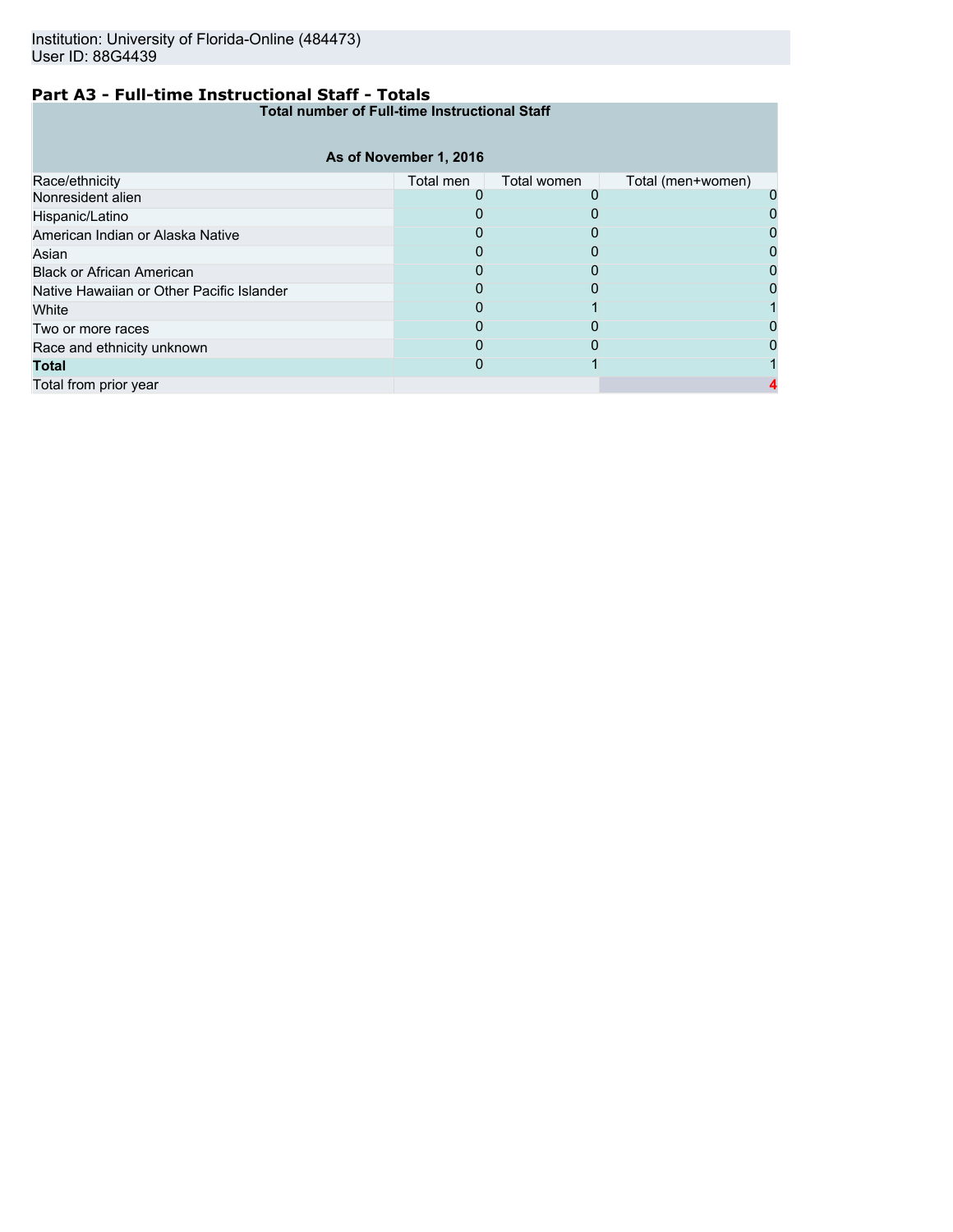## **by Occupational Category**

## **As of November 1, 2016**

•**Report Hispanic/Latino individuals of any race as Hispanic/Latino**

•**Report race for non-Hispanic/Latino individuals only**

| M<br>ο | I |
|--------|---|
|        |   |

| Race/ethnicity                            | <b>Instructional Staff</b><br>(carried forward<br>from Part A) | Research staff | <b>Public Service staff</b> |
|-------------------------------------------|----------------------------------------------------------------|----------------|-----------------------------|
| Nonresident alien                         |                                                                |                | 0                           |
| Hispanic/Latino                           |                                                                |                |                             |
| American Indian or Alaska Native          |                                                                |                |                             |
| Asian                                     |                                                                |                |                             |
| <b>Black or African American</b>          |                                                                |                |                             |
| Native Hawaiian or Other Pacific Islander |                                                                |                |                             |
| White                                     |                                                                |                |                             |
| Two or more races                         |                                                                |                |                             |
| Race and ethnicity unknown                |                                                                |                |                             |
| <b>Total men</b>                          |                                                                |                | 0                           |

| <b>Women</b>                              |                                                                |                |                             |   |
|-------------------------------------------|----------------------------------------------------------------|----------------|-----------------------------|---|
| Race/ethnicity                            | <b>Instructional Staff</b><br>(carried forward<br>from Part A) | Research staff | <b>Public Service staff</b> |   |
| Nonresident alien                         |                                                                |                |                             | 0 |
| Hispanic/Latino                           |                                                                |                |                             |   |
| American Indian or Alaska Native          |                                                                |                |                             |   |
| Asian                                     |                                                                |                |                             |   |
| <b>Black or African American</b>          |                                                                |                |                             |   |
| Native Hawaiian or Other Pacific Islander |                                                                |                |                             |   |
| White                                     |                                                                |                |                             |   |
| Two or more races                         |                                                                |                |                             |   |
| Race and ethnicity unknown                |                                                                |                |                             |   |
| <b>Total women</b>                        |                                                                | $\Omega$       |                             | 0 |
|                                           |                                                                |                |                             |   |
| Total (men+women)                         |                                                                | $\mathbf 0$    |                             |   |
| Total from prior year                     |                                                                |                |                             |   |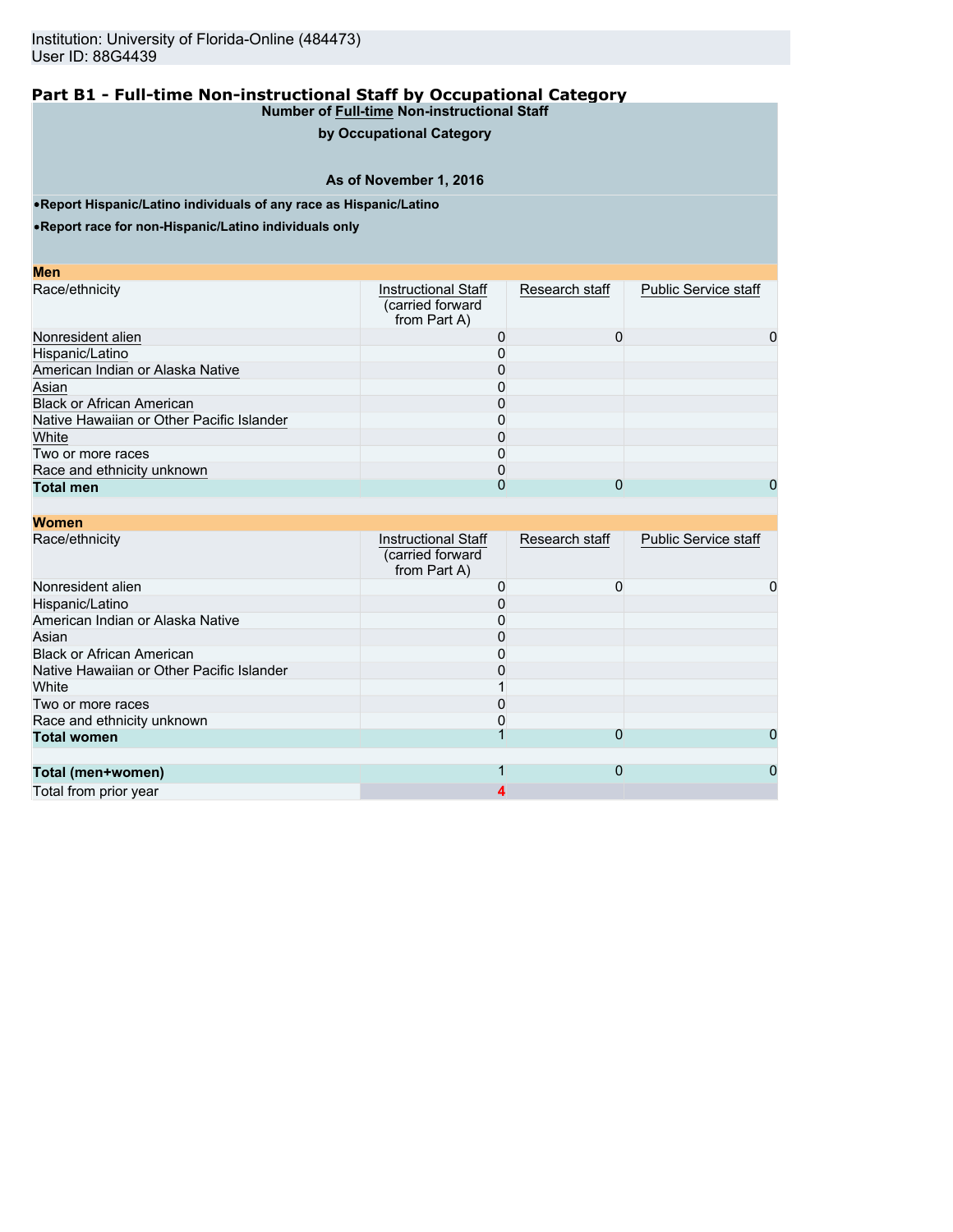## **by Occupational Category**

## **As of November 1, 2016**

•**Report Hispanic/Latino individuals of any race as Hispanic/Latino**

•**Report race for non-Hispanic/Latino individuals only**

#### **Men**

| Race/ethnicity                | Archivists, Curators, and Librarians |         | Library     | <b>C</b> Student and Academic Affairs and Other |
|-------------------------------|--------------------------------------|---------|-------------|-------------------------------------------------|
|                               | <b>Museum Technicians</b>            | 25-4020 | Technicians | <b>Education Services Occupations</b>           |
|                               | 25-4010                              |         | 25-4030     | $25-2000 + 25-3000 + 25-9000$                   |
| Nonresident alien             |                                      |         |             |                                                 |
| Hispanic/Latino               |                                      |         |             |                                                 |
| American Indian or            |                                      |         |             |                                                 |
| Alaska Native                 |                                      |         |             |                                                 |
| Asian                         |                                      |         |             |                                                 |
| <b>Black or African</b>       |                                      |         |             |                                                 |
| American                      |                                      |         |             |                                                 |
| Native Hawaiian or            |                                      |         |             |                                                 |
| <b>Other Pacific Islander</b> |                                      |         |             |                                                 |
| White                         |                                      |         |             |                                                 |
| Two or more races             |                                      |         |             |                                                 |
| Race and ethnicity            |                                      |         |             |                                                 |
| unknown                       |                                      |         |             |                                                 |
| <b>Total men</b>              | 0                                    | 0       | 3           | 0                                               |

| <b>Women</b>                                        |                                                                              |             |                                   |                                                                                                                        |
|-----------------------------------------------------|------------------------------------------------------------------------------|-------------|-----------------------------------|------------------------------------------------------------------------------------------------------------------------|
| Race/ethnicity                                      | Archivists, Curators, and Librarians<br><b>Museum Technicians</b><br>25-4010 | 25-4020     | Library<br>Technicians<br>25-4030 | Student and Academic Affairs and Other<br><b>Education Services Occupations</b><br>$25 - 2000 + 25 - 3000 + 25 - 9000$ |
| Nonresident alien                                   |                                                                              |             |                                   |                                                                                                                        |
| Hispanic/Latino                                     |                                                                              |             | 1                                 |                                                                                                                        |
| American Indian or<br>Alaska Native                 |                                                                              |             |                                   |                                                                                                                        |
| Asian                                               |                                                                              |             |                                   |                                                                                                                        |
| <b>Black or African</b><br>American                 |                                                                              |             |                                   |                                                                                                                        |
| Native Hawaiian or<br><b>Other Pacific Islander</b> |                                                                              |             |                                   |                                                                                                                        |
| White                                               |                                                                              |             | 6                                 |                                                                                                                        |
| Two or more races                                   |                                                                              |             |                                   |                                                                                                                        |
| Race and ethnicity<br>unknown                       |                                                                              |             |                                   |                                                                                                                        |
| <b>Total women</b>                                  | $\Omega$                                                                     | $\mathbf 0$ | 8                                 | 0                                                                                                                      |
| Total (men+women)                                   | $\Omega$                                                                     | $\mathbf 0$ | 11                                | $\mathbb{D}^0$                                                                                                         |
| Total from prior year                               |                                                                              |             |                                   |                                                                                                                        |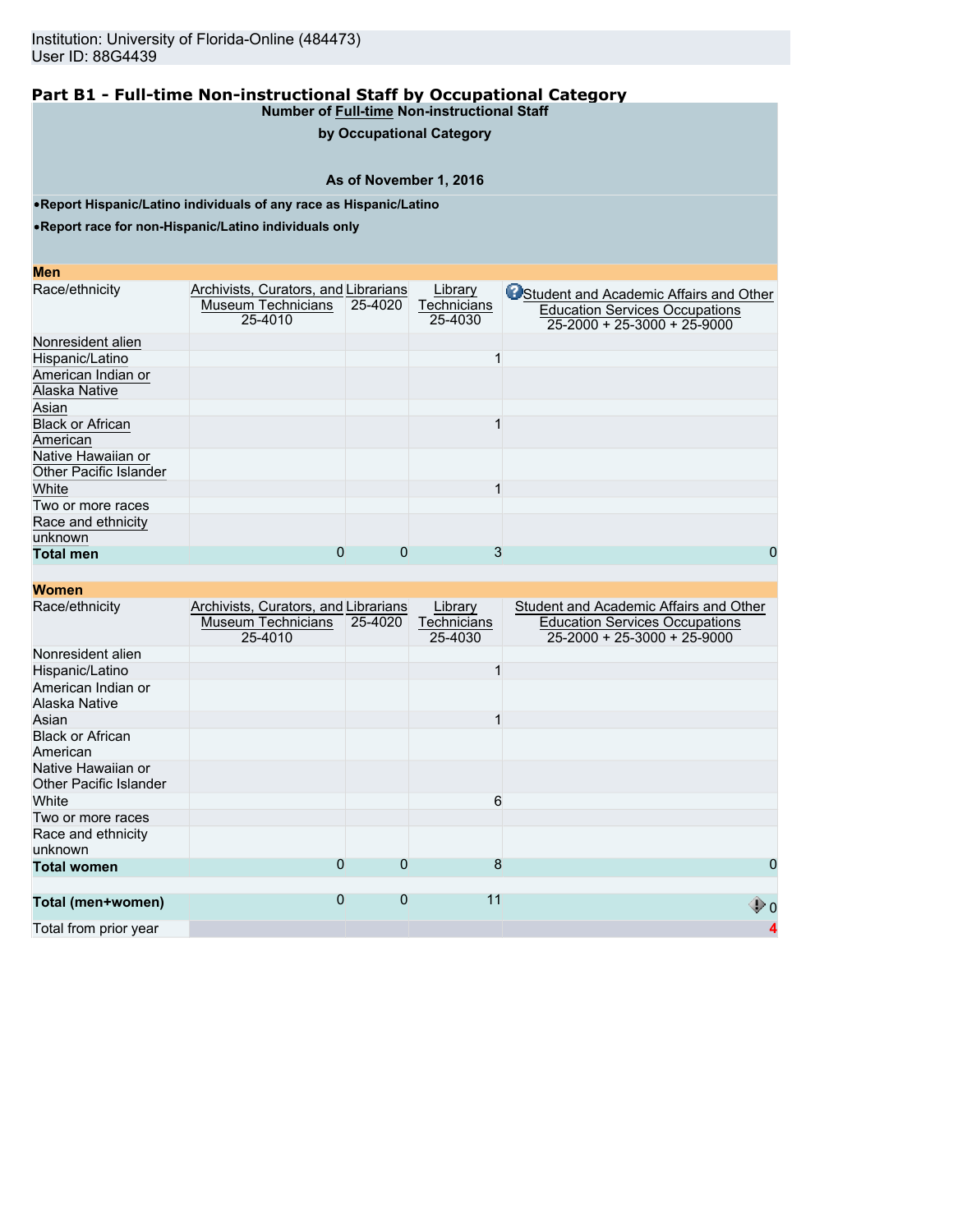## **by Occupational Category**

## **As of November 1, 2016**

•**Report Hispanic/Latino individuals of any race as Hispanic/Latino**

•**Report race for non-Hispanic/Latino individuals only**

#### **Men**

| Race/ethnicity                                         | Management<br>Occupations<br>11-0000 | Business and<br>Financial<br>Operations<br>Occupations<br>13-0000 | Computer, Engineering,<br>and Science Occupations<br>$15-0000 + 17-0000 + 19$<br>0000 | Community, Social Service,<br>Legal, Arts, Design,<br>Entertainment, Sports, and<br><b>Media Occupations</b><br>$21-0000 + 23-0000 + 27-0000$ | Healthcare<br>Practitioners<br>and Technical<br>Occupations<br>29-0000 |
|--------------------------------------------------------|--------------------------------------|-------------------------------------------------------------------|---------------------------------------------------------------------------------------|-----------------------------------------------------------------------------------------------------------------------------------------------|------------------------------------------------------------------------|
| Nonresident<br>alien                                   |                                      |                                                                   |                                                                                       |                                                                                                                                               |                                                                        |
| Hispanic/Latino                                        |                                      |                                                                   |                                                                                       |                                                                                                                                               |                                                                        |
| American Indian<br>or Alaska Native                    |                                      |                                                                   |                                                                                       |                                                                                                                                               |                                                                        |
| Asian                                                  |                                      |                                                                   |                                                                                       |                                                                                                                                               |                                                                        |
| <b>Black or African</b><br>American                    |                                      |                                                                   |                                                                                       |                                                                                                                                               |                                                                        |
| Native Hawaiian<br>or Other Pacific<br><b>Islander</b> |                                      |                                                                   |                                                                                       |                                                                                                                                               |                                                                        |
| White                                                  | 3                                    |                                                                   | 3                                                                                     | $\overline{2}$                                                                                                                                |                                                                        |
| Two or more<br>races                                   |                                      |                                                                   |                                                                                       |                                                                                                                                               |                                                                        |
| Race and<br>ethnicity<br>unknown                       |                                      |                                                                   |                                                                                       |                                                                                                                                               |                                                                        |
| <b>Total men</b>                                       | 3                                    | 0                                                                 | 3                                                                                     | 3                                                                                                                                             | 0                                                                      |

| Race/ethnicity                                         | Management<br>Occupations<br>11-0000 | Business and<br>Financial<br>Operations<br>Occupations<br>13-0000 | Computer, Engineering,<br>and Science Occupations<br>$15-0000 + 17-0000 + 19$<br>0000 | Community, Social Service,<br>Legal, Arts, Design,<br>Entertainment, Sports, and<br><b>Media Occupations</b><br>$21 - 0000 + 23 - 0000 + 27 - 0000$ | Healthcare<br>Practitioners<br>and Technical<br>Occupations<br>29-0000 |
|--------------------------------------------------------|--------------------------------------|-------------------------------------------------------------------|---------------------------------------------------------------------------------------|-----------------------------------------------------------------------------------------------------------------------------------------------------|------------------------------------------------------------------------|
| Nonresident<br>alien                                   |                                      |                                                                   |                                                                                       |                                                                                                                                                     |                                                                        |
| Hispanic/Latino                                        |                                      |                                                                   |                                                                                       |                                                                                                                                                     |                                                                        |
| American Indian<br>or Alaska Native                    |                                      |                                                                   |                                                                                       |                                                                                                                                                     |                                                                        |
| Asian                                                  |                                      |                                                                   |                                                                                       |                                                                                                                                                     |                                                                        |
| <b>Black or African</b><br>American                    |                                      |                                                                   |                                                                                       |                                                                                                                                                     |                                                                        |
| Native Hawaiian<br>or Other Pacific<br><b>Islander</b> |                                      |                                                                   |                                                                                       |                                                                                                                                                     |                                                                        |
| White                                                  | 3                                    |                                                                   |                                                                                       | 4                                                                                                                                                   |                                                                        |
| Two or more<br>races                                   |                                      |                                                                   |                                                                                       |                                                                                                                                                     |                                                                        |
| Race and<br>ethnicity<br>unknown                       |                                      |                                                                   |                                                                                       |                                                                                                                                                     |                                                                        |
| <b>Total women</b>                                     | 3                                    | 0                                                                 | 0                                                                                     | 4                                                                                                                                                   | 0                                                                      |
| <b>Total</b><br>(men+women)                            | 6                                    | $\mathbf{\Phi}$ o                                                 | 3                                                                                     | 7                                                                                                                                                   | 0                                                                      |
| Total from prior<br>vear                               |                                      | 5                                                                 | 8                                                                                     | $\overline{2}$                                                                                                                                      |                                                                        |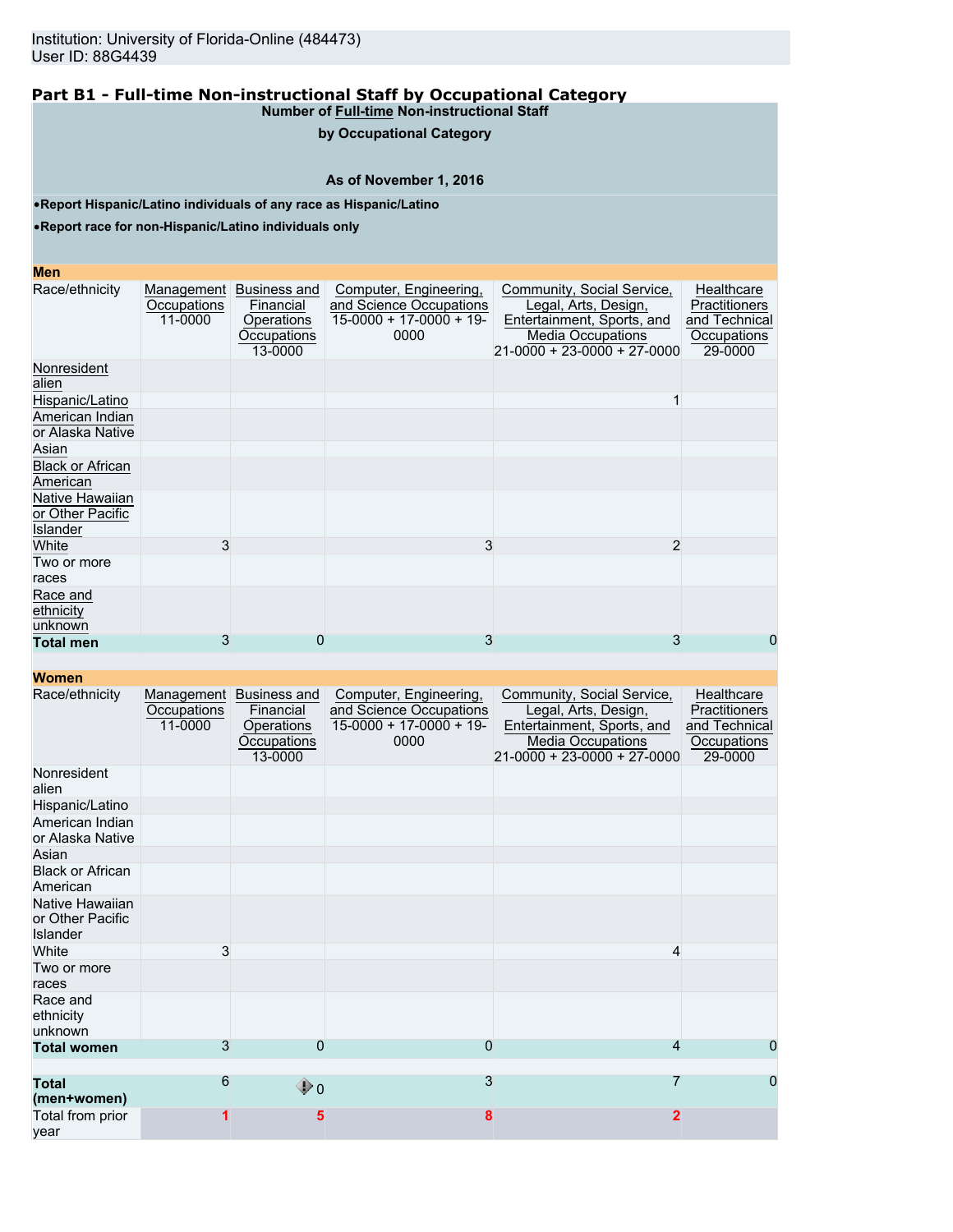**by Occupational Category**

**As of November 1, 2016**

•**Report Hispanic/Latino individuals of any race as Hispanic/Latino**

•**Report race for non-Hispanic/Latino individuals only**

#### **Men**

|                                                           | Race/ethnicity Service Occupations<br>$31-0000 + 33-0000 + 35-0000 + 37-0000$ Related<br>$+39-0000$ | Sales and<br>Occupations Support<br>41-0000 | Office and<br>Occupations<br>43-0000 | Natural Resources,<br>Administrative Construction, and<br>Maintenance<br>Occupations<br>$45-0000 + 47-0000 + 49$ -Occupations<br>0000 | Production,<br>Transportation,<br>and Material<br>Moving<br>$51-0000 + 53$<br>0000 | Grand<br>Total<br>(All full-<br>time<br>staff) |
|-----------------------------------------------------------|-----------------------------------------------------------------------------------------------------|---------------------------------------------|--------------------------------------|---------------------------------------------------------------------------------------------------------------------------------------|------------------------------------------------------------------------------------|------------------------------------------------|
| Nonresident<br>alien                                      |                                                                                                     |                                             |                                      |                                                                                                                                       |                                                                                    | $\mathbf 0$                                    |
| Hispanic/Latino                                           |                                                                                                     |                                             |                                      |                                                                                                                                       |                                                                                    | $\overline{2}$                                 |
| American<br>Indian or<br>Alaska Native                    |                                                                                                     |                                             |                                      |                                                                                                                                       |                                                                                    | $\overline{0}$                                 |
| Asian                                                     |                                                                                                     |                                             |                                      |                                                                                                                                       |                                                                                    | 0                                              |
| <b>Black or</b><br>African<br>American                    |                                                                                                     |                                             |                                      |                                                                                                                                       |                                                                                    |                                                |
| Native<br>Hawaiian or<br><b>Other Pacific</b><br>Islander |                                                                                                     |                                             |                                      |                                                                                                                                       |                                                                                    | $\mathbf 0$                                    |
| White                                                     |                                                                                                     |                                             |                                      |                                                                                                                                       |                                                                                    | 9                                              |
| Two or more<br>races                                      |                                                                                                     |                                             |                                      |                                                                                                                                       |                                                                                    | $\mathbf 0$                                    |
| Race and<br>ethnicity<br>unknown                          |                                                                                                     |                                             |                                      |                                                                                                                                       |                                                                                    | $\Omega$                                       |
| <b>Total men</b>                                          | $\overline{0}$                                                                                      | $\overline{0}$                              | $\overline{0}$                       | 0                                                                                                                                     | $\mathbf{0}$                                                                       | 12                                             |

| <b>Women</b>                                                     |                                                                                     |                                                        |                                      |                                                                                                                                     |                                                                                    |                                                |
|------------------------------------------------------------------|-------------------------------------------------------------------------------------|--------------------------------------------------------|--------------------------------------|-------------------------------------------------------------------------------------------------------------------------------------|------------------------------------------------------------------------------------|------------------------------------------------|
| Race/ethnicity                                                   | <b>Service Occupations</b><br>$31-0000 + 33-0000 + 35-0000 + 37-0000$<br>$+39-0000$ | Sales and<br>Related<br>Occupations Support<br>41-0000 | Office and<br>Occupations<br>43-0000 | Natural Resources,<br>Administrative Construction, and<br>Maintenance<br>Occupations<br>45-0000 + 47-0000 + 49- Occupations<br>0000 | Production,<br>Transportation,<br>and Material<br>Moving<br>$51-0000 + 53$<br>0000 | Grand<br>Total<br>(All full-<br>time<br>staff) |
| Nonresident<br>alien                                             |                                                                                     |                                                        |                                      |                                                                                                                                     |                                                                                    | 0                                              |
| Hispanic/Latino                                                  |                                                                                     |                                                        |                                      |                                                                                                                                     |                                                                                    |                                                |
| American<br>Indian or<br>Alaska Native                           |                                                                                     |                                                        |                                      |                                                                                                                                     |                                                                                    | $\overline{0}$                                 |
| Asian                                                            |                                                                                     |                                                        |                                      |                                                                                                                                     |                                                                                    |                                                |
| Black or<br>African<br>American                                  |                                                                                     |                                                        |                                      |                                                                                                                                     |                                                                                    |                                                |
| <b>Native</b><br>Hawaiian or<br><b>Other Pacific</b><br>Islander |                                                                                     |                                                        |                                      |                                                                                                                                     |                                                                                    | 0                                              |
| White                                                            |                                                                                     |                                                        |                                      |                                                                                                                                     |                                                                                    | 15                                             |
| Two or more<br>races                                             |                                                                                     |                                                        |                                      |                                                                                                                                     |                                                                                    | 0                                              |
|                                                                  |                                                                                     |                                                        |                                      |                                                                                                                                     |                                                                                    | 0                                              |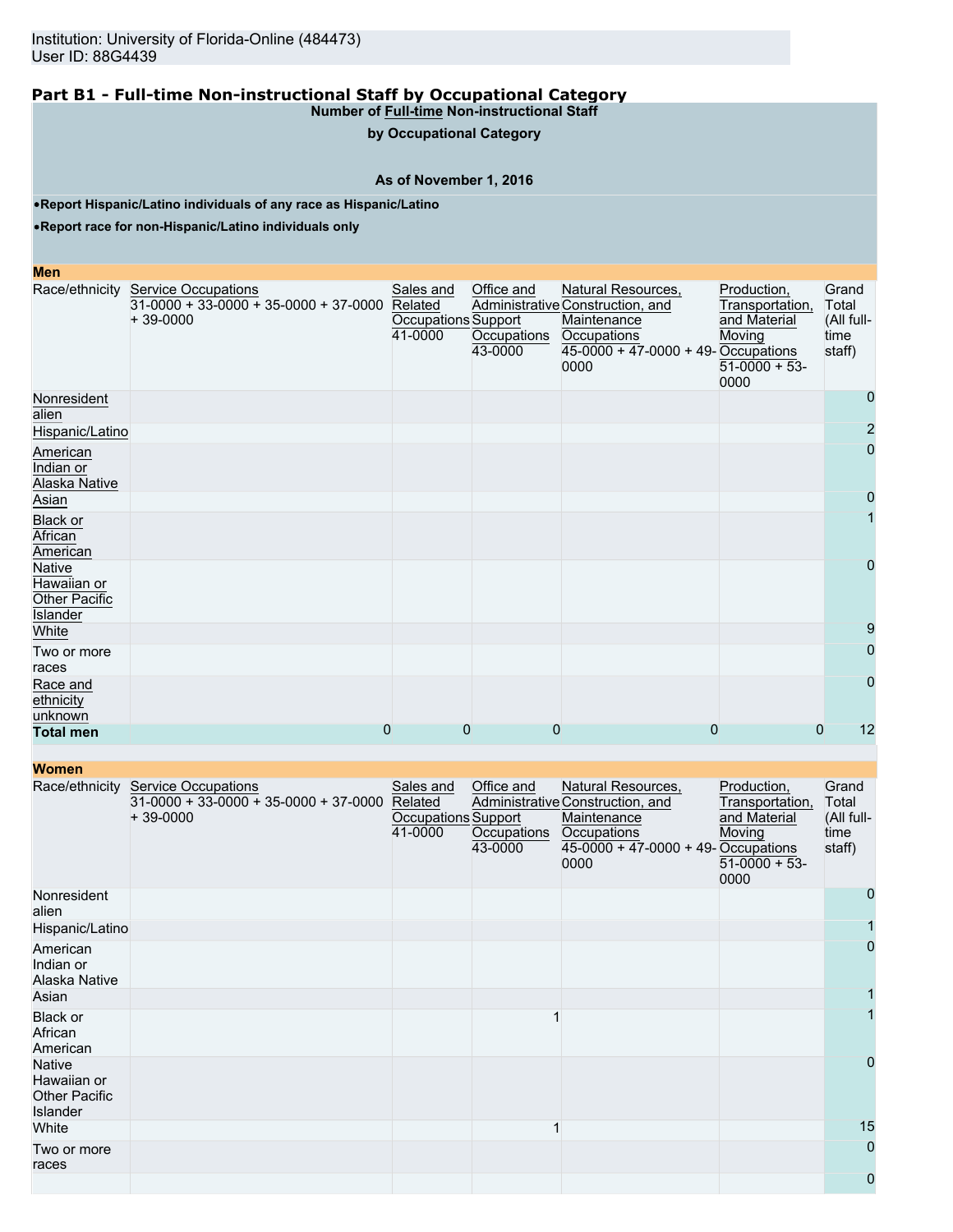| Race and<br>ethnicity<br>unknown |   |   |   |    |
|----------------------------------|---|---|---|----|
| <b>Total women</b>               |   | 0 |   | 18 |
| <b>Total</b><br>(men+women)      | 0 | 0 | 0 | 30 |
| Total from prior<br>year         |   |   |   | 25 |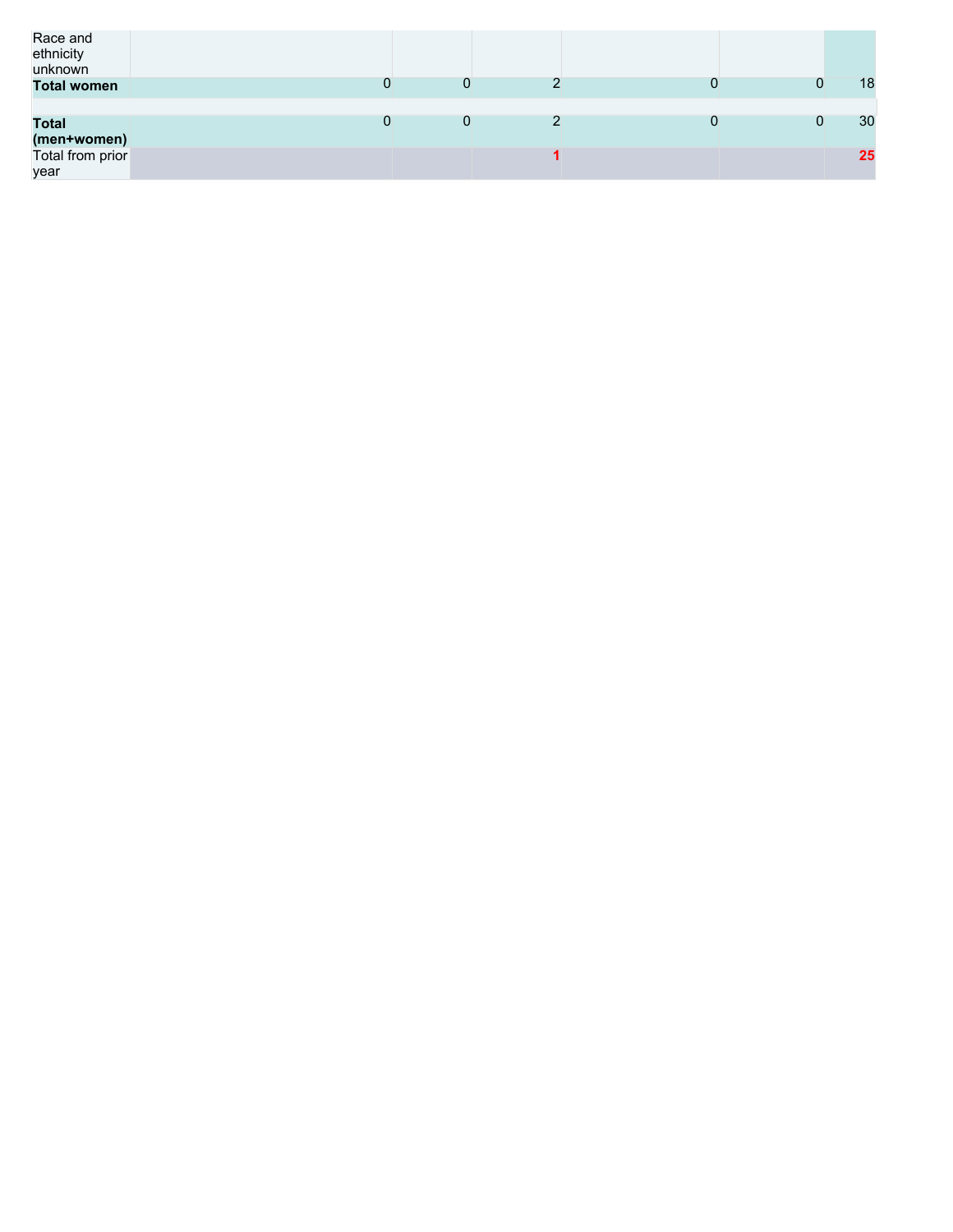## **Part B2 - Full-time Non-instructional Staff by Occupational Category and Tenure Status**

|                                                                                                                                                     |         |             |                          |                            | Number of Full-time Non-instructional Staff         |                                                      |                          |             |
|-----------------------------------------------------------------------------------------------------------------------------------------------------|---------|-------------|--------------------------|----------------------------|-----------------------------------------------------|------------------------------------------------------|--------------------------|-------------|
|                                                                                                                                                     |         |             | As of November 1, 2016   |                            |                                                     |                                                      |                          |             |
|                                                                                                                                                     |         |             |                          |                            |                                                     |                                                      |                          |             |
| Occupational category                                                                                                                               |         |             |                          | <b>With Faculty Status</b> |                                                     |                                                      | Without Total            |             |
|                                                                                                                                                     | Tenured | On<br>Track | Tenure Multi-year Annual | contract                   | Not on Tenure Track<br>Less-than-annual<br>contract | Indefinite<br>duration<br>(continuing or<br>at-will) | Faculty<br><b>Status</b> |             |
| Research staff                                                                                                                                      |         |             |                          |                            |                                                     |                                                      |                          | 0           |
| <b>Public Service staff</b>                                                                                                                         |         |             |                          |                            |                                                     |                                                      |                          | 0           |
| Archivists, Curators, and Museum<br>Technicians<br>25-4010                                                                                          |         |             |                          |                            |                                                     |                                                      |                          | 0           |
| Librarians<br>25-4020                                                                                                                               |         |             |                          |                            |                                                     |                                                      |                          | $\mathbf 0$ |
| Library Technicians<br>25-4030                                                                                                                      |         |             |                          |                            |                                                     |                                                      | 11                       | 11          |
| <b>O</b> Student and Academic Affairs<br>and Other Education Services<br>Occupations<br>$25-2000 + 25-3000 + 25-9000$                               |         |             |                          |                            |                                                     |                                                      |                          | 0           |
| <b>Management Occupations</b><br>11-0000                                                                                                            |         |             |                          |                            |                                                     |                                                      | 6                        | 6           |
| <b>Business and Financial</b><br><b>Operations Occupations</b><br>13-0000                                                                           |         |             |                          |                            |                                                     |                                                      |                          | 0           |
| Computer, Engineering, and<br><b>Science Occupations</b><br>$15-0000 + 17-0000 + 19-0000$                                                           |         |             |                          |                            |                                                     |                                                      | 3                        | 3           |
| Community, Social Service,<br>Legal, Arts, Design,<br>Entertainment, Sports, and Media<br><b>Occupations</b><br>$21 - 0000 + 23 - 0000 + 27 - 0000$ |         |             |                          |                            |                                                     |                                                      | 7                        | 7           |
| Healthcare Practitioners and<br><b>Technical Occupations</b><br>29-0000                                                                             |         |             |                          |                            |                                                     |                                                      |                          | 0           |
| Total                                                                                                                                               | 0       | $\mathbf 0$ | 0                        | 0                          | 0                                                   | 0                                                    | 27                       | 27          |
| Total from prior year                                                                                                                               | 0       |             |                          | 0                          |                                                     |                                                      | 20                       | 20          |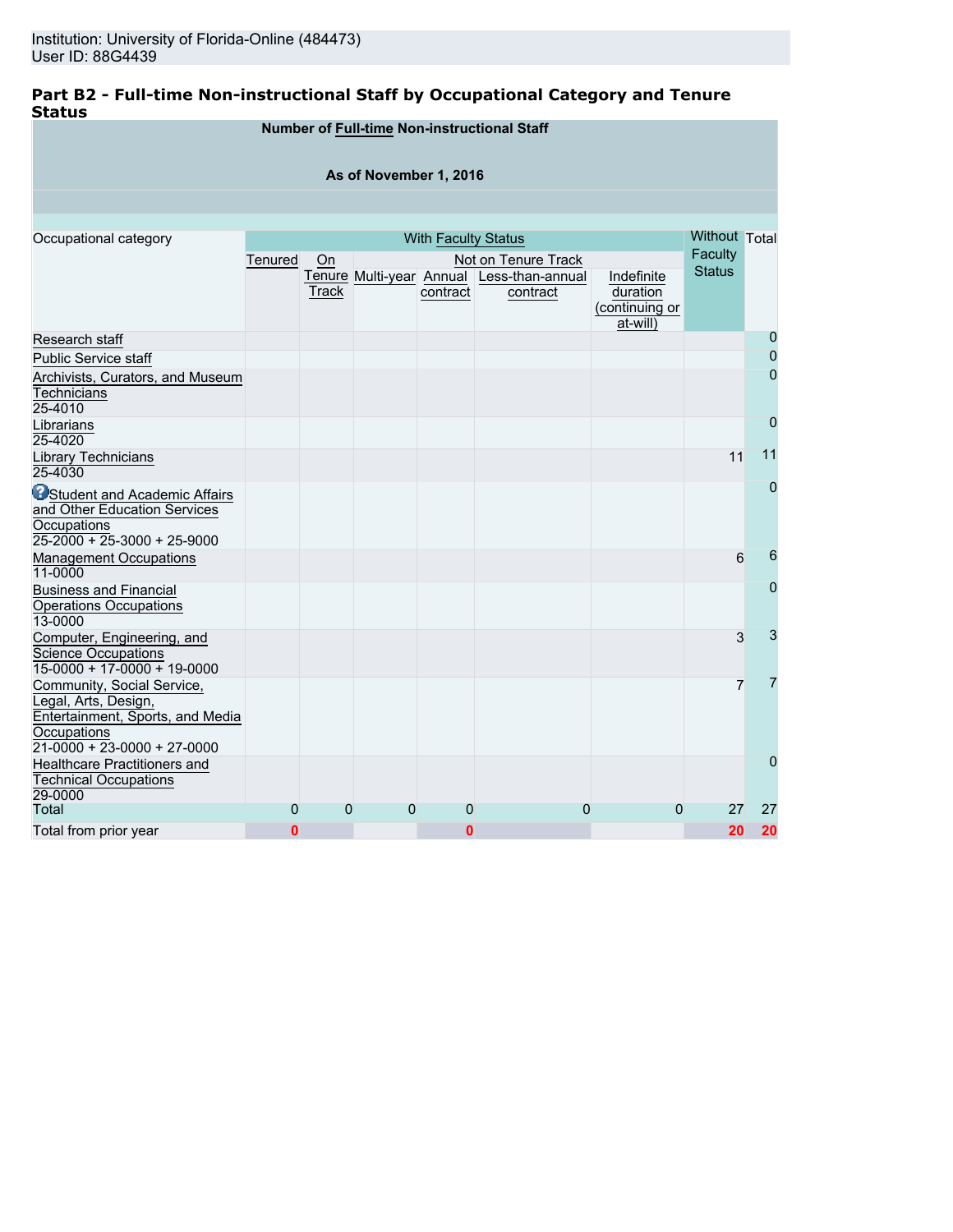## **Part C - Full-time Summary**

## **Summary of Full-time Staff**

## **As of November 1, 2016**

## •**Data will not be generated on this screen until the relevant screens in the previous section have been completed.**

| Occupational category                                                                                                             |              |             |   |          | <b>With Faculty Status</b>                           |                         |                                        |                |
|-----------------------------------------------------------------------------------------------------------------------------------|--------------|-------------|---|----------|------------------------------------------------------|-------------------------|----------------------------------------|----------------|
|                                                                                                                                   | Tenured On   |             |   |          | Not on Tenure Track                                  |                         | <b>Without Total</b><br><b>Faculty</b> |                |
|                                                                                                                                   |              |             |   |          | Tenure Multi-year Annual Less-than-annual Indefinite |                         | <b>Status</b>                          |                |
|                                                                                                                                   |              | Track       |   | contract | contract                                             | duration                |                                        |                |
|                                                                                                                                   |              |             |   |          |                                                      | (continuing             |                                        |                |
|                                                                                                                                   | $\mathbf{0}$ | $\mathbf 0$ | 0 | 1        | $\mathbf 0$                                          | or at-will)<br>$\Omega$ | $\mathbf 0$                            |                |
| Primarily Instruction                                                                                                             |              |             |   | 1        |                                                      |                         |                                        | 1              |
| <b>Exclusively credit</b>                                                                                                         |              |             |   |          |                                                      |                         |                                        | 0              |
| Exclusively not-for-credit                                                                                                        |              |             |   |          |                                                      |                         |                                        | 0              |
| Combined credit/not-for-credit                                                                                                    |              |             |   |          |                                                      |                         |                                        | 0              |
| Instruction/research/public service staff                                                                                         |              |             |   |          |                                                      |                         |                                        |                |
| Research staff                                                                                                                    |              |             |   |          |                                                      |                         |                                        | 0              |
| <b>Public Service staff</b>                                                                                                       |              |             |   |          |                                                      |                         |                                        | 0              |
| Archivists, Curators, and Museum<br>Technicians<br>25-4010                                                                        |              |             |   |          |                                                      |                         |                                        | 0              |
| Librarians<br>25-4020                                                                                                             |              |             |   |          |                                                      |                         |                                        | 0              |
| Library Technicians<br>25-4030                                                                                                    |              |             |   |          |                                                      |                         | 11                                     | 11             |
| Student and Academic Affairs and Other<br><b>Education Services Occupations</b><br>25-2000 + 25-3000 + 25-9000                    |              |             |   |          |                                                      |                         |                                        | 0              |
| <b>Management Occupations</b><br>11-0000                                                                                          |              |             |   |          |                                                      |                         | 6                                      | 6              |
| <b>Business and Financial Operations</b><br>Occupations<br>13-0000                                                                |              |             |   |          |                                                      |                         |                                        | 0              |
| Computer, Engineering, and Science<br>Occupations<br>$15-0000 + 17-0000 + 19-0000$                                                |              |             |   |          |                                                      |                         | 3                                      | 3              |
| Community, Social Service, Legal, Arts,<br>Design, Entertainment, Sports, and Media<br>Occupations<br>21-0000 + 23-0000 + 27-0000 |              |             |   |          |                                                      |                         | $\overline{7}$                         | 7              |
| Healthcare Practitioners and Technical<br>Occupations<br>29-0000                                                                  |              |             |   |          |                                                      |                         |                                        | 0              |
| <b>Service Occupations</b><br>$31-0000 + 33-0000 + 35-0000 + 37-0000$<br>$+39-0000$                                               |              |             |   |          |                                                      |                         |                                        | 0              |
| Sales and Related Occupations<br>41-0000                                                                                          |              |             |   |          |                                                      |                         |                                        | 0              |
| Office and Administrative Support<br>Occupations<br>43-0000                                                                       |              |             |   |          |                                                      |                         |                                        | $\overline{2}$ |
| Natural Resources, Construction, and<br>Maintenance Occupations<br>45-0000 + 47-0000 + 49-0000                                    |              |             |   |          |                                                      |                         |                                        | 0              |
| Production, Transportation, and Material<br><b>Moving Occupations</b><br>$51-0000 + 53-0000$                                      |              |             |   |          |                                                      |                         |                                        | 0              |
| Total                                                                                                                             |              |             |   |          |                                                      |                         |                                        | 30             |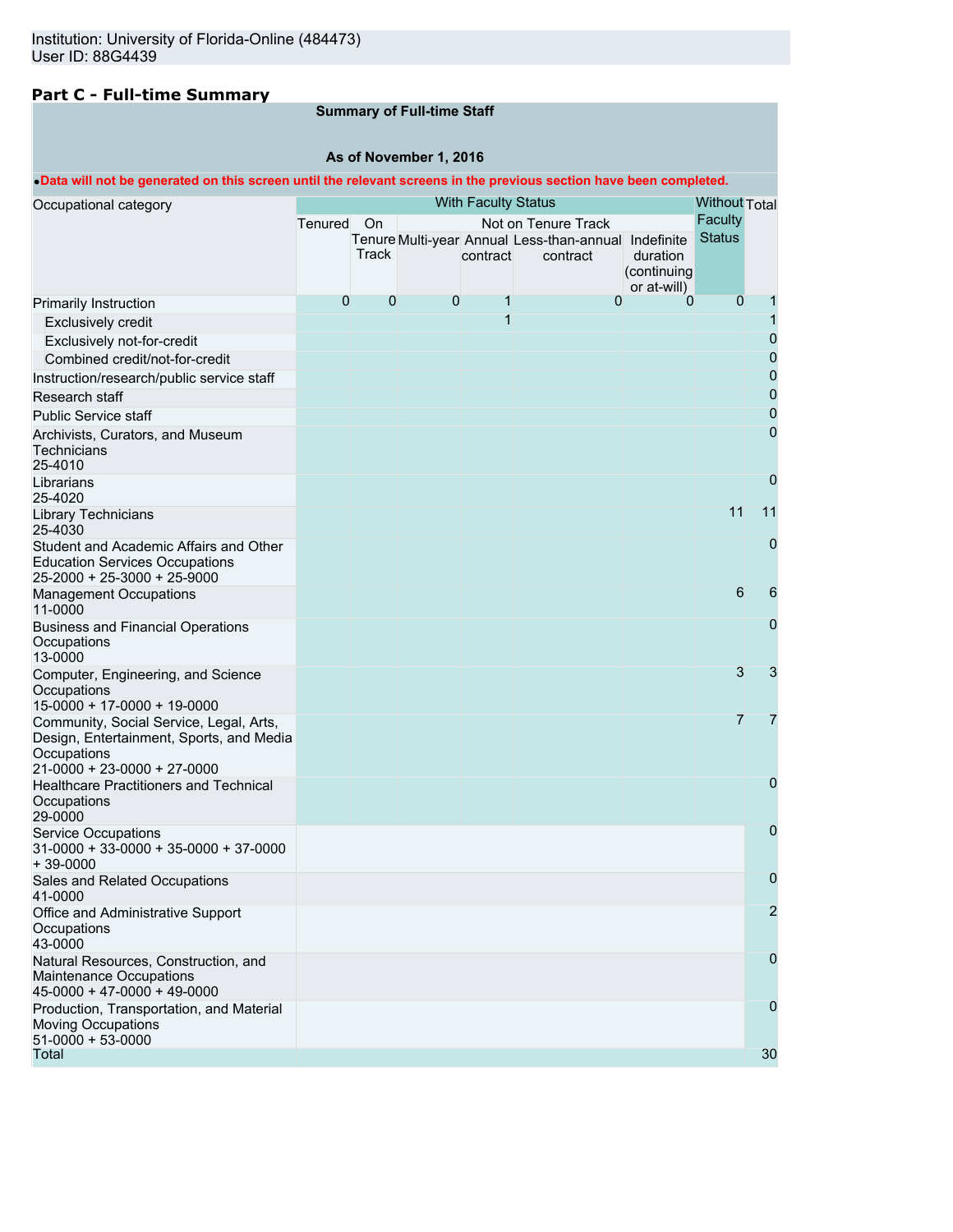## **Part G - Salaries Worksheet**

**Number of Full-time Instructional Staff**

**For Calculation of Total Number of Months**

**Annual Salary, 2016-17**

•**Report the number of instructional staff based on the number of months to be worked**

•**Months reported should correspond with the number of months that staff worked (which may differ from the number of**

**months over which they are paid)**

•**Include ONLY full-time instructional staff**

•**Include instructional staff** *with* **faculty status and** *without* **faculty status**

•**Include instructional staff regardless of tenure status**

| Gender and                                                   |        |          | Months worked  |          |          | Total        | <b>O</b> Total staff for salary <b>O</b> Total number of |        |
|--------------------------------------------------------------|--------|----------|----------------|----------|----------|--------------|----------------------------------------------------------|--------|
| academic rank                                                | 12     | 11       | 10             | 9        | $\leq 9$ | Staff        | reporting                                                | months |
|                                                              | months | months   | months months  |          | months   |              |                                                          |        |
| <b>Men</b>                                                   |        |          |                |          |          |              |                                                          |        |
| Professors                                                   |        |          |                |          |          | 0            | n                                                        |        |
| Associate<br>professors                                      |        |          |                |          |          | 0            |                                                          |        |
| Assistant professors                                         |        |          |                |          |          | $\Omega$     |                                                          |        |
| Instructors                                                  |        |          |                |          |          |              |                                                          |        |
| Lecturers                                                    |        |          |                |          |          |              |                                                          |        |
| No academic rank                                             |        |          |                |          |          |              |                                                          |        |
| <b>Total men</b>                                             | C      | 0        | $\overline{0}$ | 0        | $\Omega$ | 0            | 0                                                        |        |
| Total men full-time instructional staff from Part A          |        |          |                |          |          | $\Omega$     |                                                          |        |
| <b>Women</b>                                                 |        |          |                |          |          |              |                                                          |        |
| Professors                                                   |        |          |                |          |          | 0            | O                                                        |        |
| Associate<br>professors                                      |        |          |                |          |          |              |                                                          |        |
| Assistant professors                                         |        |          |                |          |          | $\mathbf{0}$ | 0                                                        |        |
| Instructors                                                  |        |          |                |          |          |              |                                                          |        |
| Lecturers                                                    |        |          |                |          |          |              |                                                          |        |
| No academic rank                                             |        |          |                |          |          |              |                                                          | 12     |
| <b>Total women</b>                                           |        | $\Omega$ | 0              | $\Omega$ | 0        |              |                                                          | 12     |
| Total women full-time instructional staff from Part A        |        |          |                |          |          |              |                                                          |        |
| Total (men +                                                 |        | 0        | 0              | 0        | 0        |              |                                                          | 12     |
| women)                                                       |        |          |                |          |          |              |                                                          |        |
| Total (men +women) full-time instructional staff from Part A |        |          |                |          |          | $\mathbf{1}$ |                                                          |        |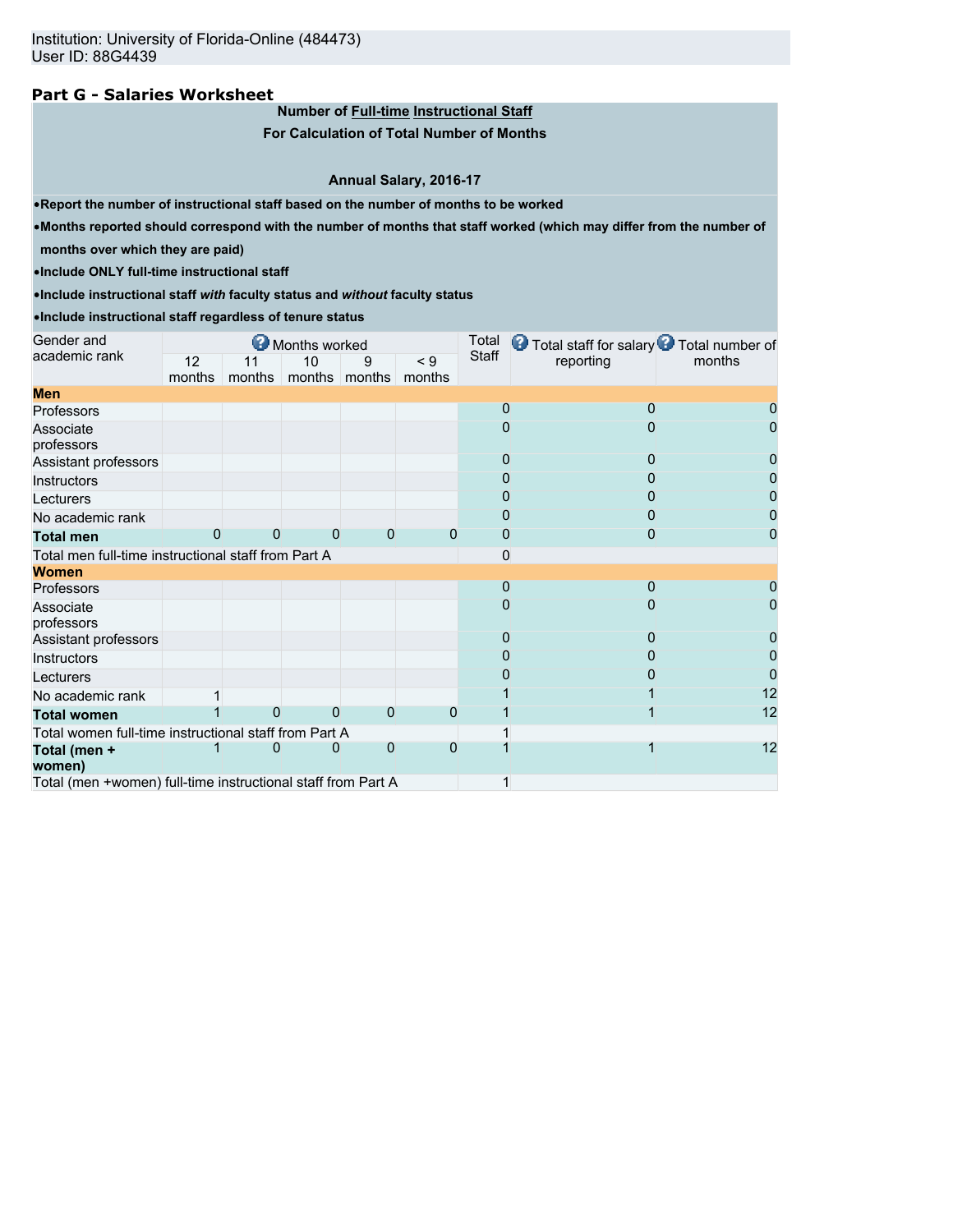## **Part G - Salary Outlays for Instructional Staff**

**Salary Outlays**

## **for Full-time Instructional Staff**

## **Annual Salary Outlays, 2016-17**

•**Report the TOTAL ANNUAL salary outlays for the full-time instructional staff reported in the 12 months, 11 months, 10**

### **months, and 9 months columns on the previous screen**

| Gender and              | Total staff for salary Total number of  |                                      |              | Salary Outlays |                     |                | <b>Weighted average</b> |
|-------------------------|-----------------------------------------|--------------------------------------|--------------|----------------|---------------------|----------------|-------------------------|
| academic rank           | reporting<br>(from Part G,<br>screen 1) | months<br>(from Part G,<br>screen 1) | 12<br>months | 11<br>months   | 10<br>months months | 9              | monthly salaries        |
| <b>Men</b>              |                                         |                                      |              |                |                     |                |                         |
| Professors              | 0                                       | 0                                    |              |                |                     |                |                         |
| Associate<br>professors | $\Omega$                                | 0                                    |              |                |                     |                |                         |
| Assistant<br>professors | 0                                       | 0                                    |              |                |                     |                |                         |
| Instructors             | $\mathbf 0$                             | 0                                    |              |                |                     |                |                         |
| Lecturers               | 0                                       | 0                                    |              |                |                     |                |                         |
| No academic rank        | $\mathbf 0$                             | 0                                    |              |                |                     |                |                         |
| <b>Total men</b>        | $\overline{0}$                          | $\overline{0}$                       | 0            | $\Omega$       | $\Omega$            | $\overline{0}$ |                         |
|                         |                                         |                                      |              |                |                     |                |                         |
| <b>Women</b>            |                                         |                                      |              |                |                     |                |                         |
| Professors              | $\mathbf 0$                             | 0                                    |              |                |                     |                |                         |
| Associate<br>professors | 0                                       | 0                                    |              |                |                     |                |                         |
| Assistant<br>professors | 0                                       | 0                                    |              |                |                     |                |                         |
| Instructors             | 0                                       | 0                                    |              |                |                     |                |                         |
| Lecturers               | 0                                       | 0                                    |              |                |                     |                |                         |
| No academic rank        |                                         | 12                                   | 40,500       |                |                     |                | 3,375                   |
| <b>Total women</b>      |                                         | 12                                   | 40,500       | $\overline{0}$ | $\Omega$            | $\overline{0}$ | 3,375                   |
| Total (men +<br>women)  |                                         | 12                                   | 40,500       | $\Omega$       | $\Omega$            | $\overline{0}$ | 3,375                   |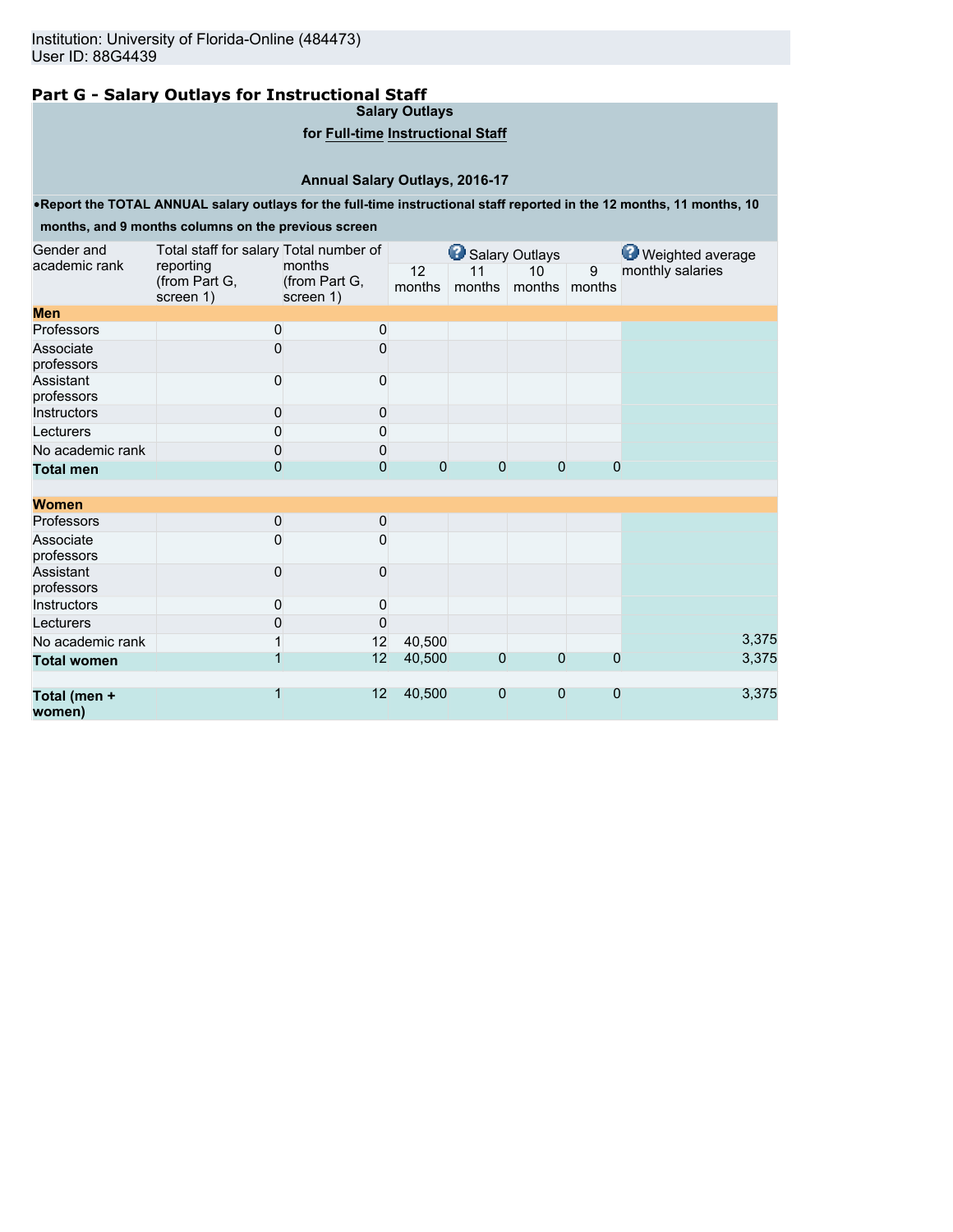## **Part G - Average Salary by academic rank**

| <b>Average Salary by academic rank</b> |        |                         |                                        |  |                                |  |  |
|----------------------------------------|--------|-------------------------|----------------------------------------|--|--------------------------------|--|--|
| for Full-time Instructional Staff      |        |                         |                                        |  |                                |  |  |
|                                        |        |                         |                                        |  |                                |  |  |
| Annual Average Salaries, 2016-17       |        |                         |                                        |  |                                |  |  |
| Gender and academic rank               |        | <b>Average Salaries</b> |                                        |  | Equated 9-month Average Salary |  |  |
|                                        |        |                         | 12 months 11 months 10 months 9 months |  |                                |  |  |
| <b>Men</b>                             |        |                         |                                        |  |                                |  |  |
| <b>Professors</b>                      |        |                         |                                        |  |                                |  |  |
| Associate professors                   |        |                         |                                        |  |                                |  |  |
| Assistant professors                   |        |                         |                                        |  |                                |  |  |
| Instructors                            |        |                         |                                        |  |                                |  |  |
| Lecturers                              |        |                         |                                        |  |                                |  |  |
| No academic rank                       |        |                         |                                        |  |                                |  |  |
| <b>Total men</b>                       |        |                         |                                        |  |                                |  |  |
|                                        |        |                         |                                        |  |                                |  |  |
| Women                                  |        |                         |                                        |  |                                |  |  |
| Professors                             |        |                         |                                        |  |                                |  |  |
| Associate professors                   |        |                         |                                        |  |                                |  |  |
| Assistant professors                   |        |                         |                                        |  |                                |  |  |
| Instructors                            |        |                         |                                        |  |                                |  |  |
| Lecturers                              |        |                         |                                        |  |                                |  |  |
| No academic rank                       | 40,500 |                         |                                        |  | 30,375                         |  |  |
| <b>Total women</b>                     | 40,500 |                         |                                        |  | 30,375                         |  |  |
|                                        |        |                         |                                        |  |                                |  |  |
| Total (men + women)                    | 40,500 |                         |                                        |  | 30,375                         |  |  |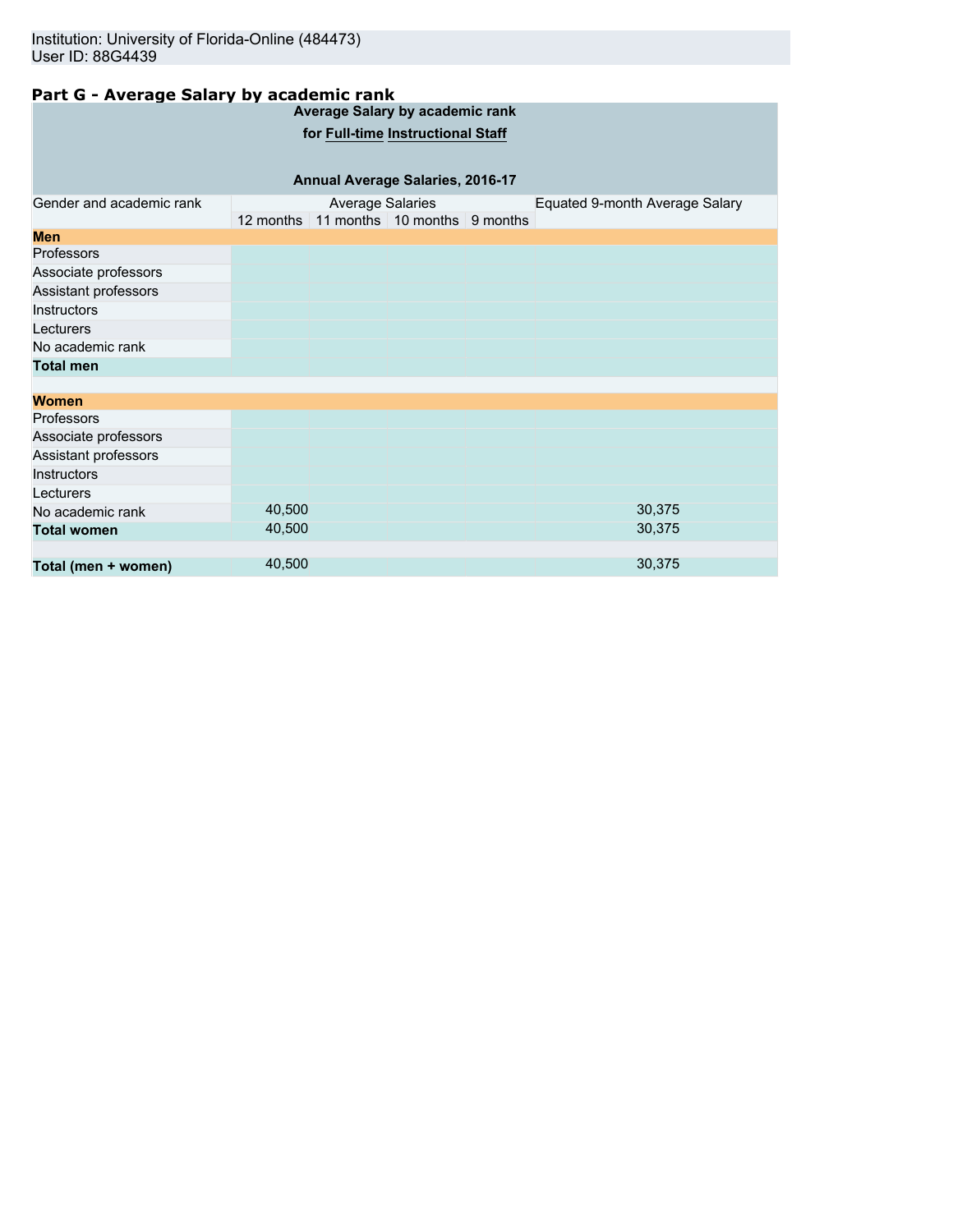## **Part G - Salary Outlays for Non-instructional Staff**

**Salary Outlays**

## **for Full-time Non-instructional Staff**

## **Annual Salary Outlays, 2016-17**

| Occupational category                                                                                                                  | Number of<br>full-time staff<br>(carried forward from<br>previous screens) | Total annual<br>salary outlays |
|----------------------------------------------------------------------------------------------------------------------------------------|----------------------------------------------------------------------------|--------------------------------|
| Research staff                                                                                                                         | $\mathbf{O}$                                                               |                                |
| <b>Public Service staff</b>                                                                                                            |                                                                            |                                |
| Library and Student and Academic Affairs and Other Education<br>Services Occupations<br>$25-4000 + 25-2000 + 25-3000 + 25-9000$        | 11                                                                         | 481,927                        |
| <b>Management Occupations</b><br>11-0000                                                                                               | 6                                                                          | 605,275                        |
| <b>Business and Financial Operations Occupations</b><br>13-0000                                                                        | O                                                                          |                                |
| Computer, Engineering, and Science Occupations<br>15-0000 + 17-0000 + 19-0000                                                          | 3                                                                          | 202,199                        |
| Community, Social Service, Legal, Arts, Design, Entertainment, Sports,<br>and Media Occupations<br>$21 - 0000 + 23 - 0000 + 27 - 0000$ |                                                                            | 265,966                        |
| <b>Healthcare Practitioners and Technical Occupations</b><br>29-0000                                                                   | 0                                                                          |                                |
| <b>Service Occupations</b><br>$31-0000 + 33-0000 + 35-0000 + 37-0000 + 39-0000$                                                        | 0                                                                          |                                |
| Sales and Related Occupations<br>41-0000                                                                                               | O                                                                          |                                |
| Office and Administrative Support Occupations<br>43-0000                                                                               | 2                                                                          | 77,960                         |
| Natural Resources, Construction, and Maintenance Occupations<br>$45-0000 + 47-0000 + 49-0000$                                          | O                                                                          |                                |
| Production, Transportation, and Material Moving Occupations<br>$51-0000 + 53-0000$                                                     | 0                                                                          |                                |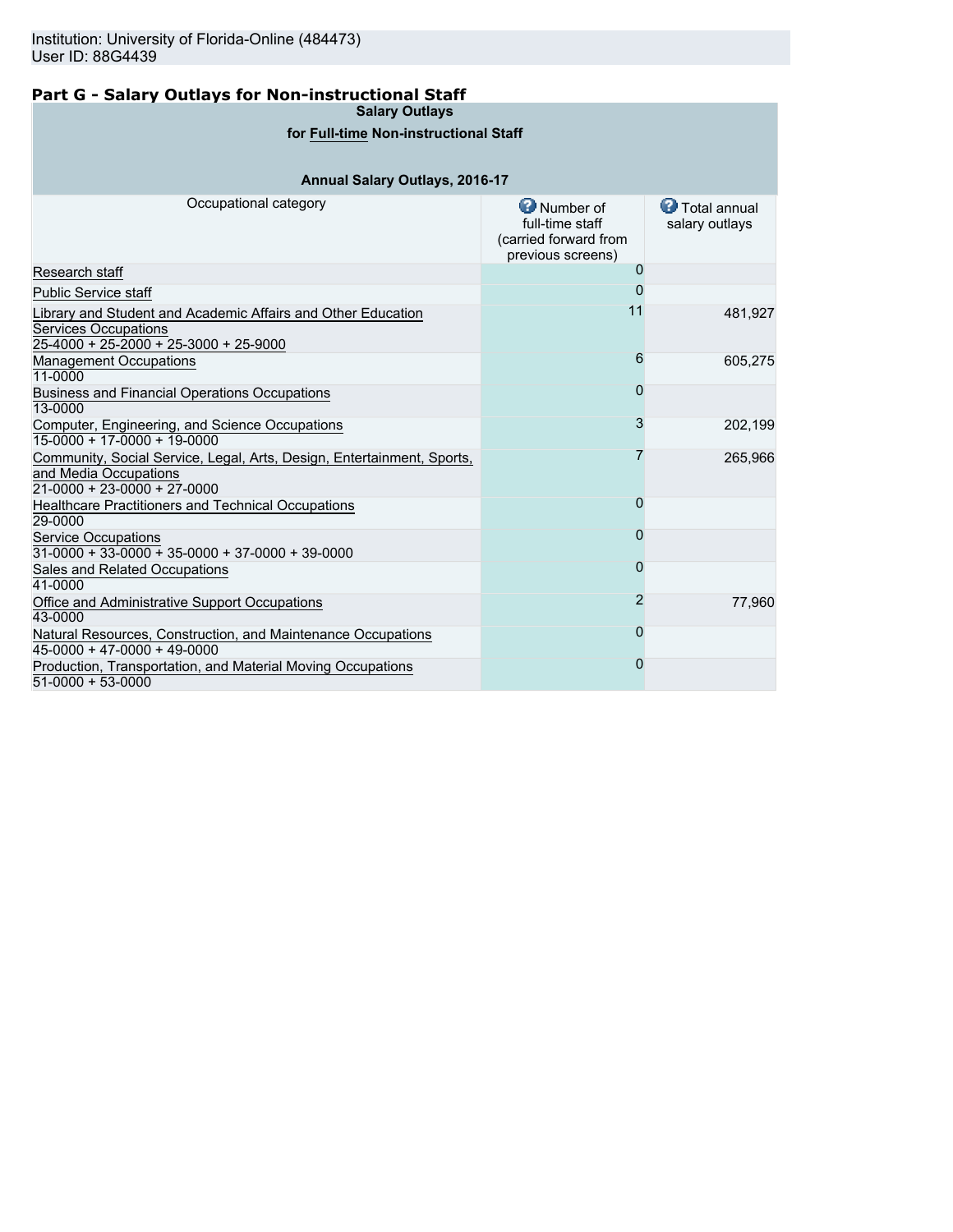**Number of Part-time Staff by Occupational Category**

## **As of November 1, 2016**

•**Report Hispanic/Latino individuals of any race as Hispanic/Latino**

•**Report race for non-Hispanic/Latino individuals only**

| Instructional staff | Research staff | <b>Public Service staff</b> |
|---------------------|----------------|-----------------------------|
|                     |                |                             |
| Δ                   |                |                             |
|                     |                |                             |
|                     |                |                             |
|                     |                |                             |
|                     |                |                             |
| 29                  |                |                             |
|                     |                |                             |
|                     |                |                             |
| 33                  |                |                             |
|                     |                |                             |

| <b>Women</b>                              |                     |                |                             |
|-------------------------------------------|---------------------|----------------|-----------------------------|
| Race/ethnicity                            | Instructional staff | Research staff | <b>Public Service staff</b> |
| Nonresident alien                         |                     |                |                             |
| Hispanic/Latino                           |                     |                |                             |
| American Indian or Alaska Native          |                     |                |                             |
| Asian                                     | 2                   |                |                             |
| <b>Black or African American</b>          |                     |                |                             |
| Native Hawaiian or Other Pacific Islander |                     |                |                             |
| White                                     | 40                  |                |                             |
| Two or more races                         |                     |                |                             |
| Race and ethnicity unknown                | 3                   |                |                             |
| <b>Total women</b>                        | 52                  | 0              |                             |
|                                           |                     |                |                             |
| Total (men+women)                         | 85                  |                | 2                           |
| Total from prior year                     | 76                  |                |                             |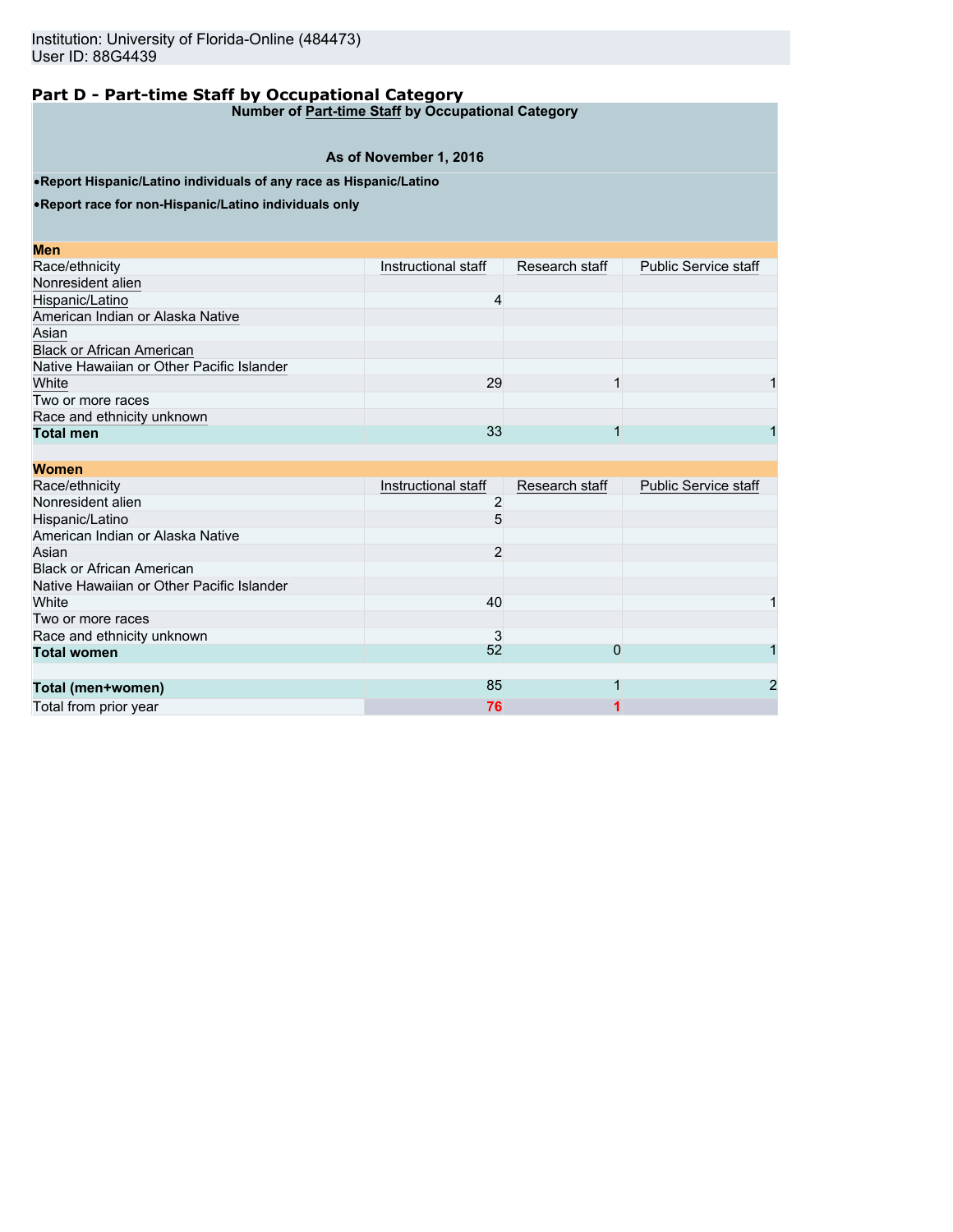**Number of Part-time Staff by Occupational Category**

#### **As of November 1, 2016**

•**Report Hispanic/Latino individuals of any race as Hispanic/Latino**

•**Report race for non-Hispanic/Latino individuals only**

| <b>Contract Contract Contract Contract Contract Contract Contract Contract Contract Contract Contract Contract Co</b><br>$\mathcal{L}^{\text{max}}_{\text{max}}$ and $\mathcal{L}^{\text{max}}_{\text{max}}$ and $\mathcal{L}^{\text{max}}_{\text{max}}$<br>$\mathcal{L}^{\text{max}}_{\text{max}}$ and $\mathcal{L}^{\text{max}}_{\text{max}}$ and $\mathcal{L}^{\text{max}}_{\text{max}}$ and $\mathcal{L}^{\text{max}}_{\text{max}}$ | <b>STATE OF STATE OF STATE OF STATE OF STATE OF STATE OF STATE OF STATE OF STATE OF STATE OF STATE OF STATE OF S</b> | <b>Contract Contract Contract Contract Contract Contract Contract Contract Contract Contract Contract Contract Co</b> |
|-----------------------------------------------------------------------------------------------------------------------------------------------------------------------------------------------------------------------------------------------------------------------------------------------------------------------------------------------------------------------------------------------------------------------------------------|----------------------------------------------------------------------------------------------------------------------|-----------------------------------------------------------------------------------------------------------------------|
| <b>CONTRACTOR</b>                                                                                                                                                                                                                                                                                                                                                                                                                       |                                                                                                                      | and the state of the state of the state of the state of the state of the state of the state of the state of th        |

| Race/ethnicity                                         | Archivists,<br>Curators, and<br>Museum<br>Technicians<br>25-4010 | Librarians<br>25-4020 | Library<br>Technicians<br>25-4030 | <b>Student and Academic Affairs</b><br>and Other Education Services<br>Occupations<br>$25 - 2000 + 25 - 3000 + 25 - 9000$ | Library and Student and<br>Academic Affairs and<br>Other Education<br><b>Services Occupations</b> |
|--------------------------------------------------------|------------------------------------------------------------------|-----------------------|-----------------------------------|---------------------------------------------------------------------------------------------------------------------------|---------------------------------------------------------------------------------------------------|
| Nonresident alien                                      |                                                                  |                       |                                   |                                                                                                                           |                                                                                                   |
| Hispanic/Latino                                        |                                                                  |                       |                                   |                                                                                                                           |                                                                                                   |
| American Indian or<br>Alaska Native                    |                                                                  |                       |                                   |                                                                                                                           | O                                                                                                 |
| Asian                                                  |                                                                  |                       |                                   |                                                                                                                           | O                                                                                                 |
| <b>Black or African</b><br>American                    |                                                                  |                       |                                   |                                                                                                                           | 0                                                                                                 |
| Native Hawaiian or<br><b>Other Pacific</b><br>Islander |                                                                  |                       |                                   |                                                                                                                           |                                                                                                   |
| White                                                  |                                                                  |                       | 4                                 |                                                                                                                           |                                                                                                   |
| Two or more races                                      |                                                                  |                       |                                   |                                                                                                                           | $\mathbf{I}$                                                                                      |
| Race and ethnicity<br>unknown                          |                                                                  |                       |                                   |                                                                                                                           |                                                                                                   |
| <b>Total men</b>                                       | 0                                                                | 0                     | 4                                 | 0                                                                                                                         |                                                                                                   |

| Race/ethnicity                                                | Archivists,<br>Curators, and<br>Museum<br>Technicians<br>25-4010 | Librarians<br>25-4020 | Library<br>Technicians<br>25-4030 | <b>Student and Academic Affairs</b><br>and Other Education Services<br>Occupations<br>$25-2000 + 25-3000 + 25-9000$ | Library and Student and<br>Academic Affairs and<br><b>Other Education</b><br><b>Services Occupations</b> |
|---------------------------------------------------------------|------------------------------------------------------------------|-----------------------|-----------------------------------|---------------------------------------------------------------------------------------------------------------------|----------------------------------------------------------------------------------------------------------|
| Nonresident alien                                             |                                                                  |                       |                                   |                                                                                                                     |                                                                                                          |
| Hispanic/Latino                                               |                                                                  |                       |                                   |                                                                                                                     |                                                                                                          |
| American Indian or<br>Alaska Native                           |                                                                  |                       |                                   |                                                                                                                     | 0                                                                                                        |
| Asian                                                         |                                                                  |                       |                                   |                                                                                                                     | 0                                                                                                        |
| <b>Black or African</b><br>American                           |                                                                  |                       | 3                                 |                                                                                                                     | 3                                                                                                        |
| Native Hawaiian or<br><b>Other Pacific</b><br><b>Islander</b> |                                                                  |                       |                                   |                                                                                                                     | 0                                                                                                        |
| White                                                         |                                                                  |                       | 5                                 | 3                                                                                                                   | 8                                                                                                        |
| Two or more races                                             |                                                                  |                       |                                   |                                                                                                                     | 0                                                                                                        |
| Race and ethnicity<br>unknown                                 |                                                                  |                       |                                   |                                                                                                                     | 0                                                                                                        |
| <b>Total women</b>                                            | 0                                                                | $\Omega$              | 9                                 | 3                                                                                                                   | 12                                                                                                       |
|                                                               |                                                                  |                       |                                   |                                                                                                                     |                                                                                                          |
| <b>Total</b><br>(men+women)                                   | $\overline{0}$                                                   | $\Omega$              | 13                                | 3                                                                                                                   | 16                                                                                                       |
| Total from prior<br>vear                                      |                                                                  |                       |                                   | 10                                                                                                                  | 10                                                                                                       |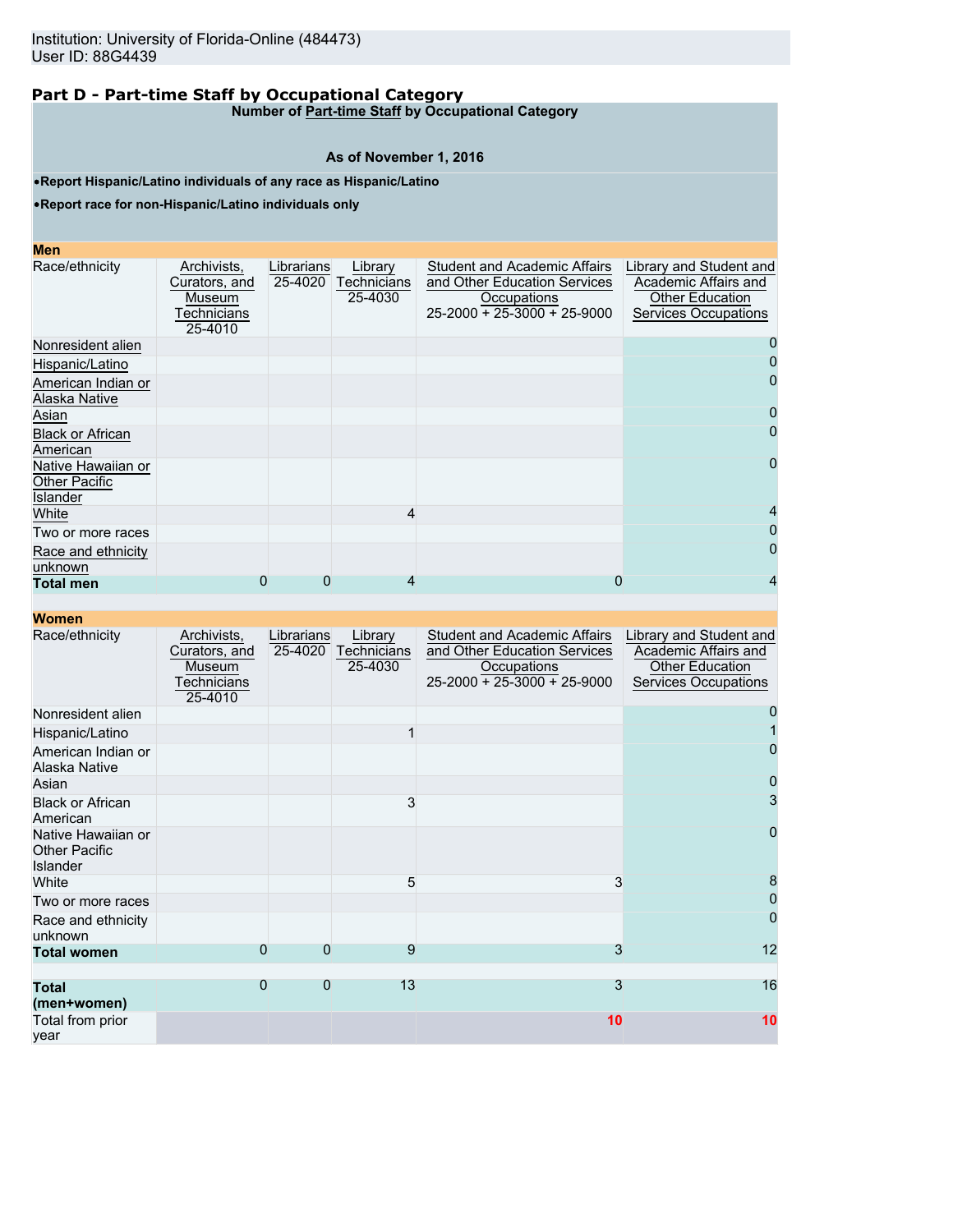**Number of Part-time Staff**

## **As of November 1, 2016**

•**Report Hispanic/Latino individuals of any race as Hispanic/Latino**

•**Report race for non-Hispanic/Latino individuals only**

### **Men**

| <b>MEIL</b>                                     |                                      |                                                                   |                                                                                       |                                                                                                                                             |                                                                        |
|-------------------------------------------------|--------------------------------------|-------------------------------------------------------------------|---------------------------------------------------------------------------------------|---------------------------------------------------------------------------------------------------------------------------------------------|------------------------------------------------------------------------|
| Race/ethnicity                                  | Management<br>Occupations<br>11-0000 | Business and<br>Financial<br>Operations<br>Occupations<br>13-0000 | Computer, Engineering,<br>and Science Occupations<br>$15-0000 + 17-0000 + 19$<br>0000 | Community, Social Service,<br>Legal, Arts, Design,<br>Entertainment, Sports, and<br><b>Media Occupations</b><br>21-0000 + 23-0000 + 27-0000 | Healthcare<br>Practitioners<br>and Technical<br>Occupations<br>29-0000 |
| Nonresident<br>alien                            |                                      |                                                                   |                                                                                       |                                                                                                                                             |                                                                        |
| Hispanic/Latino                                 |                                      |                                                                   |                                                                                       |                                                                                                                                             |                                                                        |
| American Indian<br>or Alaska Native             |                                      |                                                                   |                                                                                       |                                                                                                                                             |                                                                        |
| Asian                                           |                                      |                                                                   |                                                                                       |                                                                                                                                             |                                                                        |
| <b>Black or African</b><br>American             |                                      |                                                                   |                                                                                       |                                                                                                                                             |                                                                        |
| Native Hawaiian<br>or Other Pacific<br>Islander |                                      |                                                                   |                                                                                       |                                                                                                                                             |                                                                        |
| White                                           |                                      |                                                                   |                                                                                       |                                                                                                                                             |                                                                        |
| Two or more<br>races                            |                                      |                                                                   |                                                                                       |                                                                                                                                             |                                                                        |
| Race and<br>ethnicity<br>unknown                |                                      |                                                                   |                                                                                       |                                                                                                                                             |                                                                        |
| <b>Total men</b>                                | 8                                    |                                                                   | 0                                                                                     |                                                                                                                                             | 0                                                                      |
|                                                 |                                      |                                                                   |                                                                                       |                                                                                                                                             |                                                                        |

| ,,,,,,,,,                                       |                                      |                                                                   |                                                                                       |                                                                                                                                               |                                                                        |
|-------------------------------------------------|--------------------------------------|-------------------------------------------------------------------|---------------------------------------------------------------------------------------|-----------------------------------------------------------------------------------------------------------------------------------------------|------------------------------------------------------------------------|
| Race/ethnicity                                  | Management<br>Occupations<br>11-0000 | Business and<br>Financial<br>Operations<br>Occupations<br>13-0000 | Computer, Engineering,<br>and Science Occupations<br>$15-0000 + 17-0000 + 19$<br>0000 | Community, Social Service,<br>Legal, Arts, Design,<br>Entertainment, Sports, and<br><b>Media Occupations</b><br>$21-0000 + 23-0000 + 27-0000$ | Healthcare<br>Practitioners<br>and Technical<br>Occupations<br>29-0000 |
| Nonresident<br>alien                            |                                      |                                                                   |                                                                                       |                                                                                                                                               |                                                                        |
| Hispanic/Latino                                 |                                      | $\overline{2}$                                                    |                                                                                       |                                                                                                                                               |                                                                        |
| American Indian<br>or Alaska Native             |                                      |                                                                   |                                                                                       |                                                                                                                                               |                                                                        |
| Asian                                           |                                      | 4                                                                 |                                                                                       |                                                                                                                                               |                                                                        |
| <b>Black or African</b><br>American             |                                      |                                                                   |                                                                                       |                                                                                                                                               |                                                                        |
| Native Hawaiian<br>or Other Pacific<br>Islander |                                      |                                                                   |                                                                                       |                                                                                                                                               |                                                                        |
| White                                           | 5                                    | 3                                                                 |                                                                                       |                                                                                                                                               |                                                                        |
| Two or more<br>races                            |                                      |                                                                   |                                                                                       |                                                                                                                                               |                                                                        |
| Race and<br>ethnicity<br>unknown                |                                      |                                                                   |                                                                                       |                                                                                                                                               |                                                                        |
| <b>Total women</b>                              | 5                                    | 9                                                                 | 0                                                                                     | 0                                                                                                                                             | $\overline{0}$                                                         |
| <b>Total</b><br>(men+women)                     | 13                                   | 10                                                                | $\bigcirc$ 0                                                                          |                                                                                                                                               | 0                                                                      |
| Total from prior<br>vear                        | 6                                    | 8                                                                 | 5                                                                                     |                                                                                                                                               |                                                                        |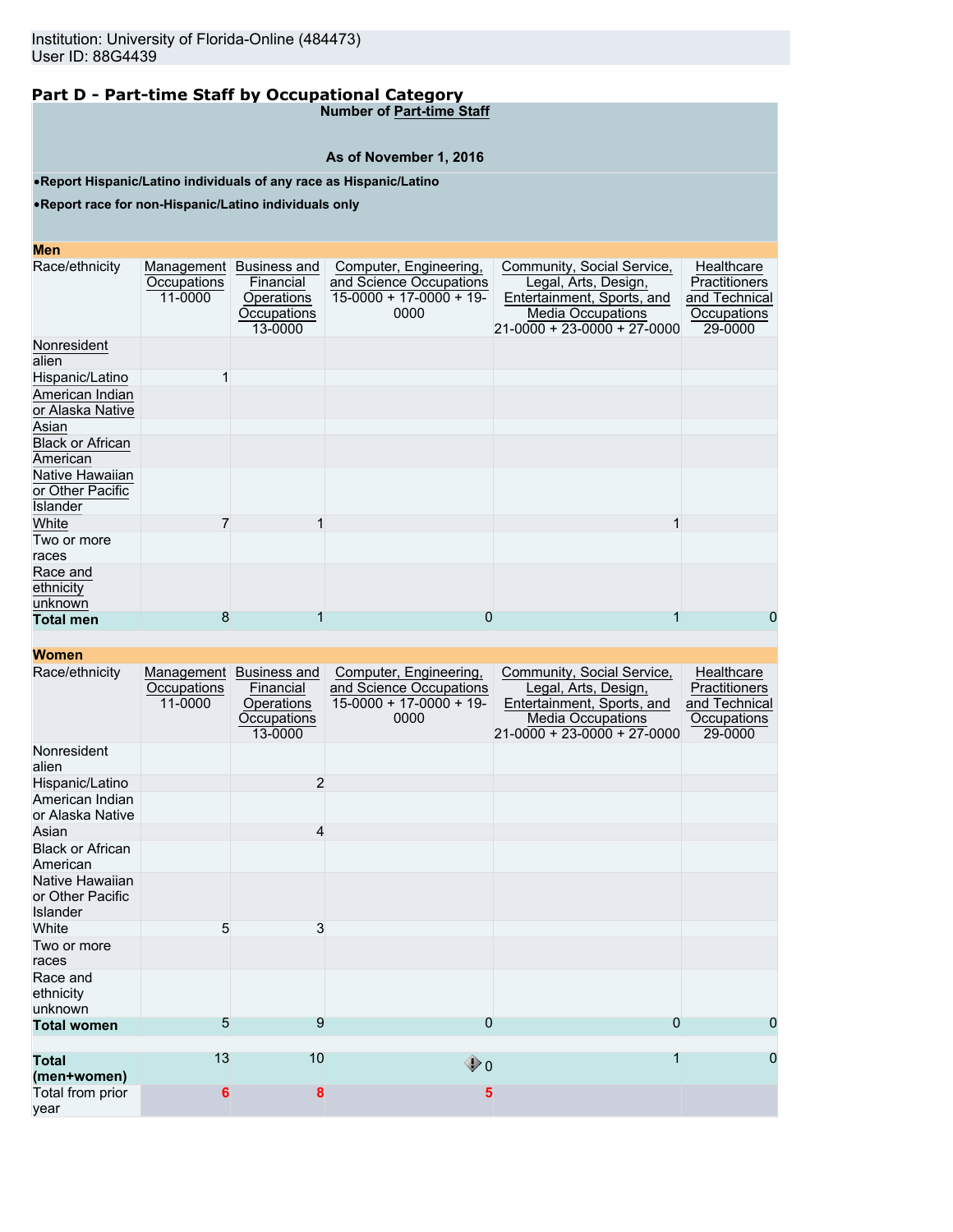**Number of Part-time Staff**

## **As of November 1, 2016**

•**Report Hispanic/Latino individuals of any race as Hispanic/Latino**

•**Report race for non-Hispanic/Latino individuals only**

| <b>Men</b>                                                |                                                                                             |                                                        |                                      |                                                                                                                                              |                                                                                      |                                                |
|-----------------------------------------------------------|---------------------------------------------------------------------------------------------|--------------------------------------------------------|--------------------------------------|----------------------------------------------------------------------------------------------------------------------------------------------|--------------------------------------------------------------------------------------|------------------------------------------------|
|                                                           | Race/ethnicity Service Occupations<br>$31-0000 + 33-0000 + 35-0000 + 37-0000$<br>$+39-0000$ | Sales and<br>Related<br>Occupations Support<br>41-0000 | Office and<br>Occupations<br>43-0000 | Natural Resources,<br>Administrative Construction, and<br>Maintenance<br><b>Occupations</b><br>$45-0000 + 47-0000 + 49$ -Occupations<br>0000 | Production,<br>Transportation,<br>and Material<br>Moving<br>$51-0000 + 53$ -<br>0000 | Grand<br>Total<br>(All part-<br>time<br>staff) |
| Nonresident<br>alien                                      |                                                                                             |                                                        |                                      |                                                                                                                                              |                                                                                      | 0                                              |
| Hispanic/Latino                                           |                                                                                             |                                                        |                                      |                                                                                                                                              |                                                                                      | 5                                              |
| American<br>Indian or<br>Alaska Native                    |                                                                                             |                                                        |                                      |                                                                                                                                              |                                                                                      | $\mathbf 0$                                    |
| Asian                                                     |                                                                                             |                                                        |                                      |                                                                                                                                              |                                                                                      | 0                                              |
| Black or<br>African<br>American                           |                                                                                             |                                                        |                                      |                                                                                                                                              |                                                                                      | $\overline{0}$                                 |
| Native<br>Hawaiian or<br><b>Other Pacific</b><br>Islander |                                                                                             |                                                        |                                      |                                                                                                                                              |                                                                                      | 0                                              |
| White                                                     |                                                                                             |                                                        |                                      |                                                                                                                                              |                                                                                      | 45                                             |
| Two or more<br>races                                      |                                                                                             |                                                        |                                      |                                                                                                                                              |                                                                                      | $\overline{0}$                                 |
| Race and<br>ethnicity<br>unknown                          |                                                                                             |                                                        |                                      |                                                                                                                                              |                                                                                      | 0                                              |
| <b>Total men</b>                                          | 0                                                                                           | 0                                                      |                                      | 0                                                                                                                                            | 0                                                                                    | 50                                             |

| <b>WATHEIT</b>                                                   |                                                                                     |                                                        |                                      |                                                                                                                                       |                                                                                    |                                                |
|------------------------------------------------------------------|-------------------------------------------------------------------------------------|--------------------------------------------------------|--------------------------------------|---------------------------------------------------------------------------------------------------------------------------------------|------------------------------------------------------------------------------------|------------------------------------------------|
| Race/ethnicity                                                   | <b>Service Occupations</b><br>$31-0000 + 33-0000 + 35-0000 + 37-0000$<br>$+39-0000$ | Sales and<br>Related<br>Occupations Support<br>41-0000 | Office and<br>Occupations<br>43-0000 | Natural Resources,<br>Administrative Construction, and<br>Maintenance<br>Occupations<br>$45-0000 + 47-0000 + 49$ -Occupations<br>0000 | Production,<br>Transportation,<br>and Material<br>Moving<br>$51-0000 + 53$<br>0000 | Grand<br>Total<br>(All part-<br>time<br>staff) |
| Nonresident<br>alien                                             |                                                                                     |                                                        |                                      |                                                                                                                                       |                                                                                    | 2                                              |
| Hispanic/Latino                                                  |                                                                                     |                                                        |                                      |                                                                                                                                       |                                                                                    | 8                                              |
| American<br>Indian or<br>Alaska Native                           |                                                                                     |                                                        |                                      |                                                                                                                                       |                                                                                    | 0                                              |
| Asian                                                            |                                                                                     |                                                        |                                      |                                                                                                                                       |                                                                                    | 6                                              |
| <b>Black or</b><br>African<br>American                           |                                                                                     |                                                        |                                      |                                                                                                                                       |                                                                                    | 4                                              |
| <b>Native</b><br>Hawaiian or<br><b>Other Pacific</b><br>Islander |                                                                                     |                                                        |                                      |                                                                                                                                       |                                                                                    | $\mathbf 0$                                    |
| White                                                            |                                                                                     |                                                        | 4                                    |                                                                                                                                       |                                                                                    | 61                                             |
| Two or more<br>races                                             |                                                                                     |                                                        |                                      |                                                                                                                                       |                                                                                    | 0                                              |
| Race and<br>ethnicity<br>unknown                                 |                                                                                     |                                                        |                                      |                                                                                                                                       |                                                                                    | 3                                              |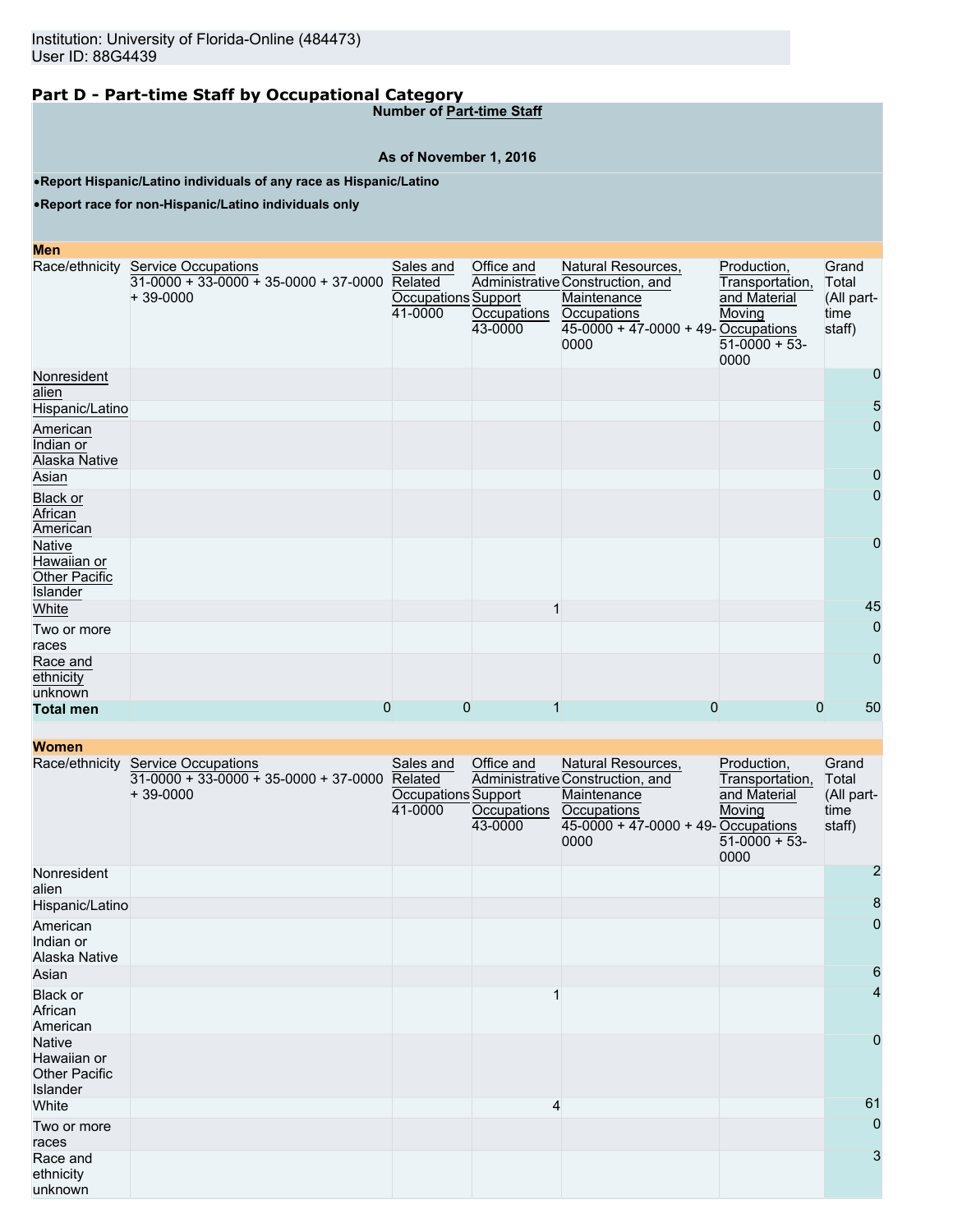| <b>Total women</b>              |  |  | 84  |
|---------------------------------|--|--|-----|
| <b>Total</b>                    |  |  | 134 |
| (men+women)<br>Total from prior |  |  | 108 |
| year                            |  |  |     |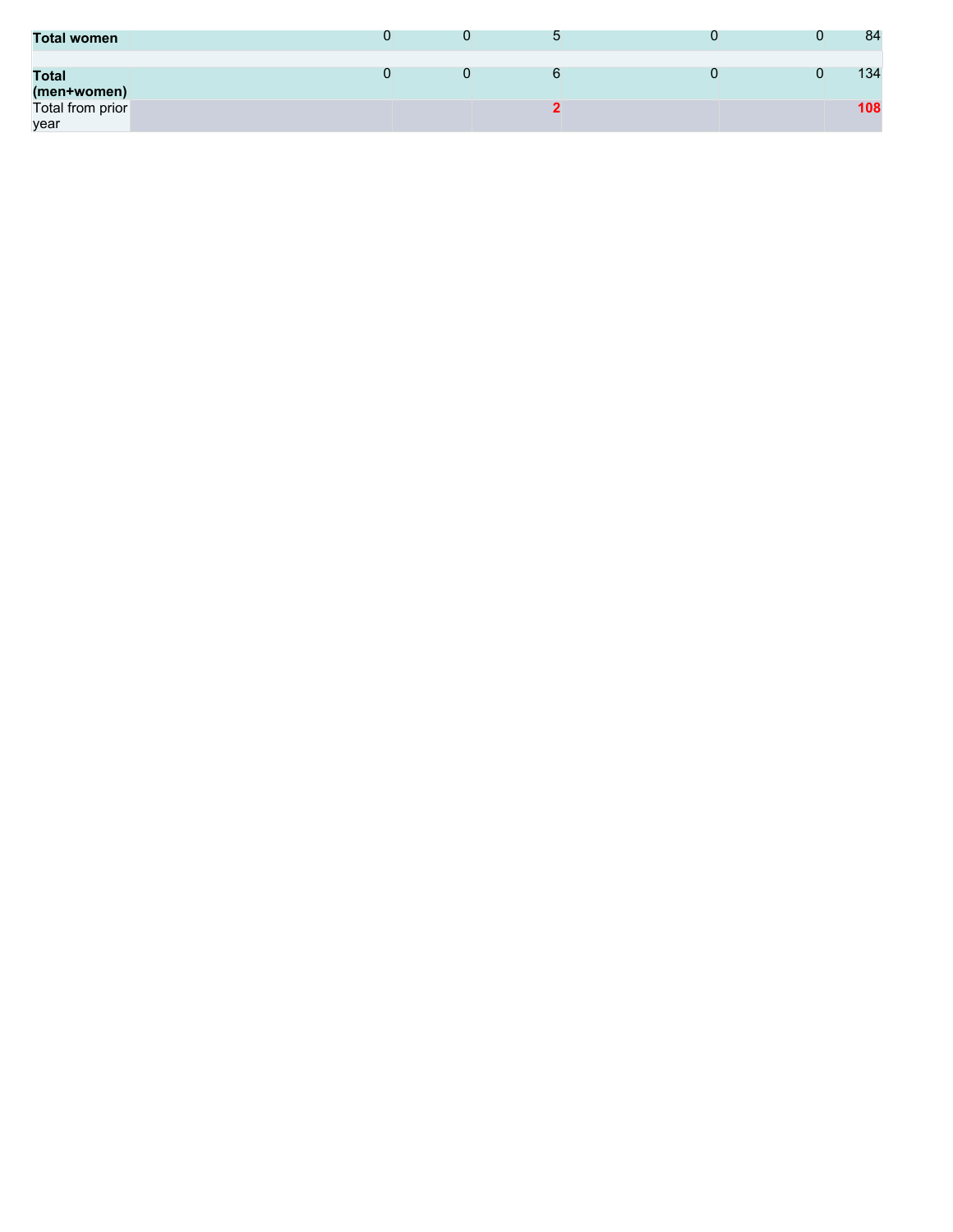## **Part D - Graduate assistants**

## **Number of Graduate Assistants**

**As of November 1, 2016**

### •**Report Hispanic/Latino individuals of any race as Hispanic/Latino**

### •**Report race for non-Hispanic/Latino individuals only**

| Teaching<br>25-1191 | Research | Other<br>11-0000, 13-0000, 15-0000,<br>17-0000, 19-0000, 21-0000,<br>23-0000, 27-0000, 25-4000,<br>25-4010, 25-4020, 25-4030,<br>25-2000, 25-3000, 25-9000,<br>29-0000 |                | Total |
|---------------------|----------|------------------------------------------------------------------------------------------------------------------------------------------------------------------------|----------------|-------|
| 6                   |          |                                                                                                                                                                        |                |       |
|                     |          |                                                                                                                                                                        |                |       |
|                     |          |                                                                                                                                                                        |                | 0     |
|                     |          |                                                                                                                                                                        |                |       |
|                     |          |                                                                                                                                                                        |                | 0     |
|                     |          |                                                                                                                                                                        |                | 0     |
| 6                   | 3        |                                                                                                                                                                        |                | 10    |
|                     |          |                                                                                                                                                                        |                | 0     |
|                     |          |                                                                                                                                                                        |                |       |
| 14                  | 3        |                                                                                                                                                                        | $\overline{2}$ | 19    |
|                     |          |                                                                                                                                                                        |                |       |

| <b>Women</b>                              |                     |          |                                                                                                                                                                        |   |       |
|-------------------------------------------|---------------------|----------|------------------------------------------------------------------------------------------------------------------------------------------------------------------------|---|-------|
| Race/ethnicity                            | Teaching<br>25-1191 | Research | Other<br>11-0000, 13-0000, 15-0000,<br>17-0000, 19-0000, 21-0000,<br>23-0000, 27-0000, 25-4000,<br>25-4010, 25-4020, 25-4030,<br>25-2000, 25-3000, 25-9000,<br>29-0000 |   | Total |
| Nonresident alien                         |                     |          |                                                                                                                                                                        |   |       |
| Hispanic/Latino                           | 5                   |          |                                                                                                                                                                        |   | 6     |
| American Indian or Alaska Native          |                     |          |                                                                                                                                                                        |   | 0     |
| Asian                                     | $\overline{2}$      |          |                                                                                                                                                                        |   | 2     |
| <b>Black or African American</b>          |                     |          |                                                                                                                                                                        |   | 0     |
| Native Hawaiian or Other Pacific Islander |                     |          |                                                                                                                                                                        |   | 0     |
| White                                     | 13                  |          |                                                                                                                                                                        |   | 14    |
| Two or more races                         |                     |          |                                                                                                                                                                        |   | 0     |
| Race and ethnicity unknown                |                     |          |                                                                                                                                                                        |   | 0     |
| <b>Total women</b>                        | 20                  | 2        |                                                                                                                                                                        |   | 23    |
| Total (men+women)                         | 34                  | 5        |                                                                                                                                                                        | 3 | 42    |
| Total from prior year                     | 26                  | 1        |                                                                                                                                                                        | 2 | 29    |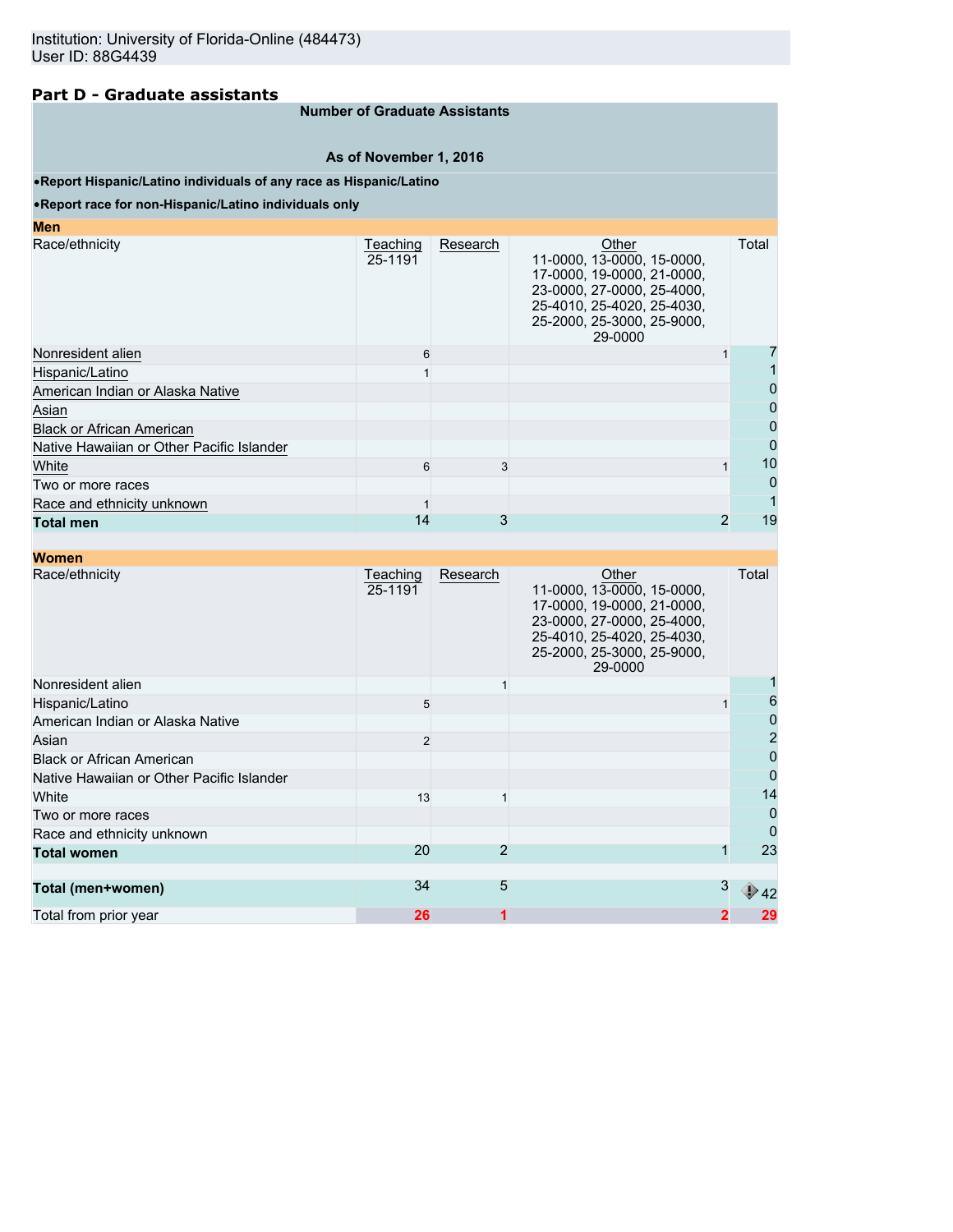### **Part E - Part-time Staff by Occupational Category and Tenure Status Number of Part-time Staff**

| As of November 1, 2016 |  |  |  |  |  |  |  |  |
|------------------------|--|--|--|--|--|--|--|--|
|------------------------|--|--|--|--|--|--|--|--|

| Occupational category                                                             | <b>With Faculty Status</b> |                |                |                |                                           |                | <b>Without Total</b> |                |
|-----------------------------------------------------------------------------------|----------------------------|----------------|----------------|----------------|-------------------------------------------|----------------|----------------------|----------------|
|                                                                                   | Tenured                    | <b>On</b>      |                |                | Not on Tenure Track                       |                | Faculty              |                |
|                                                                                   |                            |                |                |                | Tenure Multi-year Annual Less-than-annual | Indefinite     | <b>Status</b>        |                |
|                                                                                   |                            | Track          |                | contract       | contract                                  | duration       |                      |                |
|                                                                                   |                            |                |                |                |                                           | (continuing    |                      |                |
|                                                                                   |                            |                |                |                |                                           | or at-will)    |                      |                |
| <b>Primarily Instruction</b>                                                      | 14                         | $\overline{2}$ | $\mathbf{0}$   | 69             | $\overline{0}$                            | $\overline{0}$ | $\overline{0}$       | 85             |
| <b>B</b> Exclusively<br>credit                                                    | 14                         | $\overline{2}$ |                | 69             |                                           |                |                      | 85             |
| Exclusively not-<br>for-credit                                                    |                            |                |                |                |                                           |                |                      | $\overline{0}$ |
| Combined<br>credit/not-for-credit                                                 |                            |                |                |                |                                           |                |                      | $\overline{0}$ |
| Instruction/research/public service staff                                         |                            |                |                |                |                                           |                |                      | $\overline{0}$ |
| Research staff                                                                    |                            |                |                | 1              |                                           |                |                      | 1              |
| <b>Public Service staff</b>                                                       |                            |                |                | $\overline{2}$ |                                           |                |                      | $\overline{2}$ |
|                                                                                   |                            |                |                |                |                                           |                |                      | $\overline{0}$ |
| Archivists, Curators, and Museum<br>Technicians                                   |                            |                |                |                |                                           |                |                      |                |
| 25-4010                                                                           |                            |                |                |                |                                           |                |                      |                |
|                                                                                   |                            |                |                |                |                                           |                |                      | $\overline{0}$ |
| Librarians<br>25-4020                                                             |                            |                |                |                |                                           |                |                      |                |
| Library Technicians<br>25-4030                                                    |                            |                |                |                |                                           |                | 13                   | 13             |
| <b>O</b> Student and Academic Affairs and<br>Other Education Services Occupations |                            |                |                |                |                                           |                | 3                    | 3              |
| $25-2000 + 25-3000 + 25-9000$                                                     |                            |                |                |                |                                           |                |                      |                |
| <b>Management Occupations</b><br>11-0000                                          | 5                          |                |                | 1              |                                           |                | $\overline{7}$       | 13             |
| <b>Business and Financial Operations</b><br>Occupations                           |                            |                |                |                |                                           |                | 10                   | 10             |
| 13-0000                                                                           |                            |                |                |                |                                           |                |                      |                |
| Computer, Engineering, and Science<br>Occupations                                 |                            |                |                |                |                                           |                |                      | $\overline{0}$ |
| $15-0000 + 17-0000 + 19-0000$                                                     |                            |                |                |                |                                           |                |                      |                |
| Community, Social Service, Legal, Arts,<br>Design, Entertainment, Sports, and     |                            |                |                |                |                                           |                | 1                    |                |
| <b>Media Occupations</b>                                                          |                            |                |                |                |                                           |                |                      |                |
| $21-0000 + 23-0000 + 27-0000$                                                     |                            |                |                |                |                                           |                |                      |                |
| <b>Healthcare Practitioners and Technical</b>                                     |                            |                |                |                |                                           |                |                      | $\overline{0}$ |
| Occupations                                                                       |                            |                |                |                |                                           |                |                      |                |
| 29-0000                                                                           |                            |                |                |                |                                           |                |                      |                |
| Total                                                                             | 19                         | $\overline{2}$ | $\overline{0}$ | 73             | 0                                         | $\mathbf 0$    | $\bigcirc$ 34        | 128            |
| Total from prior year                                                             | 16                         |                |                | 65             |                                           |                |                      | 25 106         |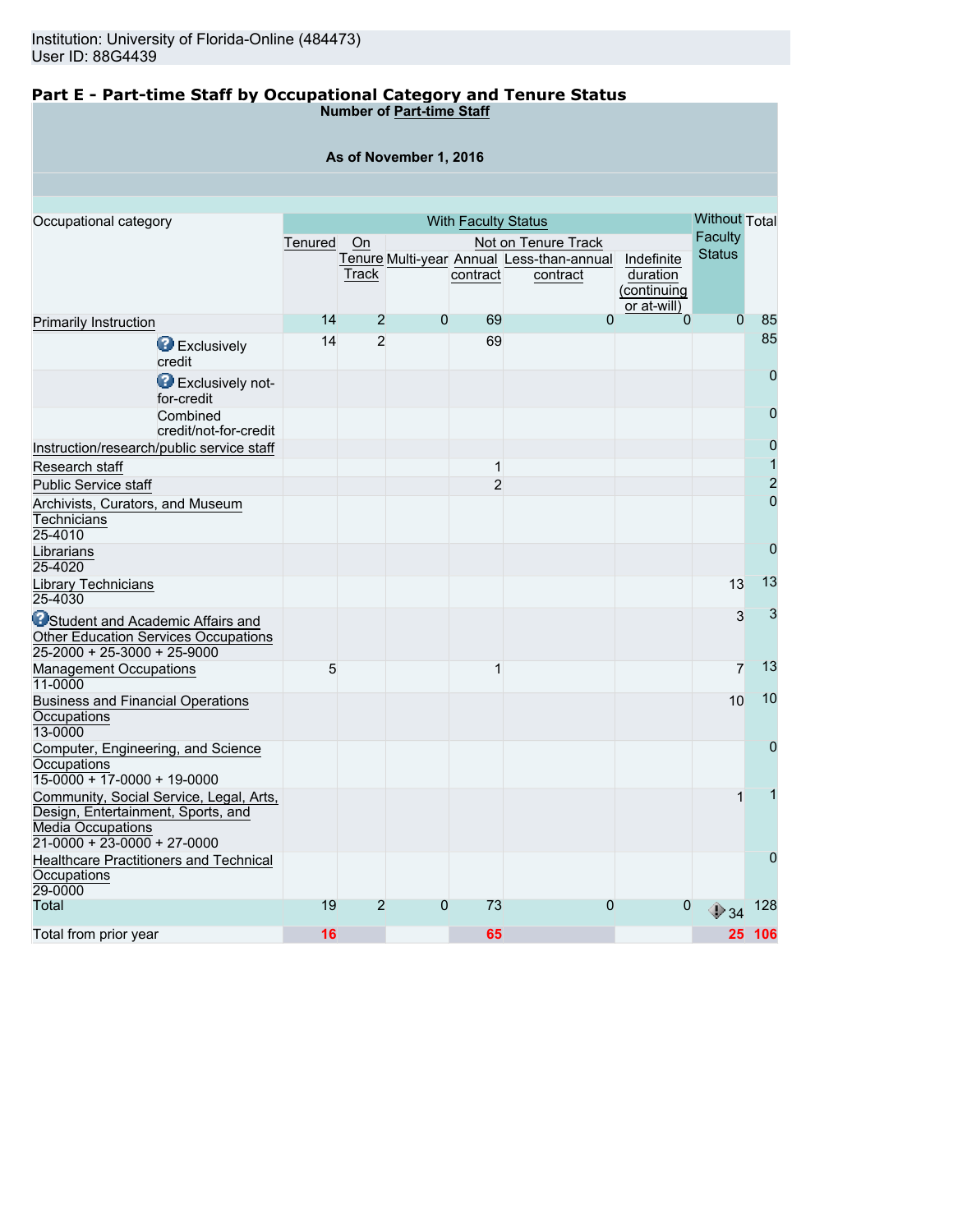## **Part F - Part-time Summary**

## **Summary of Part-time Staff**

## **As of November 1, 2016**

| Occupational category                                                                                                               |                 |                |   | <b>With Faculty Status</b> |                                                                              |                                                      | Without Total            |                |
|-------------------------------------------------------------------------------------------------------------------------------------|-----------------|----------------|---|----------------------------|------------------------------------------------------------------------------|------------------------------------------------------|--------------------------|----------------|
|                                                                                                                                     | Tenured         | On<br>Track    |   | contract                   | Not on Tenure Track<br>Tenure Multi-year Annual Less-than-annual<br>contract | Indefinite<br>duration<br>(continuing or<br>at-will) | Faculty<br><b>Status</b> |                |
| Primarily Instruction                                                                                                               | 14              | 2              | 0 | 69                         | 0                                                                            | $\Omega$                                             | $\Omega$                 | 85             |
| Exclusively credit                                                                                                                  | 14              | $\overline{2}$ |   | 69                         |                                                                              |                                                      |                          | 85             |
| Exclusively not-for-credit                                                                                                          |                 |                |   |                            |                                                                              |                                                      |                          | 0              |
| Combined credit/not-for-credit                                                                                                      |                 |                |   |                            |                                                                              |                                                      |                          | $\overline{0}$ |
| Instruction/research/public service                                                                                                 |                 |                |   |                            |                                                                              |                                                      |                          | $\mathbf 0$    |
| staff                                                                                                                               |                 |                |   |                            |                                                                              |                                                      |                          |                |
| Research staff                                                                                                                      |                 |                |   | $\mathbf{1}$               |                                                                              |                                                      |                          | 1              |
| <b>Public Service staff</b>                                                                                                         |                 |                |   | $\overline{2}$             |                                                                              |                                                      |                          | $\overline{2}$ |
| Archivists, Curators, and Museum<br>Technicians<br>25-4010                                                                          |                 |                |   |                            |                                                                              |                                                      |                          | 0              |
| Librarians<br>25-4020                                                                                                               |                 |                |   |                            |                                                                              |                                                      |                          | $\mathbf 0$    |
| Library Technicians<br>25-4030                                                                                                      |                 |                |   |                            |                                                                              |                                                      | 13                       | 13             |
| Student and Academic Affairs and<br><b>Other Education Services</b><br>Occupations<br>25-2000 + 25-3000 + 25-9000                   |                 |                |   |                            |                                                                              |                                                      | 3                        | 3              |
| <b>Management Occupations</b><br>11-0000                                                                                            | $5\overline{)}$ |                |   | $\mathbf{1}$               |                                                                              |                                                      | $\overline{7}$           | 13             |
| <b>Business and Financial</b><br><b>Operations Occupations</b><br>13-0000                                                           |                 |                |   |                            |                                                                              |                                                      | 10                       | 10             |
| Computer, Engineering, and<br><b>Science Occupations</b><br>15-0000 + 17-0000 + 19-0000                                             |                 |                |   |                            |                                                                              |                                                      |                          | 0              |
| Community, Social Service, Legal,<br>Arts, Design, Entertainment,<br>Sports, and Media Occupations<br>$21-0000 + 23-0000 + 27-0000$ |                 |                |   |                            |                                                                              |                                                      | 1                        | 1              |
| Healthcare Practitioners and<br><b>Technical Occupations</b><br>29-0000                                                             |                 |                |   |                            |                                                                              |                                                      |                          | 0              |
| <b>Service Occupations</b><br>$31-0000 + 33-0000 + 35-0000 +$<br>$37-0000 + 39-0000$                                                |                 |                |   |                            |                                                                              |                                                      |                          | 0              |
| Sales and Related Occupations<br>41-0000                                                                                            |                 |                |   |                            |                                                                              |                                                      |                          | 0              |
| Office and Administrative Support<br>Occupations<br>43-0000                                                                         |                 |                |   |                            |                                                                              |                                                      |                          | 6              |
| Natural Resources, Construction,<br>and Maintenance Occupations<br>$45-0000 + 47-0000 + 49-0000$                                    |                 |                |   |                            |                                                                              |                                                      |                          | 0              |
| Production, Transportation, and<br><b>Material Moving Occupations</b><br>$51-0000 + 53-0000$                                        |                 |                |   |                            |                                                                              |                                                      |                          | 0              |
| <b>Graduate Assistants</b><br>Teaching                                                                                              |                 |                |   |                            |                                                                              |                                                      |                          | 42<br>34       |
| 25-1191                                                                                                                             |                 |                |   |                            |                                                                              |                                                      |                          |                |
| Research                                                                                                                            |                 |                |   |                            |                                                                              |                                                      |                          | 5              |
| Other<br>11-0000, 13-0000, 15-0000,<br>17-0000, 19-0000, 21-0000,<br>23-0000, 27-0000, 25-4000,                                     |                 |                |   |                            |                                                                              |                                                      |                          | 3              |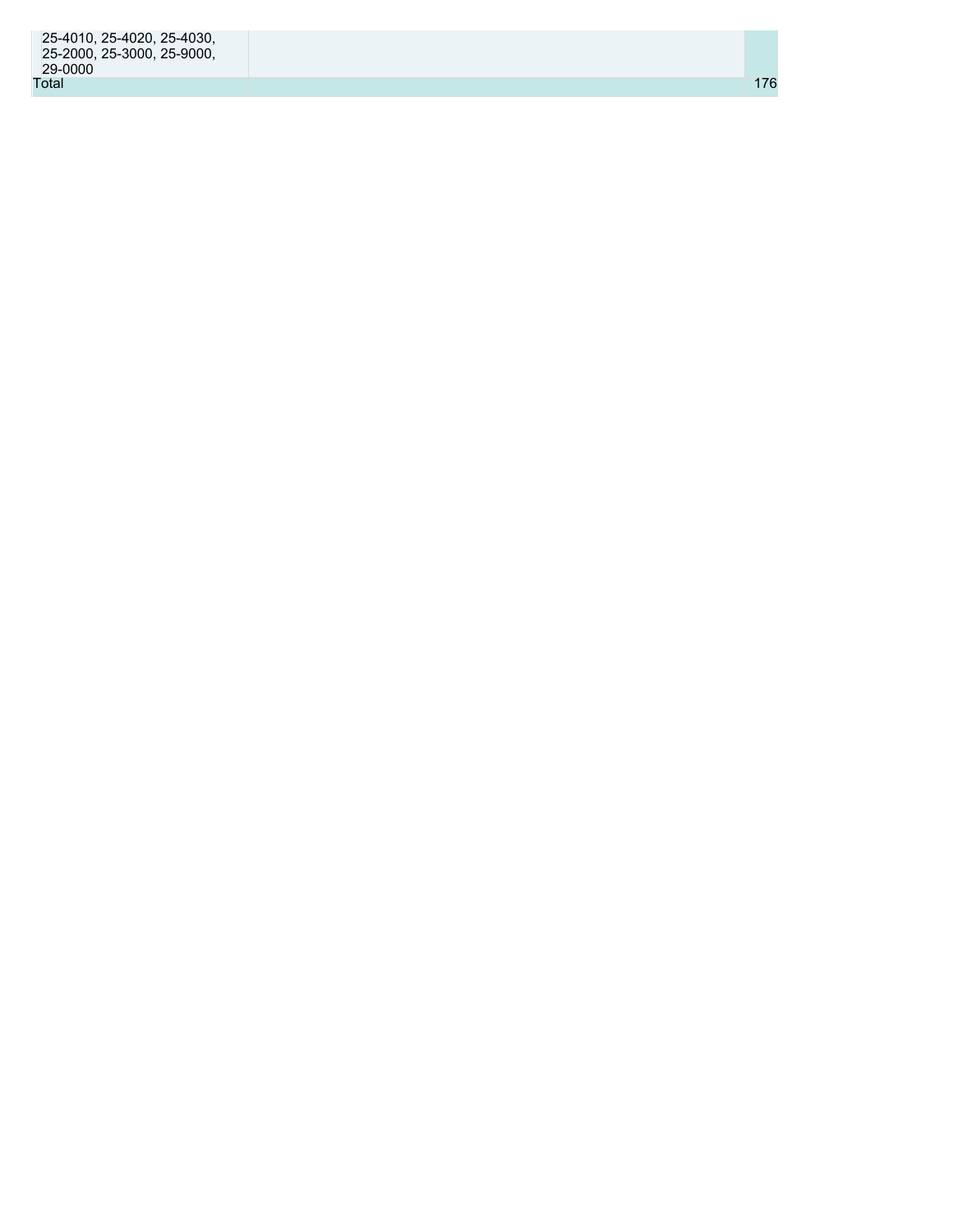### **Part H - New Hires, Full-time Instructional Staff by Tenure Status Number of Newly Hired Full-time Permanent Instructional Staff**

**(Hired full-time between November 1, 2015 - October 31, 2016)**

•**Report Hispanic/Latino individuals of any race as Hispanic/Latino**

•**Report race for non-Hispanic/Latino individuals only**

| Men                                          |              |                 |            |                    |                              |                                           |                |       |  |
|----------------------------------------------|--------------|-----------------|------------|--------------------|------------------------------|-------------------------------------------|----------------|-------|--|
| Race/ethnicity                               |              |                 |            |                    | <b>With Faculty Status</b>   |                                           | <b>Without</b> | Total |  |
|                                              | Tenured      | On              |            |                    | Not on Tenure Track          |                                           | Faculty        |       |  |
|                                              |              | Tenure<br>Track | Multi-year | Annual<br>contract | Less-than-annual<br>contract | Indefinite duration<br>(continuing or at- | <b>Status</b>  |       |  |
|                                              |              |                 |            |                    |                              | will)                                     |                |       |  |
| Nonresident alien                            | $\mathbf{0}$ | $\Omega$        | 0          | $\Omega$           | O                            | O                                         | $\Omega$       | 0     |  |
| Hispanic/Latino                              |              |                 |            |                    |                              |                                           |                | 0     |  |
| American Indian or                           |              |                 |            |                    |                              |                                           |                | 0     |  |
| Alaska Native                                |              |                 |            |                    |                              |                                           |                |       |  |
| Asian                                        |              |                 |            |                    |                              |                                           |                | 0     |  |
| <b>Black or African</b><br>American          |              |                 |            |                    |                              |                                           |                | 0     |  |
| Native Hawaiian or<br>Other Pacific Islander |              |                 |            |                    |                              |                                           |                | 0     |  |
| White                                        |              |                 |            |                    |                              |                                           |                | 0     |  |
| Two or more races                            |              |                 |            |                    |                              |                                           |                | 0     |  |
| Race and ethnicity<br>unknown                |              |                 |            |                    |                              |                                           |                | 0     |  |
| <b>Total men</b>                             | 0            | $\Omega$        | 0          | $\Omega$           | 0                            | 0                                         |                | 0     |  |

| <b>Women</b>                                        |                |                 |                |                    |                              |                                           |                |                |  |
|-----------------------------------------------------|----------------|-----------------|----------------|--------------------|------------------------------|-------------------------------------------|----------------|----------------|--|
| Race/ethnicity                                      |                |                 |                |                    | <b>With Faculty Status</b>   |                                           | <b>Without</b> | Total          |  |
|                                                     | Tenured        | On              |                |                    | Not on Tenure Track          |                                           | Faculty        |                |  |
|                                                     |                | Tenure<br>Track | Multi-year     | Annual<br>contract | Less-than-annual<br>contract | Indefinite duration<br>(continuing or at- | <b>Status</b>  |                |  |
|                                                     |                |                 |                |                    |                              | will)                                     |                |                |  |
| Nonresident alien                                   | 0              | $\Omega$        | 0              | 0                  | 0                            | $\Omega$                                  | $\Omega$       | 0              |  |
| Hispanic/Latino                                     |                |                 |                |                    |                              |                                           |                | 0              |  |
| American Indian or<br>Alaska Native                 |                |                 |                |                    |                              |                                           |                | 0              |  |
| Asian                                               |                |                 |                |                    |                              |                                           |                | 0              |  |
| <b>Black or African</b><br>American                 |                |                 |                |                    |                              |                                           |                | 0              |  |
| Native Hawaiian or<br><b>Other Pacific Islander</b> |                |                 |                |                    |                              |                                           |                | $\overline{0}$ |  |
| White                                               |                |                 |                |                    |                              |                                           |                | 0              |  |
| Two or more races                                   |                |                 |                |                    |                              |                                           |                | $\overline{0}$ |  |
| Race and ethnicity<br>unknown                       |                |                 |                |                    |                              |                                           |                | 0              |  |
| <b>Total women</b>                                  | $\overline{0}$ | $\Omega$        | $\overline{0}$ | $\overline{0}$     | $\overline{0}$               | $\overline{0}$                            | $\Omega$       | 0              |  |
|                                                     |                |                 |                |                    |                              |                                           |                |                |  |
| Total (men+women)                                   | $\overline{0}$ | $\Omega$        | 0              | $\overline{0}$     | 0                            | $\overline{0}$                            |                | ∜⊅ ∩           |  |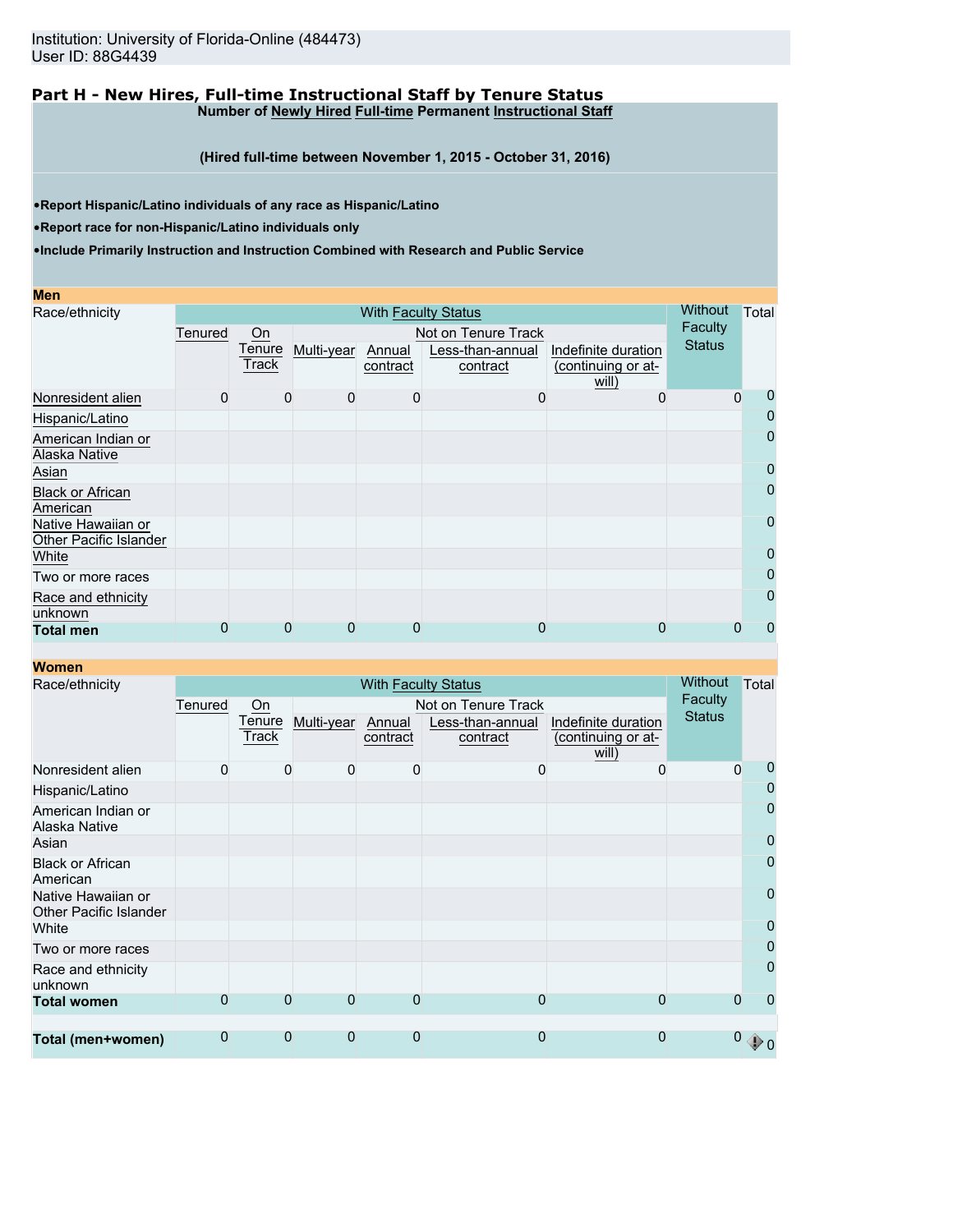### **Part H - New Hires, Full-time Staff by Occupational Category Number of Newly Hired Full-time Staff**

**(Hired full-time between November 1, 2015 - October 31, 2016)**

•**Report Hispanic/Latino individuals of any race as Hispanic/Latino**

•**Report race for non-Hispanic/Latino individuals only**

#### **Men**

| Race/ethnicity           | Instructional | Research | Public  | Library and Student and Academic Affairs and Other |
|--------------------------|---------------|----------|---------|----------------------------------------------------|
|                          | Staff         | staff    | Service | <b>Education Services Occupations</b>              |
|                          | (from Part H, |          | staff   | $25-4000 + 25-2000 + 25-3000 + 25-9000$            |
|                          | screen 1)     |          |         |                                                    |
| Nonresident alien        |               |          |         |                                                    |
| Hispanic/Latino          |               |          |         |                                                    |
| American Indian or       |               |          |         |                                                    |
| Alaska Native            |               |          |         |                                                    |
| Asian                    |               |          |         |                                                    |
| <b>Black or African</b>  |               |          |         |                                                    |
| American                 |               |          |         |                                                    |
| Native Hawaiian or Other |               |          |         |                                                    |
| Pacific Islander         |               |          |         |                                                    |
| White                    |               |          |         |                                                    |
| Two or more races        |               |          |         |                                                    |
| Race and ethnicity       |               |          |         |                                                    |
| unknown                  |               |          |         |                                                    |
| <b>Total men</b>         | O             | 0        | 0       | 0                                                  |

| Race/ethnicity                               | Instructional<br>Staff<br>(from Part H,<br>screen 1) | Research<br>staff | Public<br>Service<br>staff | Library and Student and Academic Affairs and Other<br><b>Education Services Occupations</b><br>25-4000 + 25-2000 + 25-3000 + 25-9000 |
|----------------------------------------------|------------------------------------------------------|-------------------|----------------------------|--------------------------------------------------------------------------------------------------------------------------------------|
| Nonresident alien                            |                                                      |                   |                            |                                                                                                                                      |
| Hispanic/Latino                              |                                                      |                   |                            |                                                                                                                                      |
| American Indian or<br>Alaska Native          |                                                      |                   |                            |                                                                                                                                      |
| Asian                                        |                                                      |                   |                            |                                                                                                                                      |
| <b>Black or African</b><br>American          |                                                      |                   |                            |                                                                                                                                      |
| Native Hawaiian or Other<br>Pacific Islander |                                                      |                   |                            |                                                                                                                                      |
| White                                        |                                                      |                   |                            |                                                                                                                                      |
| Two or more races                            |                                                      |                   |                            |                                                                                                                                      |
| Race and ethnicity<br>unknown                |                                                      |                   |                            |                                                                                                                                      |
| <b>Total women</b>                           | 0                                                    | $\Omega$          |                            |                                                                                                                                      |
|                                              |                                                      |                   |                            |                                                                                                                                      |
| Total (men+women)                            | 0                                                    | 0                 | 0                          |                                                                                                                                      |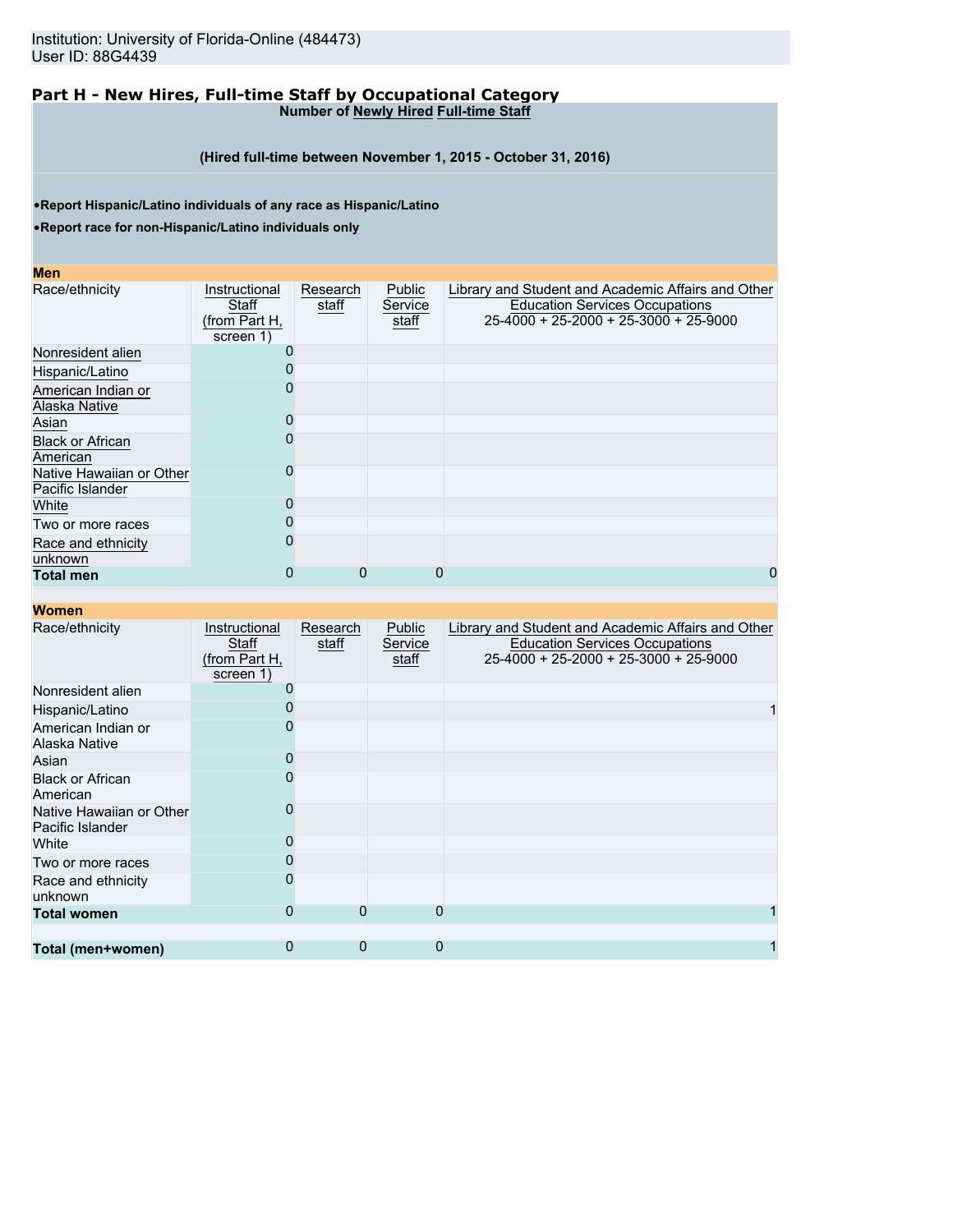### **Part H - New Hires, Full-time Staff by Occupational Category Number of Newly Hired Full-time Staff**

### **(Hired full-time between November 1, 2015 - October 31, 2016)**

•**Report Hispanic/Latino individuals of any race as Hispanic/Latino**

•**Report race for non-Hispanic/Latino individuals only**

#### **Men**

| men                                             |                        |                                                                              |                                                                                        |                                                                                                                                             |                                                                               |
|-------------------------------------------------|------------------------|------------------------------------------------------------------------------|----------------------------------------------------------------------------------------|---------------------------------------------------------------------------------------------------------------------------------------------|-------------------------------------------------------------------------------|
| Race/ethnicity                                  | Occupations<br>11-0000 | Management Business and<br>Financial<br>Operations<br>Occupations<br>13-0000 | Computer, Engineering,<br>and Science Occupations<br>$15-0000 + 17-0000 + 19-$<br>0000 | Community, Social Service,<br>Legal, Arts, Design,<br>Entertainment, Sports, and<br><b>Media Occupations</b><br>21-0000 + 23-0000 + 27-0000 | Healthcare<br><b>Practitioners</b><br>and Technical<br>Occupations<br>29-0000 |
| Nonresident<br>alien                            | 0                      | 0                                                                            | 0                                                                                      | 0                                                                                                                                           | 0                                                                             |
| Hispanic/Latino                                 |                        |                                                                              |                                                                                        |                                                                                                                                             |                                                                               |
| American Indian<br>or Alaska Native             |                        |                                                                              |                                                                                        |                                                                                                                                             |                                                                               |
| Asian                                           |                        |                                                                              |                                                                                        |                                                                                                                                             |                                                                               |
| <b>Black or African</b><br>American             |                        |                                                                              |                                                                                        |                                                                                                                                             |                                                                               |
| Native Hawaiian<br>or Other Pacific<br>Islander |                        |                                                                              |                                                                                        |                                                                                                                                             |                                                                               |
| White                                           |                        |                                                                              |                                                                                        |                                                                                                                                             |                                                                               |
| Two or more<br>races                            |                        |                                                                              |                                                                                        |                                                                                                                                             |                                                                               |
| Race and<br>ethnicity<br>unknown                |                        |                                                                              |                                                                                        |                                                                                                                                             |                                                                               |
| <b>Total men</b>                                |                        |                                                                              | O                                                                                      |                                                                                                                                             | 0                                                                             |

|  |  | Women |  |  |
|--|--|-------|--|--|
|  |  |       |  |  |
|  |  |       |  |  |

| wullen                                          |                        |                                                                              |                                                                                       |                                                                                                                                                     |                                                                        |
|-------------------------------------------------|------------------------|------------------------------------------------------------------------------|---------------------------------------------------------------------------------------|-----------------------------------------------------------------------------------------------------------------------------------------------------|------------------------------------------------------------------------|
| Race/ethnicity                                  | Occupations<br>11-0000 | Management Business and<br>Financial<br>Operations<br>Occupations<br>13-0000 | Computer, Engineering,<br>and Science Occupations<br>$15-0000 + 17-0000 + 19$<br>0000 | Community, Social Service,<br>Legal, Arts, Design,<br>Entertainment, Sports, and<br><b>Media Occupations</b><br>$21 - 0000 + 23 - 0000 + 27 - 0000$ | Healthcare<br>Practitioners<br>and Technical<br>Occupations<br>29-0000 |
| Nonresident<br>alien                            | 0                      | O                                                                            | 0                                                                                     |                                                                                                                                                     | 0                                                                      |
| Hispanic/Latino                                 |                        |                                                                              |                                                                                       |                                                                                                                                                     |                                                                        |
| American Indian<br>or Alaska Native             |                        |                                                                              |                                                                                       |                                                                                                                                                     |                                                                        |
| Asian                                           |                        |                                                                              |                                                                                       |                                                                                                                                                     |                                                                        |
| <b>Black or African</b><br>American             |                        |                                                                              |                                                                                       |                                                                                                                                                     |                                                                        |
| Native Hawaiian<br>or Other Pacific<br>Islander |                        |                                                                              |                                                                                       |                                                                                                                                                     |                                                                        |
| White                                           |                        |                                                                              |                                                                                       |                                                                                                                                                     |                                                                        |
| Two or more<br>races                            |                        |                                                                              |                                                                                       |                                                                                                                                                     |                                                                        |
| Race and<br>ethnicity<br>unknown                |                        |                                                                              |                                                                                       |                                                                                                                                                     |                                                                        |
| <b>Total women</b>                              | 0                      | $\Omega$                                                                     | $\mathbf 0$                                                                           | $\overline{0}$                                                                                                                                      | 0                                                                      |
|                                                 |                        |                                                                              |                                                                                       |                                                                                                                                                     |                                                                        |
| <b>Total</b><br>(men+women)                     | $\overline{0}$         | $\Omega$                                                                     | $\overline{0}$                                                                        | $\overline{0}$                                                                                                                                      | 0                                                                      |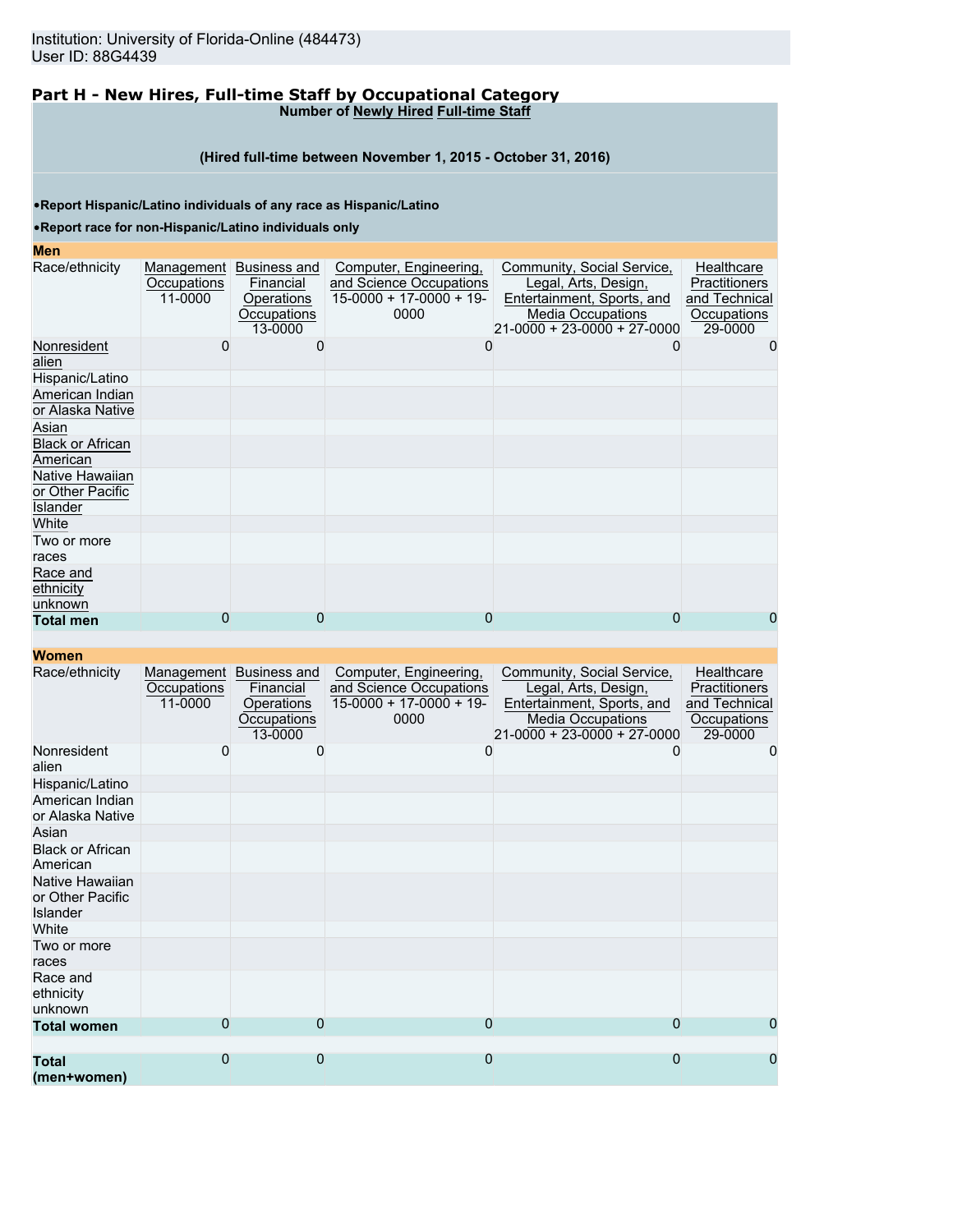### **Part H - New Hires, Full-time Staff by Occupational Category Number of Newly Hired Full-time Staff**

## **(Hired full-time between November 1, 2015 - October 31, 2016)**

•**Report Hispanic/Latino individuals of any race as Hispanic/Latino**

•**Report race for non-Hispanic/Latino individuals only**

#### **Men**

|                                                                         | Race/ethnicity Service Occupations<br>$31-0000 + 33-0000 + 35-0000 + 37-0000$<br>$+39-0000$ | Sales and<br>Related<br>Occupations Support<br>41-0000 | Office and<br>Occupations<br>43-0000 | Natural Resources,<br>Administrative Construction, and<br>Maintenance<br>Occupations<br>$45-0000 + 47-0000 + 49$ -Occupations<br>0000 | Production,<br>Transportation,<br>and Material<br>Moving<br>$51-0000 + 53$<br>0000 | Grand<br><b>Total</b><br>(All full-<br>time<br>new<br>hires) |
|-------------------------------------------------------------------------|---------------------------------------------------------------------------------------------|--------------------------------------------------------|--------------------------------------|---------------------------------------------------------------------------------------------------------------------------------------|------------------------------------------------------------------------------------|--------------------------------------------------------------|
| Nonresident<br>alien                                                    |                                                                                             |                                                        |                                      |                                                                                                                                       |                                                                                    | 0                                                            |
| Hispanic/Latino                                                         |                                                                                             |                                                        |                                      |                                                                                                                                       |                                                                                    | 0                                                            |
| American<br>Indian or<br>Alaska Native                                  |                                                                                             |                                                        |                                      |                                                                                                                                       |                                                                                    | $\mathbf 0$                                                  |
| Asian                                                                   |                                                                                             |                                                        |                                      |                                                                                                                                       |                                                                                    | 0                                                            |
| <b>Black or</b><br>African<br>American                                  |                                                                                             |                                                        |                                      |                                                                                                                                       |                                                                                    | $\mathbf 0$                                                  |
| <b>Native</b><br>Hawaiian or<br><b>Other Pacific</b><br><b>Islander</b> |                                                                                             |                                                        |                                      |                                                                                                                                       |                                                                                    | 0                                                            |
| White                                                                   |                                                                                             |                                                        |                                      |                                                                                                                                       |                                                                                    | 0                                                            |
| Two or more<br>races                                                    |                                                                                             |                                                        |                                      |                                                                                                                                       |                                                                                    | 0                                                            |
| Race and<br>ethnicity<br>unknown                                        |                                                                                             |                                                        |                                      |                                                                                                                                       |                                                                                    | $\Omega$                                                     |
| <b>Total men</b>                                                        | 0                                                                                           | 0                                                      | 0                                    | 0                                                                                                                                     | 0                                                                                  | 0                                                            |

| <u>WUITEN</u>                                                    |                                                                                     |                                                        |                                      |                                                                                                                                       |                                                                                    |                                                                     |
|------------------------------------------------------------------|-------------------------------------------------------------------------------------|--------------------------------------------------------|--------------------------------------|---------------------------------------------------------------------------------------------------------------------------------------|------------------------------------------------------------------------------------|---------------------------------------------------------------------|
| Race/ethnicity                                                   | <b>Service Occupations</b><br>$31-0000 + 33-0000 + 35-0000 + 37-0000$<br>$+39-0000$ | Sales and<br>Related<br>Occupations Support<br>41-0000 | Office and<br>Occupations<br>43-0000 | Natural Resources,<br>Administrative Construction, and<br>Maintenance<br>Occupations<br>$45-0000 + 47-0000 + 49$ -Occupations<br>0000 | Production,<br>Transportation,<br>and Material<br>Moving<br>$51-0000 + 53$<br>0000 | <b>Grand</b><br><b>Total</b><br>(All full-<br>time<br>new<br>hires) |
| Nonresident<br>alien                                             |                                                                                     |                                                        |                                      |                                                                                                                                       |                                                                                    | 0                                                                   |
| Hispanic/Latino                                                  |                                                                                     |                                                        |                                      |                                                                                                                                       |                                                                                    |                                                                     |
| American<br>Indian or<br>Alaska Native                           |                                                                                     |                                                        |                                      |                                                                                                                                       |                                                                                    | 0                                                                   |
| Asian                                                            |                                                                                     |                                                        |                                      |                                                                                                                                       |                                                                                    | 0                                                                   |
| <b>Black or</b><br>African<br>American                           |                                                                                     |                                                        |                                      |                                                                                                                                       |                                                                                    |                                                                     |
| Native<br>Hawaiian or<br><b>Other Pacific</b><br><b>Islander</b> |                                                                                     |                                                        |                                      |                                                                                                                                       |                                                                                    | 0                                                                   |
| White                                                            |                                                                                     |                                                        |                                      |                                                                                                                                       |                                                                                    | 0                                                                   |
| Two or more<br>races                                             |                                                                                     |                                                        |                                      |                                                                                                                                       |                                                                                    | 0                                                                   |
|                                                                  |                                                                                     |                                                        |                                      |                                                                                                                                       |                                                                                    | 0                                                                   |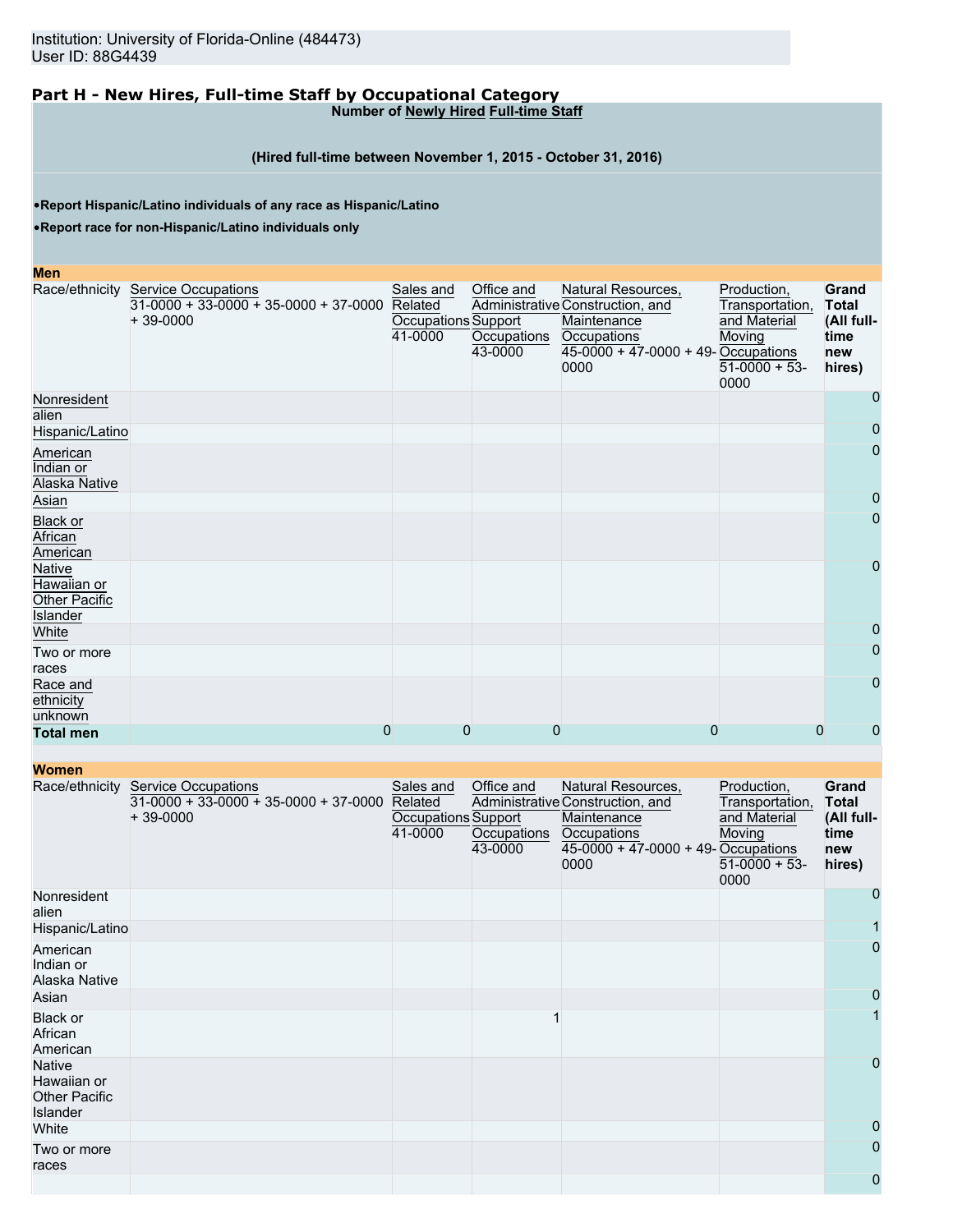| Race and<br>ethnicity<br>unknown |  |  |   |
|----------------------------------|--|--|---|
| <b>Total women</b>               |  |  | ົ |
| <b>Total</b><br>(men+women)      |  |  |   |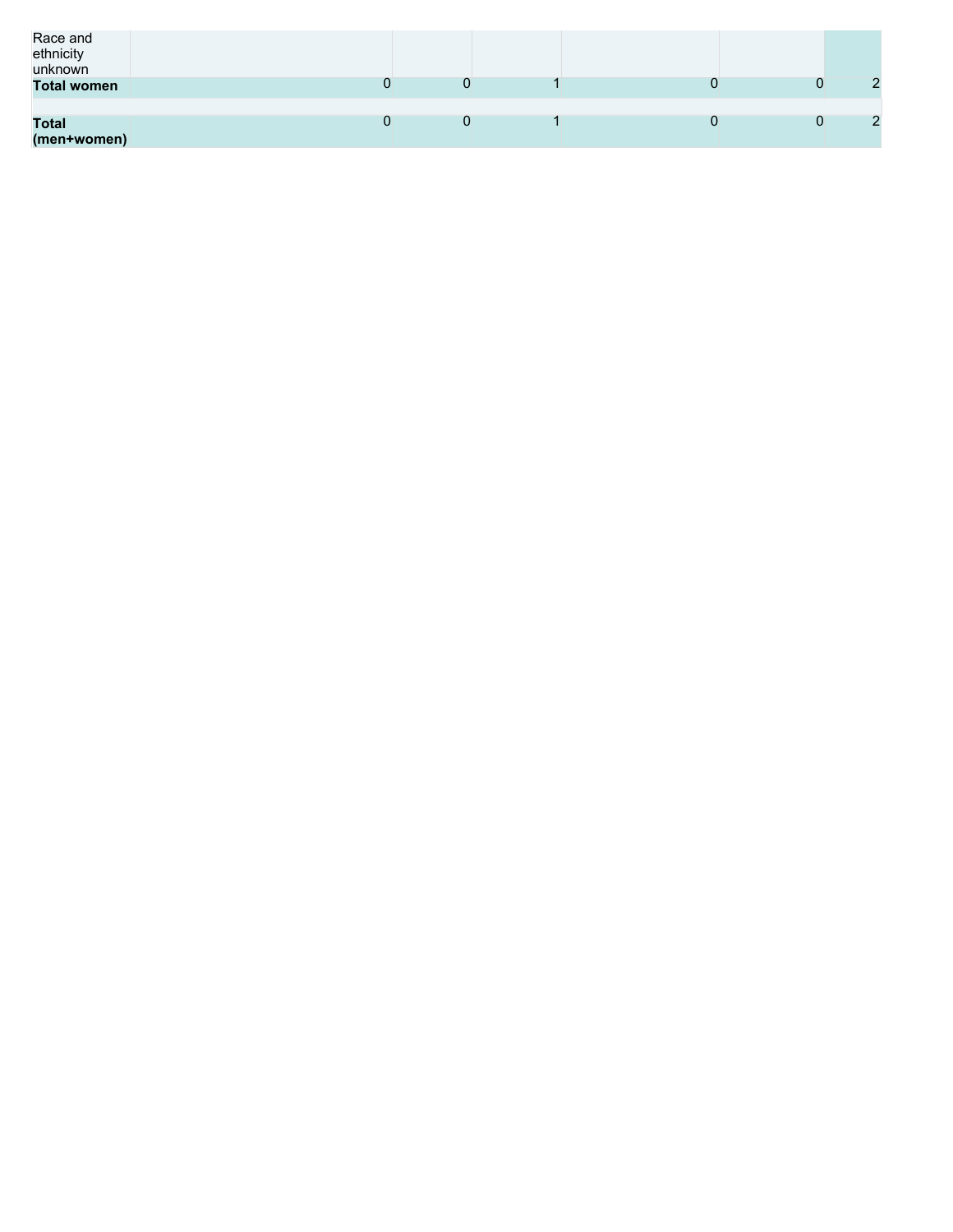## **Human Resources Survey Evaluation**

**Were any staff members difficult to categorize? If so, please explain in the box below.**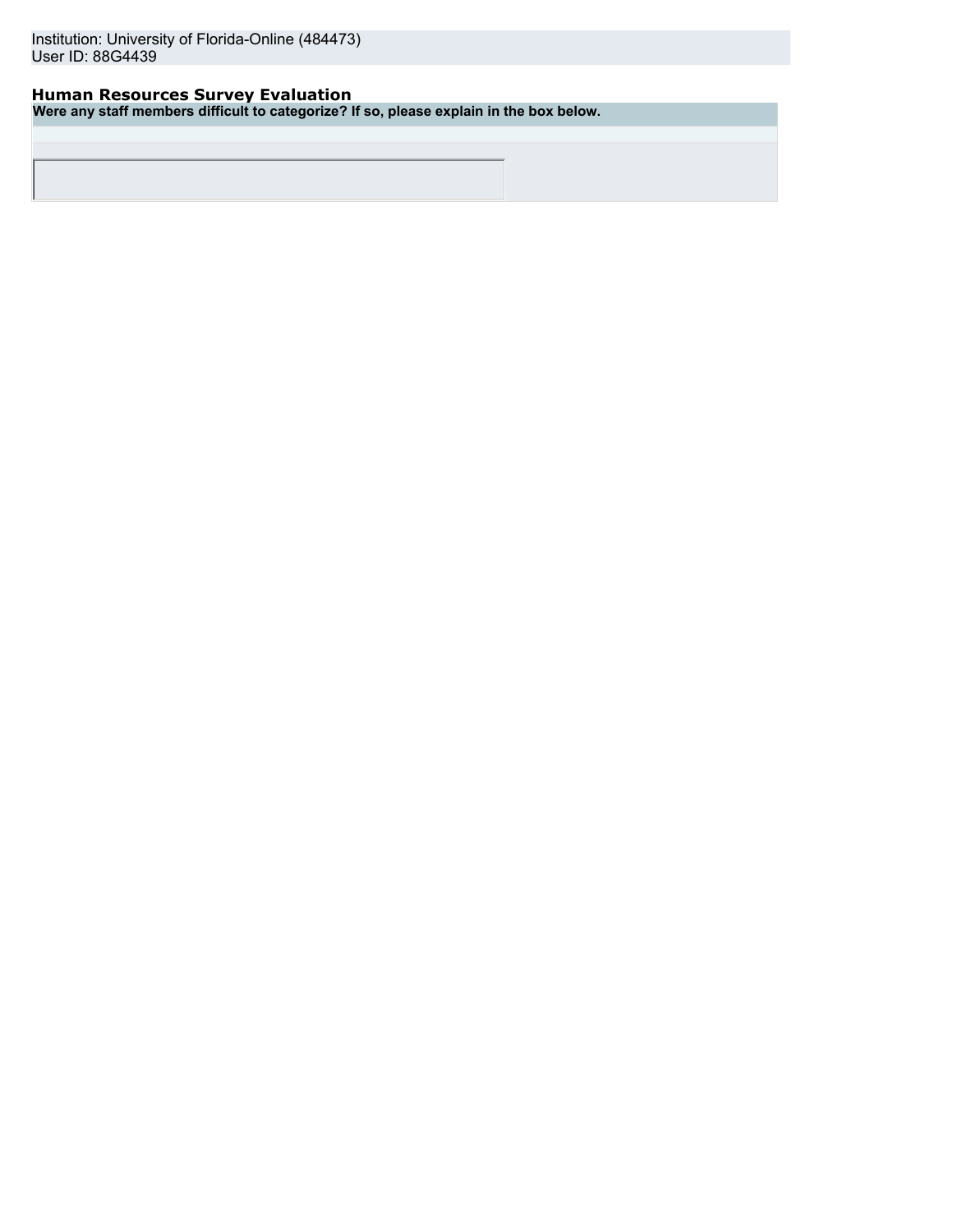## **Prepared by**

| SFA Contact               | HR Contact                                                                     |  |  |  |  |  |
|---------------------------|--------------------------------------------------------------------------------|--|--|--|--|--|
| Academic Library Contact  | O Other                                                                        |  |  |  |  |  |
|                           |                                                                                |  |  |  |  |  |
| Email: nmecoli@aa.ufl.edu |                                                                                |  |  |  |  |  |
|                           |                                                                                |  |  |  |  |  |
| 10hours                   | minutes                                                                        |  |  |  |  |  |
|                           | This survey component was prepared by:<br>How long did it take to prepare this |  |  |  |  |  |

The name of the preparer is being collected so that we can follow up with the appropriate person in the event that there are questions concerning the data. The Keyholder will be copied on all email correspondence to other preparers. The time it took to prepare this component is being collected so that we can continue to improve our estimate of the reporting burden associated with IPEDS. Please include in your estimate the time it took for you to review instructions, query and search data sources, complete and review the component, and submit the data through the Data Collection System.

Thank you for your assistance.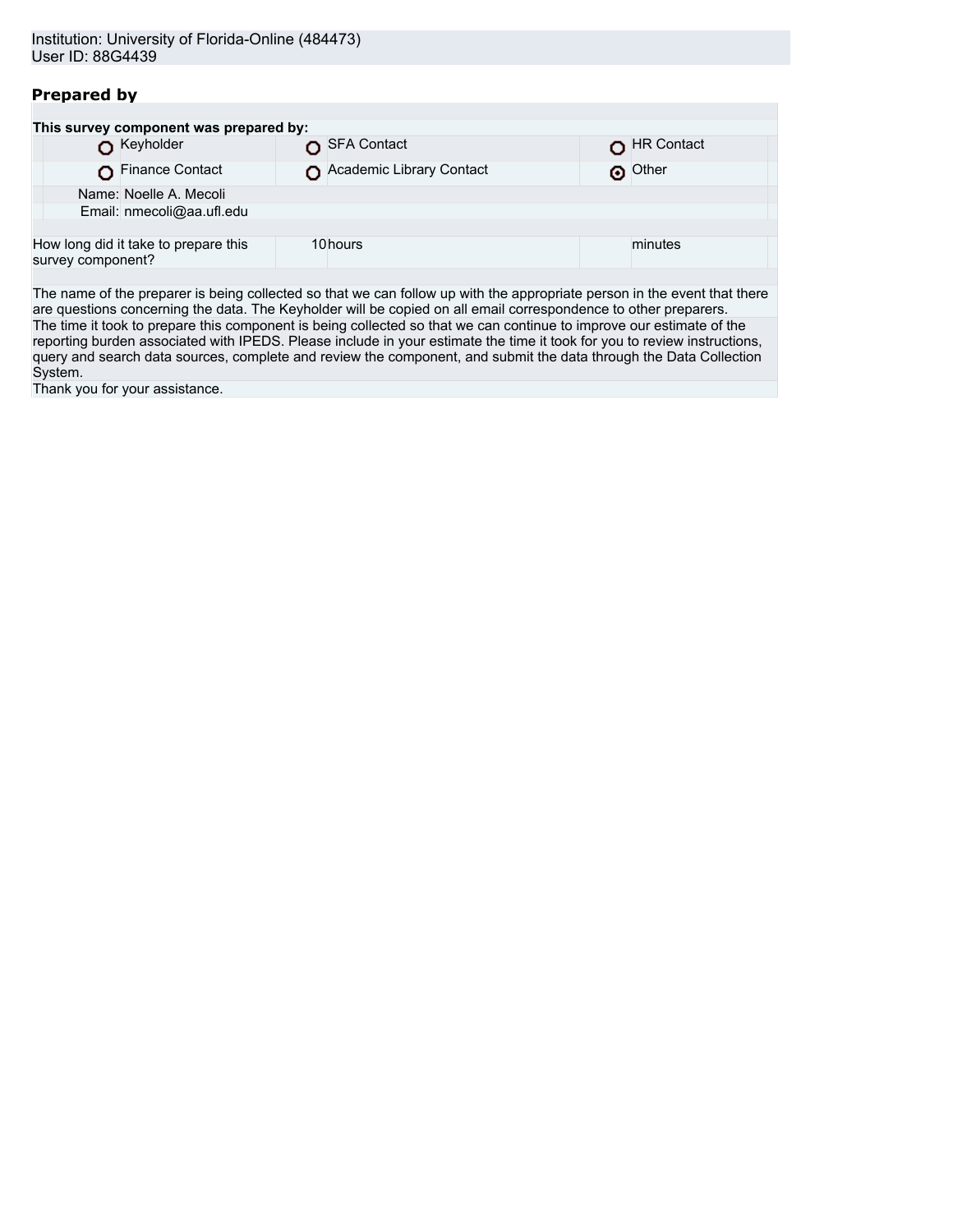## **Summary**

## **Human Resources Component Summary**

IPEDS collects important information regarding your institution. All data reported in IPEDS survey components become available in the IPEDS Data Center and appear as aggregated data in various Department of Education reports. Additionally, some of the reported data appears specifically for your institution through the College Navigator website and is included in your institution's Data Feedback Report (DFR). The purpose of this summary is to provide you an opportunity to view some of the data that, when accepted through the IPEDS quality control process, will appear on the College Navigator website and/or your DFR. College Navigator is updated approximately three months after the data collection period closes and Data Feedback Reports will be available through the [Data Center](http://nces.ed.gov/ipeds/datacenter/) and sent to your institution's CEO in November 2016.

Please review your data for accuracy. If you have questions about the data displayed below after reviewing the data reported on the survey screens, please contact the IPEDS Help Desk at: 1-877-225-2568 or ipedshelp@rti.org.

| Number of staff by employment status and occupational category:<br><b>Fall 2016</b>                                               |                                     |                                     |              |  |  |  |  |  |
|-----------------------------------------------------------------------------------------------------------------------------------|-------------------------------------|-------------------------------------|--------------|--|--|--|--|--|
| <b>Occupational category</b>                                                                                                      | <b>Reported values</b>              | <b>FTE</b><br>staff                 |              |  |  |  |  |  |
|                                                                                                                                   | <b>Number of</b><br>full-time staff | <b>Number of</b><br>part-time staff |              |  |  |  |  |  |
| <b>Total number of staff</b>                                                                                                      | 30                                  | 134                                 | 75           |  |  |  |  |  |
| <b>Instructional Staff</b>                                                                                                        | 1                                   | 85                                  | 29           |  |  |  |  |  |
| Primary Instruction                                                                                                               | 1                                   | 85                                  | 29           |  |  |  |  |  |
| Exclusively credit                                                                                                                | 1                                   | 85                                  | 29           |  |  |  |  |  |
| Exclusively not-for-credit                                                                                                        | 0                                   | $\Omega$                            | 0            |  |  |  |  |  |
| Combined credit/not-for-credit                                                                                                    | 0                                   | 0                                   | 0            |  |  |  |  |  |
| Instruction/research/public service                                                                                               | 0                                   | 0                                   | 0            |  |  |  |  |  |
| Research Staff                                                                                                                    | 0                                   | $\mathbf{1}$                        | $\Omega$     |  |  |  |  |  |
| <b>Public Service Staff</b>                                                                                                       | 0                                   | $\overline{2}$                      | $\mathbf{1}$ |  |  |  |  |  |
| Library and Student and Academic Affairs and Other Education<br>Services Occupations SOC                                          | 11                                  | 16                                  | 16           |  |  |  |  |  |
| Librarians, Curators, and Archivists<br>SOC 25-4000                                                                               | 11                                  | 13                                  | 15           |  |  |  |  |  |
| Archivists, Curators, and Museum Technicians<br>SOC 25-4010                                                                       | $\mathbf 0$                         | 0                                   | 0            |  |  |  |  |  |
| Librarians<br>SOC 25-4020                                                                                                         | 0                                   | 0                                   | 0            |  |  |  |  |  |
| Library Technicians<br>SOC 25-4030                                                                                                | 11                                  | 13                                  | 15           |  |  |  |  |  |
| Student and Academic Affairs and Other Education Services<br>Occupations<br>SOC 25-2000 + 25-3000 + 25-9000                       | 0                                   | 3                                   | $\mathbf{1}$ |  |  |  |  |  |
| <b>Management Occupations</b><br>SOC 11-0000                                                                                      | 6                                   | 13                                  | 10           |  |  |  |  |  |
| Business and Financial Operations Occupations<br>SOC 13-0000                                                                      | 0                                   | 10                                  | 3            |  |  |  |  |  |
| Computer, Engineering, and Science Occupations<br>SOC 15-0000 + 17-0000 + 19-0000                                                 | 3                                   | 0                                   | 3            |  |  |  |  |  |
| Community, Social Service, Legal, Arts, Design, Entertainment,<br>Sports and Media Occupations<br>SOC 21-0000 + 23-0000 + 27-0000 | 7                                   | $\mathbf{1}$                        | 7            |  |  |  |  |  |
| Healthcare Practitioners and Technical Occupations<br>SOC 29-0000                                                                 | $\Omega$                            | $\Omega$                            | 0            |  |  |  |  |  |
| Service Occupations<br>SOC 31-0000 + 33-0000 + 35-0000 + 37-0000 + 39-0000                                                        | 0                                   | 0                                   | 0            |  |  |  |  |  |
| Sales and Related Occupations<br>SOC 41-0000                                                                                      | 0                                   | 0                                   | 0            |  |  |  |  |  |
| Office and Administrative Support Occupations<br>SOC 43-0000                                                                      | $\overline{2}$                      | 6                                   | 4            |  |  |  |  |  |
| Natural Resources, Construction, and Maintenance Occupations<br>$SOC$ 45-0000 + 47-0000 + 49-0000                                 | 0                                   | 0                                   | 0            |  |  |  |  |  |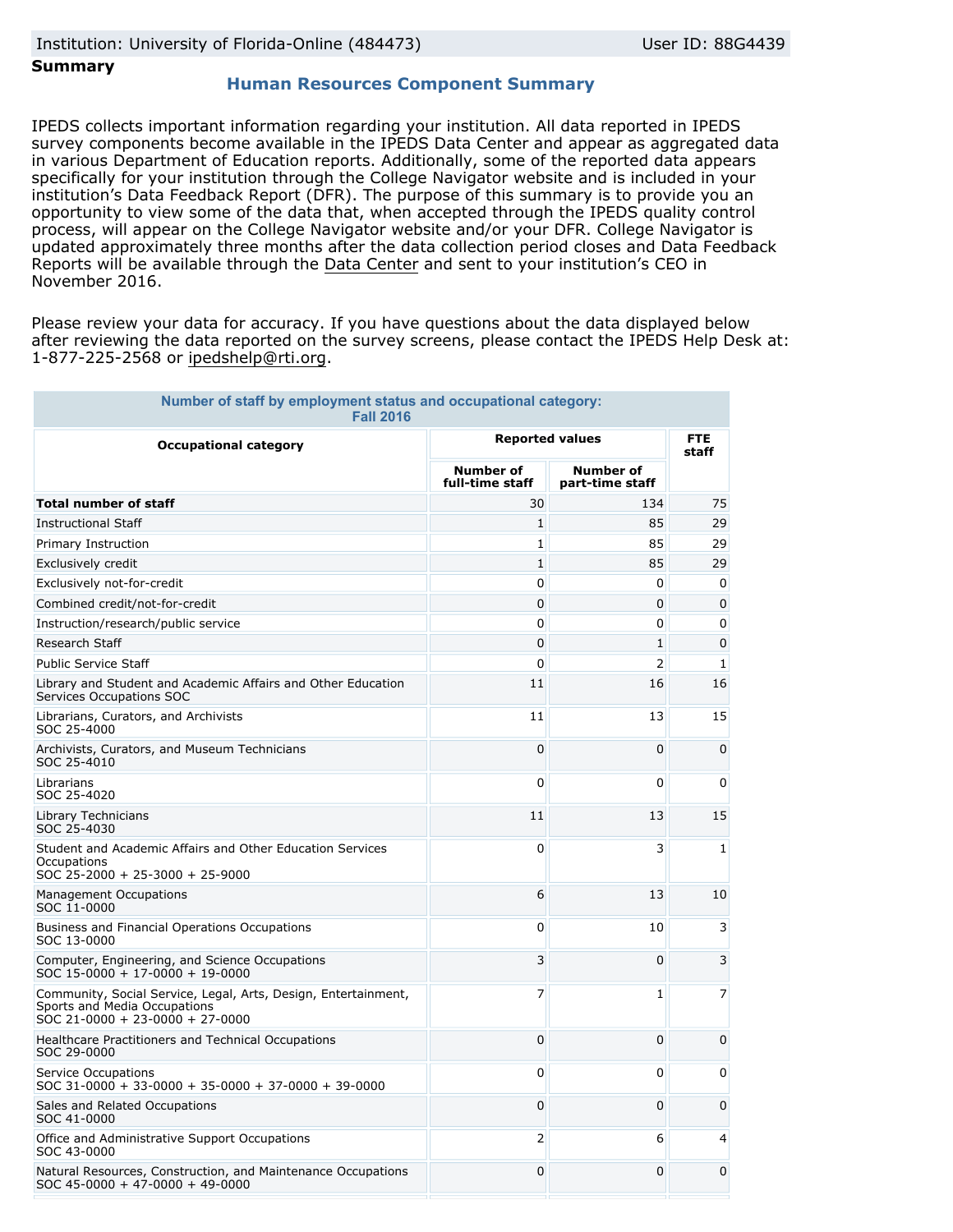| Number of staff by employment status and occupational category:<br><b>Fall 2016</b>  |  |  |  |  |  |
|--------------------------------------------------------------------------------------|--|--|--|--|--|
| Production, Transportation, and Material Moving Occupations<br>SOC 51-0000 + 53-0000 |  |  |  |  |  |

NOTE: Full-time-equivalent (FTE) staff is calculated by summing the total number of full-time staff and adding onethird of the total number of part-time staff. Graduate assistants are not included in the above figures. Many of the FTE figures may be included in the DFR.

| Salaries of full-time instructional staff by contract length and academic rank:<br>Academic year 2016-17 |                                        |              |              |                    |                         |                                   |                          |                                              |
|----------------------------------------------------------------------------------------------------------|----------------------------------------|--------------|--------------|--------------------|-------------------------|-----------------------------------|--------------------------|----------------------------------------------|
| <b>Academic</b><br>rank                                                                                  | <b>Months Covered by Annual Salary</b> |              |              | <b>Total Staff</b> | <b>Total</b>            |                                   | Weighted                 |                                              |
|                                                                                                          | 12<br>months                           | 11<br>months | 10<br>months | 9 months           | for Salary<br>reporting | <b>Number of</b><br><b>Months</b> | Salary<br><b>Outlays</b> | Average<br><b>Monthly</b><br><b>Salaries</b> |
| <b>All Ranks</b>                                                                                         |                                        |              |              |                    |                         | 12                                | \$40,500                 | \$3,375                                      |
| Professor                                                                                                |                                        |              |              |                    |                         |                                   |                          |                                              |
| Associate<br>professor                                                                                   |                                        |              |              |                    |                         |                                   |                          |                                              |
| Assistant<br>professor                                                                                   |                                        |              |              |                    |                         |                                   |                          |                                              |
| Instructor                                                                                               |                                        |              |              |                    |                         |                                   |                          |                                              |
| Lecturer                                                                                                 |                                        |              |              |                    |                         |                                   |                          |                                              |
| No academic<br>rank                                                                                      |                                        |              |              |                    |                         | 12                                | \$40,500                 | \$3,375                                      |

NOTE: The above data are based on the Salary Outlays part of the IPEDS HR component. The Weighted average monthly salaries of full-time instructional staff by academic rank are calculated by adding the salary outlays reported for Men plus Women by academic rank, then dividing the sum by the "Total Number of Months" for Men plus Women by academic rank. Salaries of full-time instructional staff paid less than 9 months per year are not collected. Also, salaries of medical school staff are not collected. The weighted average monthly salaries may be included in the DFR.